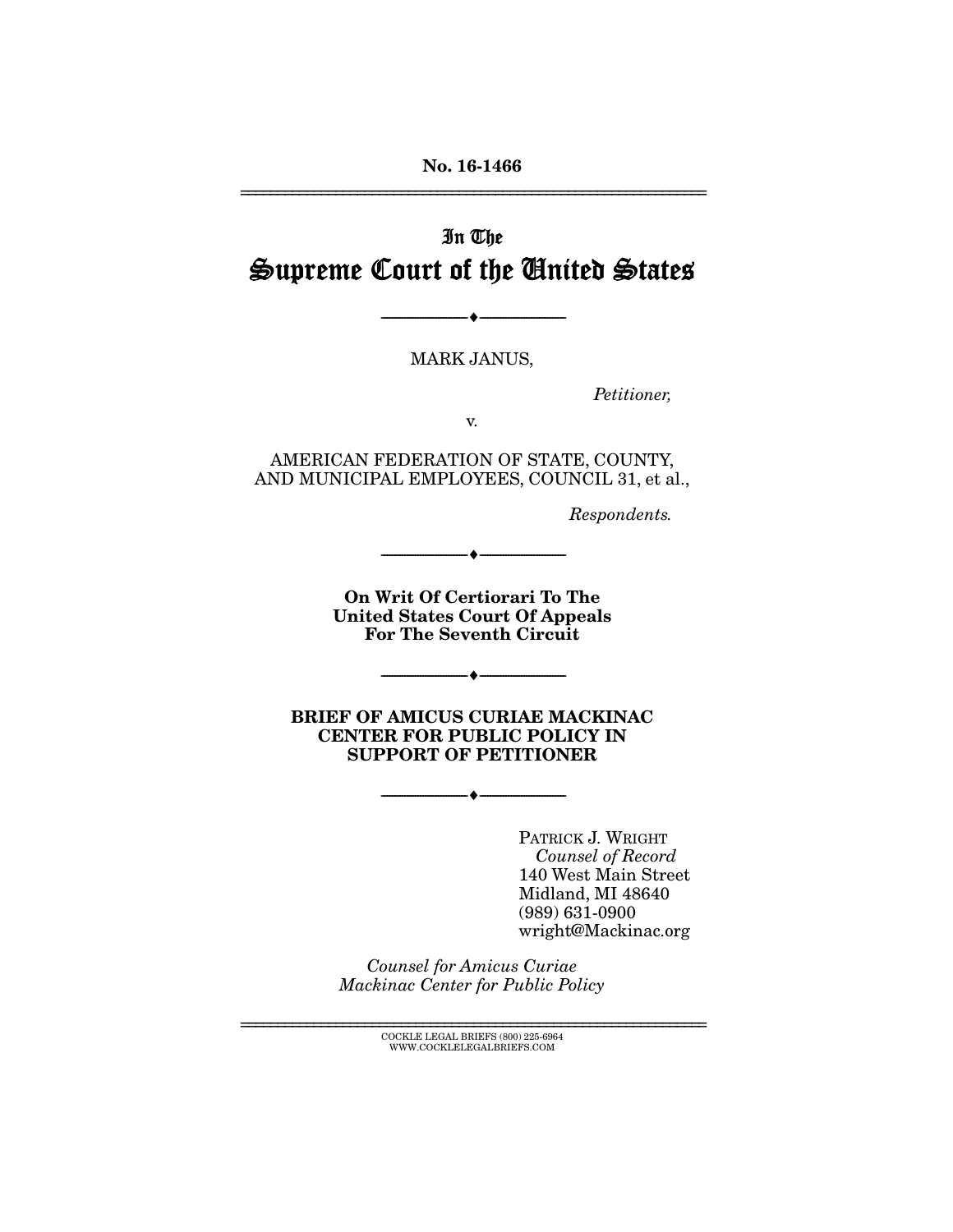## TABLE OF CONTENTS

|                                                                                                                                                                               | Page         |
|-------------------------------------------------------------------------------------------------------------------------------------------------------------------------------|--------------|
|                                                                                                                                                                               | $\mathbf{1}$ |
|                                                                                                                                                                               | iii          |
| INTEREST OF AMICUS CURIAE                                                                                                                                                     | 1            |
| SUMMARY OF ARGUMENT                                                                                                                                                           | 1            |
|                                                                                                                                                                               | 3            |
| There is no empirical evidence that exclu-<br>Ι.<br>sive representation in the public sector is                                                                               | 3            |
| A. Harris v. Quinn and state-interest ar-                                                                                                                                     | 3            |
| B. The CPS methodology for examining<br>union membership in right-to-work                                                                                                     | 6            |
| The payroll-deduction methodology<br>C.                                                                                                                                       | 10           |
| Briefly Assessing the CPS Data and<br>D.<br>Union Membership Rates                                                                                                            | 24           |
| Union Viability, State Interest, and<br>Е.<br>Constitutional Standards in Light of                                                                                            | 27           |
| II.<br>Michigan's experience suggests this Court<br>should provide a clear and simple process<br>for public workers to end financial support<br>for a union if they so choose | 36           |

i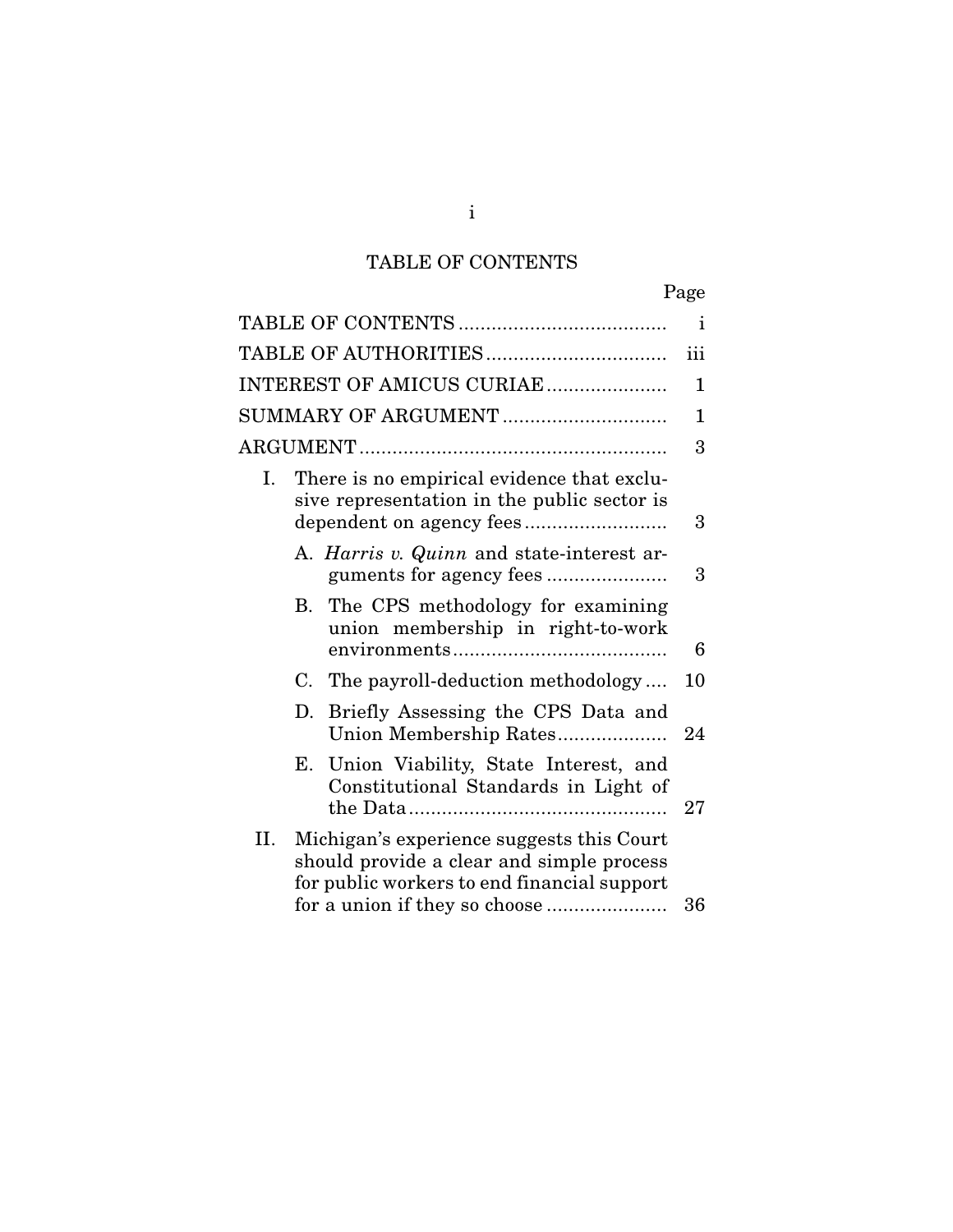# TABLE OF CONTENTS – Continued

Page

|  | A. Membership and dues and fee income   |    |  |  |  |  |
|--|-----------------------------------------|----|--|--|--|--|
|  | for the Michigan Education Associa-     |    |  |  |  |  |
|  | tion, the state's largest public-sector |    |  |  |  |  |
|  | union filing an LM-2, in a new right-   |    |  |  |  |  |
|  |                                         | 36 |  |  |  |  |
|  | B. Michigan public-sector unions' re-   |    |  |  |  |  |
|  |                                         | 39 |  |  |  |  |
|  | C. National implications of Michigan's  |    |  |  |  |  |
|  |                                         |    |  |  |  |  |
|  |                                         |    |  |  |  |  |
|  |                                         |    |  |  |  |  |

## APPENDIX

| The Percentage of Union Members Among      |
|--------------------------------------------|
| Workers Covered by Collective Bargaining   |
| Agreements for Right-to-Work, Agency-Fee,  |
| and Mixed-Status States, 2000-2016  App. 1 |
| Percentage of Union Members Among Those    |
| Covered by Collective Bargaining Agree-    |
|                                            |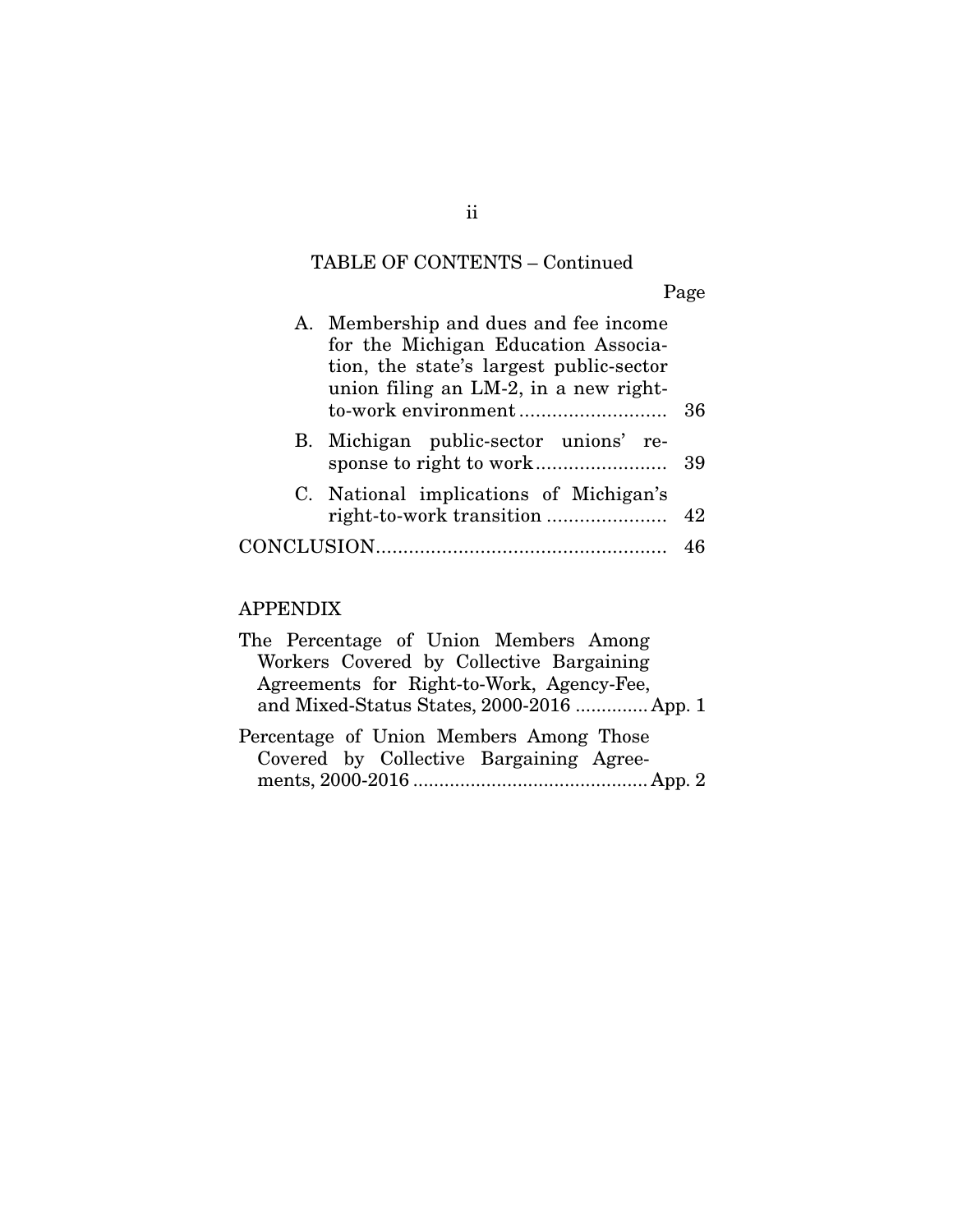## TABLE OF AUTHORITIES

Page

# **CASES**

## **STATUTES**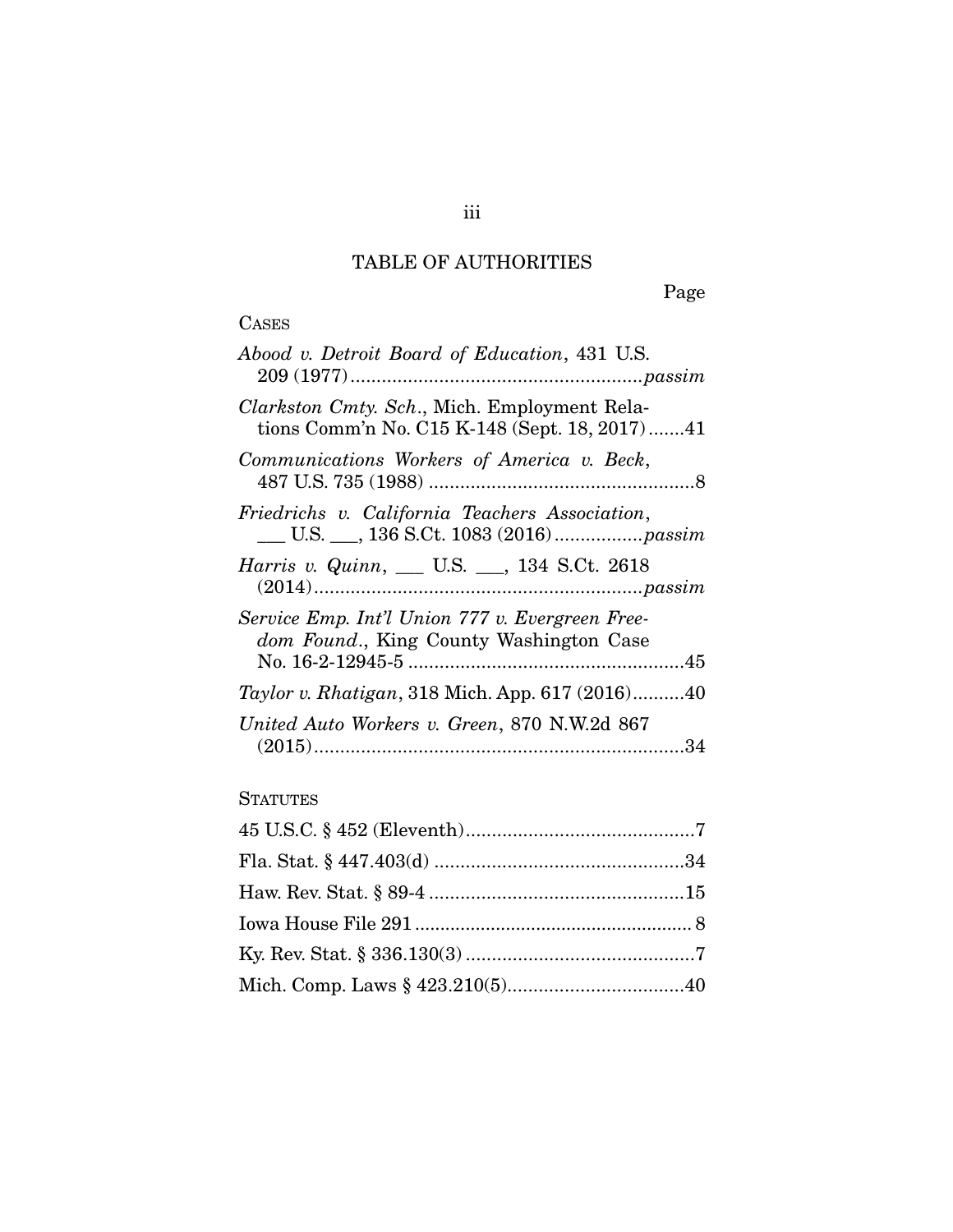| Page                                                                                                                                                                                     |
|------------------------------------------------------------------------------------------------------------------------------------------------------------------------------------------|
| Mo. Rev. Stat. $\S 290.590(2)$ (suspended pending                                                                                                                                        |
|                                                                                                                                                                                          |
|                                                                                                                                                                                          |
| <b>RULES</b>                                                                                                                                                                             |
| <b>OTHER AUTHORITIES</b>                                                                                                                                                                 |
| 2015 LM-2 of Teamsters Local 2011 (File No.                                                                                                                                              |
| Bureau of Labor Statistics, Basic CPS Items<br>Booklet, http://www2.census.gov/programs-surveys/<br>cps/techdocs/questionnaires/Labor%20Force.pdf                                        |
| Colo. Exec. Order No. D 028 07 (Nov. 2, 2007)30                                                                                                                                          |
| Email from Brenda Lakeman, Dir. of Human<br>Res. Mgmt. and Statewide Benefits at the Del-<br>aware Office of Mgmt. and Budget, to Justin<br>A. Davis (Dec. 23, 2016, 02:03 EST) (on file |
| Email from James J. Parry, Assistant General<br>Counsel, Florida Dep't Mgmt. Serv., to Patrick<br>J. Wright (Sept. 13, 2016, 03:53 EST) (on file                                         |
| Florida Public Employees Relations Commis-                                                                                                                                               |

sion Certification 1360 (April 24, 2002) ................. 30

iv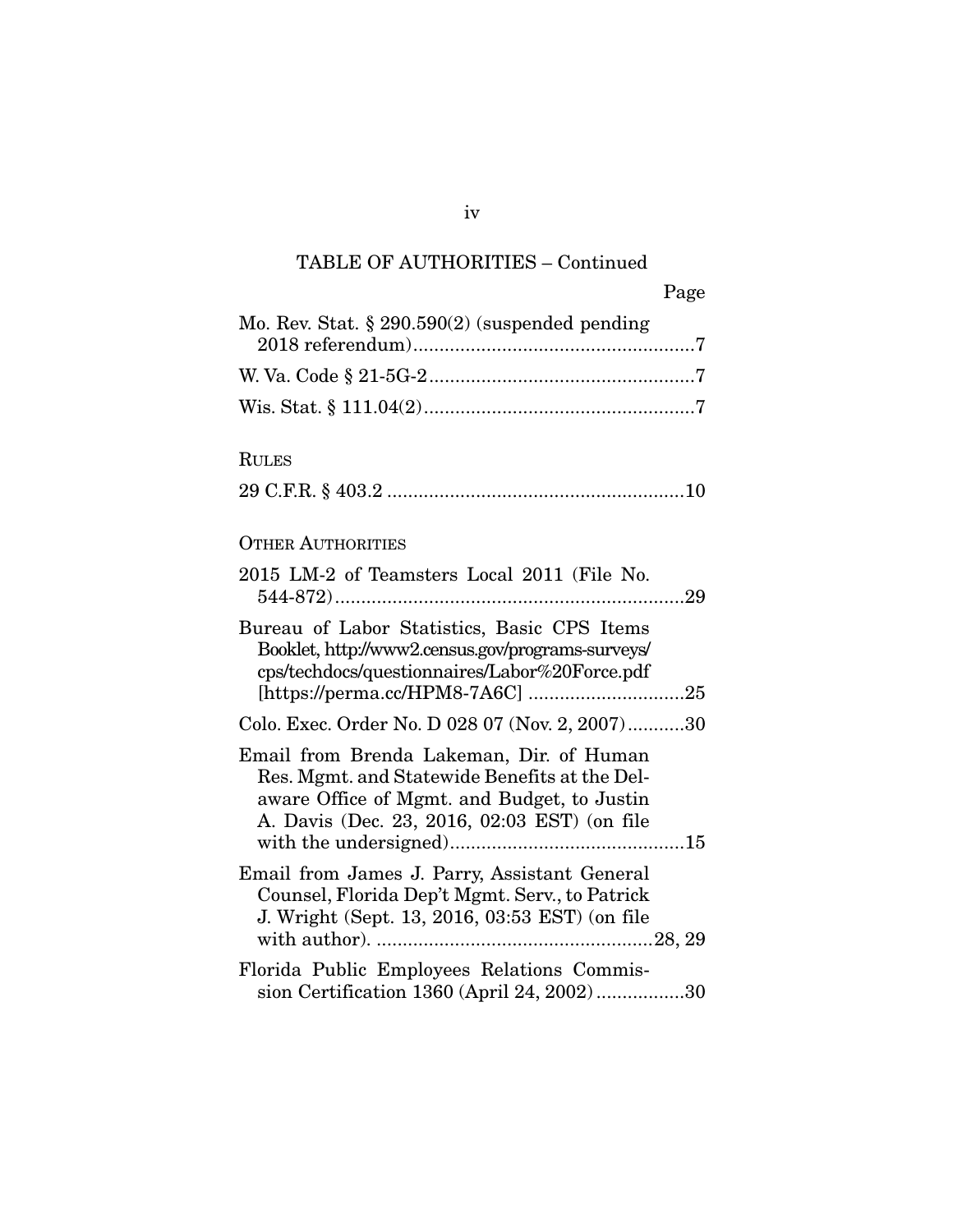| Florida Public Employees Relations Commis-<br>sion Certification 1480 (May 14, 2004) 30                                                       |
|-----------------------------------------------------------------------------------------------------------------------------------------------|
| Florida Public Employees Relations Commis-<br>sion Certification 313 (March 9, 1977)29                                                        |
| Florida Public Employees Relations Commis-<br>sion Certifications 1634 (July 30, 2007), 1281<br>(March 22, 2000), and 1128 (Nov. 30, 1998) 30 |
| Florida Public Employees Relations Commis-<br>sion Certifications 829 (Feb. 23, 1989) and<br>.29                                              |
| Florida Public Employment Relations Commis-<br>sion Certifications 1902, 1779, and 667 29                                                     |
| http://www.dms.myflorida.com/content/download/<br>128685/800846/AFSCME_FY_2016-17_SIGNED_<br>AGREEMENT_for_distribution_andposting-<br>.28    |
| http://www.dms.myflorida.com/content/download/<br>86949/497952/SSU_FY_2015-16_Agreement.                                                      |
| http://www.scotusblog.com/wp-content/uploads/<br>2015/10/14-915-tsac-Mackinac-Ctr.pdf2, 7, 8                                                  |
| http://www.scotusblog.com/wp-content/uploads/<br>2015/11/14-915_amicus_resp_SocialScientists.                                                 |
| http://www.senate.michigan.gov/sfa/Departments/<br>DataCharts/DCk12_PupilHistory.pdf 37                                                       |
| https://assets.documentcloud.org/documents/<br>4116996/NEA-8Essentials.pdf44                                                                  |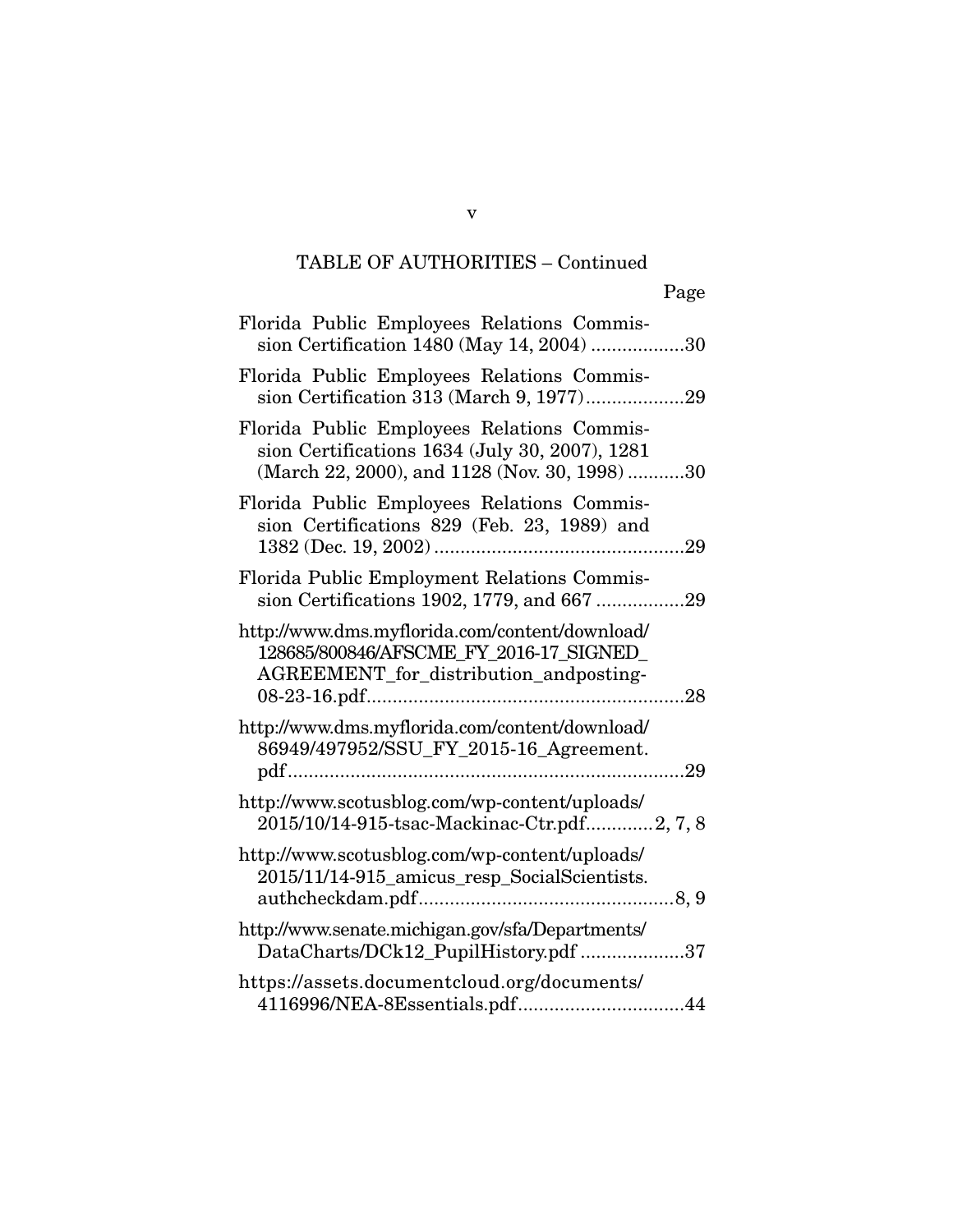|                                                                                                | Page |
|------------------------------------------------------------------------------------------------|------|
| https://www.bloomberg.com/news/articles/2017-<br>02-16/unions-are-losing-their-decades-long-   |      |
| https://www.dms.myflorida.com/workforce_<br>operations/human_resource_management/              |      |
| https://www.dol.gov/olms/regs/compliance/GPEA_<br>Forms/LM2_Instructions_6-2016_techrev.pdf 10 |      |
| https://www.mackinac.org/archives/2017/s2017-                                                  |      |
| https://www.michigancapitolconfidential.com/<br>archives/2013/MEA%20RTW%20Memo.PDF39           |      |
| <b>Iowa Public Employment Relations Board Case</b>                                             |      |
| <b>Iowa Public Employment Relations Board Case</b>                                             |      |
| Iowa Public Employment Relations Board Case                                                    |      |
| Iowa Public Employment Relations Board Case                                                    |      |
| Iowa Public Employment Relations Board Case                                                    |      |
| Iowa Public Employment Relations Board Case                                                    |      |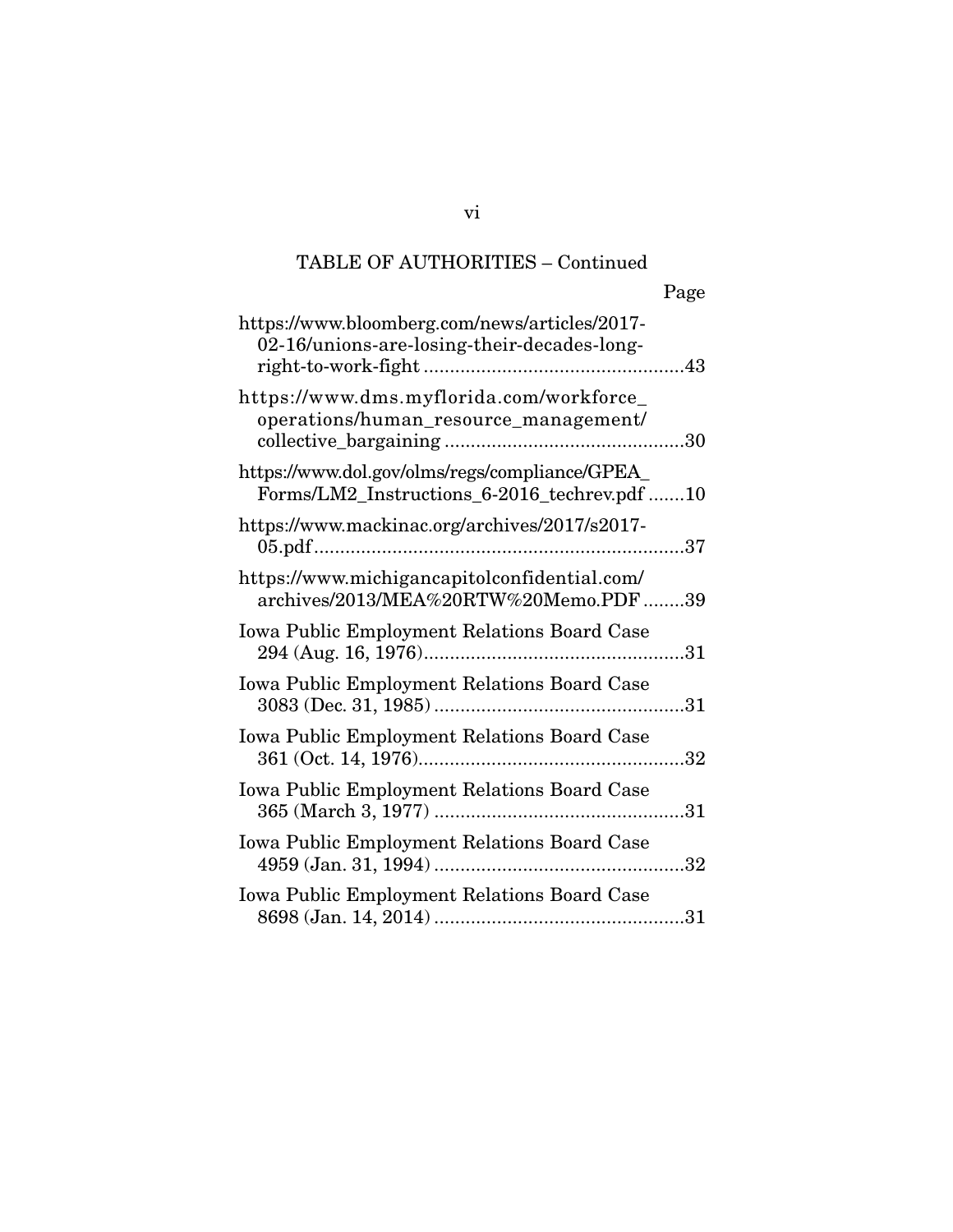Page

| Iowa Public Employment Relations Board                                               |
|--------------------------------------------------------------------------------------|
| Cases, 4859 (March 3, 1993), 4798 (Nov. 24,                                          |
| 1992), 4802 (Nov. 24, 1992), 4318 (Feb. 21,                                          |
| 1991), 4319 (Feb. 21, 1991), 4320 (Feb. 21,                                          |
| 1991), and 4849 (March 9, 1993) 31                                                   |
| Iowa Public Employment Relations Board                                               |
| Cases, 291 (Aug. 16, 1976), 1135 (March 23,                                          |
| 1978), 2754 (Oct. 15, 1985), 365 (March 3,                                           |
| 1977), 294 (Aug. 9, 1976), and 1071 (Oct. 5,                                         |
| 31<br>$1977)$                                                                        |
| Jeffrey H. Keefe, On Friedrichs v. California                                        |
| Teachers Association: The inextricable links                                         |
| between exclusive representation, agency                                             |
| fees, and the duty of fair representation, Eco-                                      |
| nomic Policy Institute Briefing Paper #411                                           |
| (Nov. 2, 2015) http://www.epi.org/files/pdf/                                         |
|                                                                                      |
| Kansas Public Employee Relations Board Case                                          |
| 75-UD-1-1974 (April 18, 1974) 32                                                     |
|                                                                                      |
| Kansas Public Employee Relations Board Cases                                         |
|                                                                                      |
| 75-UC 12-1974 (April 14, 1975), 75-UC-6-1975                                         |
| (Oct. 20, 1975), 75-UC-01-1975 (May 12,                                              |
| 1975), 75-UC-2-1976 (March 25, 1976), 75-                                            |
| UC-4-1975 (Dec. 18, 1975), 75-UC-1-1975                                              |
| (June 16, 1975), and 75-UC-3-1981 (June 10,                                          |
|                                                                                      |
| Kansas Public Employee Relations Board Cases                                         |
| 75-UC-1-1979 (Nov. 28, 1978), 75-UC-2-1987                                           |
| (Feb. 5, 1987), 75-UC-2-1983 (Sept. 1, 1983),<br>and 75-UC-5-1989 (Oct. 12, 1989) 33 |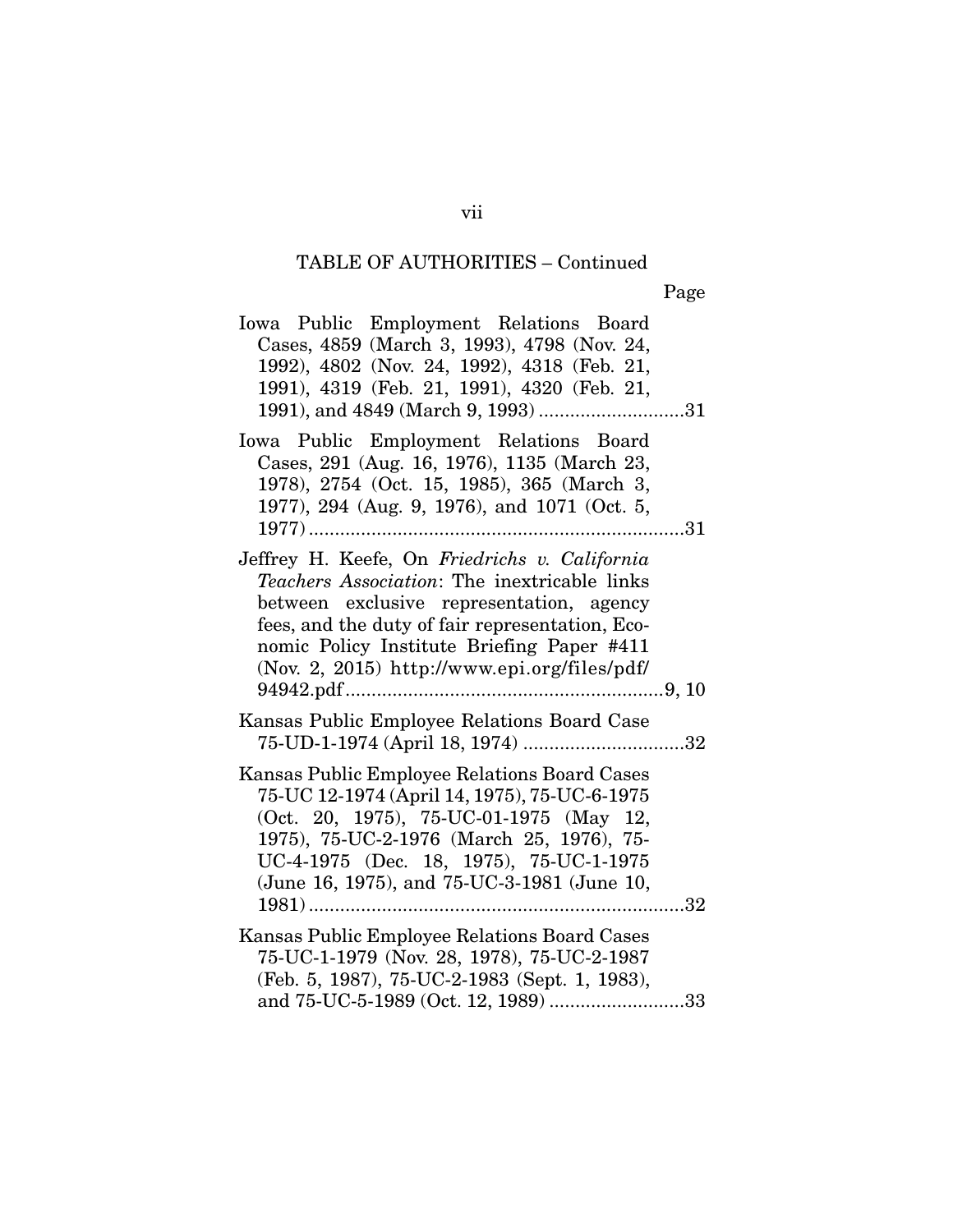Page

| Kansas Public Employee Relations Board Cases<br>75-UC-3-1975 (April 22, 1976), 75-UC-1-1991<br>(Dec. 10, 1990), 75-UC-2-1991 (Nov. 5, 1990),<br>75-UC-3-1993 (April 9, 1993), 75-UC-4-1993<br>(Aug. 4, 1993), and 75-UC-1-1996 (Dec. 7, |
|-----------------------------------------------------------------------------------------------------------------------------------------------------------------------------------------------------------------------------------------|
| Nebraska Commission of Industrial Relations<br>Cases 680-682 (Aug. 5, 1987), 688 (Oct. 14,<br>1987), 694 (Dec. 22, 1987), 717 (Oct. 24, 1988),<br>793 (Jan. 25, 1991), and 811 Sept. 17, 1991)33                                        |
| Transcript of Oral Argument at 17-23, Frie-<br>drichs, 136 S.Ct. 1083 (2016) (No. 14-915) 40, 44                                                                                                                                        |
| Transcript of Oral Argument at 50-52, 56-63, 71-<br>72, and 79-80, Friedrichs, 136 S.Ct. 1083                                                                                                                                           |
| U.S. Census Bureau, Current Population Survey                                                                                                                                                                                           |

viii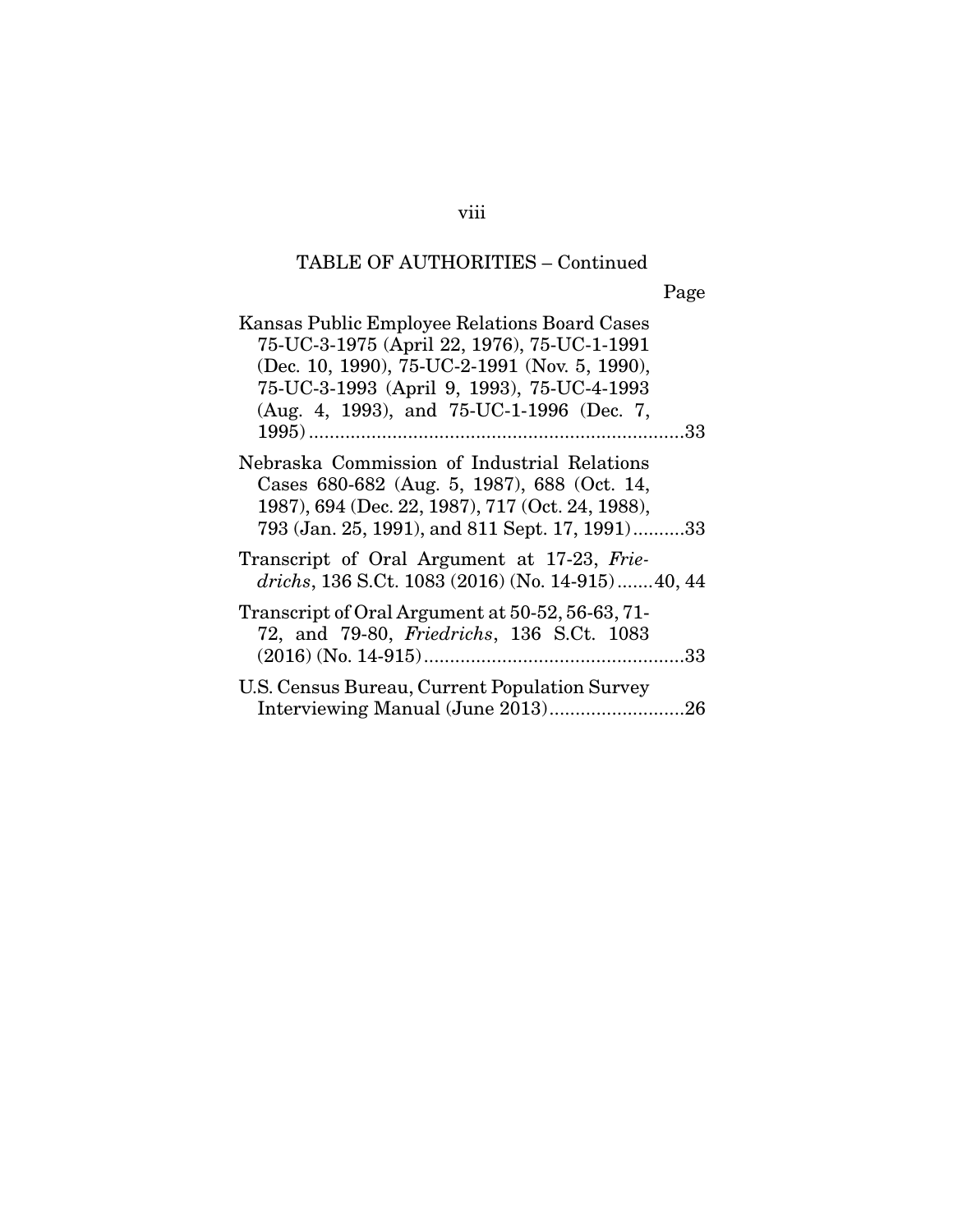#### **INTEREST OF AMICUS CURIAE**<sup>1</sup>

 The Mackinac Center for Public Policy is a Michigan-based, nonpartisan research and educational institute advancing policies fostering free markets, limited government, personal responsibility, and respect for private property. The Center is a  $501(c)(3)$  organization founded in 1987.

 Michigan passed both private-sector and publicsector right-to-work legislation in December 2012. The state is still in the process of severing the link between exclusive representation and mandatory agency fees, since some collective bargaining agreements were grandfathered into the state's right-to-work law and have not yet expired. The Mackinac Center has played a prominent role in studying and litigating issues related to mandatory collective bargaining laws.

#### **SUMMARY OF ARGUMENT**

--------------------------------- ---------------------------------

 This Court upheld the constitutionality of agency fees for public-sector workers in Abood v. Detroit Board of Education, 431 U.S. 209 (1977).

<sup>&</sup>lt;sup>1</sup> This brief is filed with the written consent of all parties. No counsel for a party authored the brief in whole or in part, nor did any person or entity other than amicus curiae, its members, or its counsel make a monetary contribution to the preparation or submission of this brief.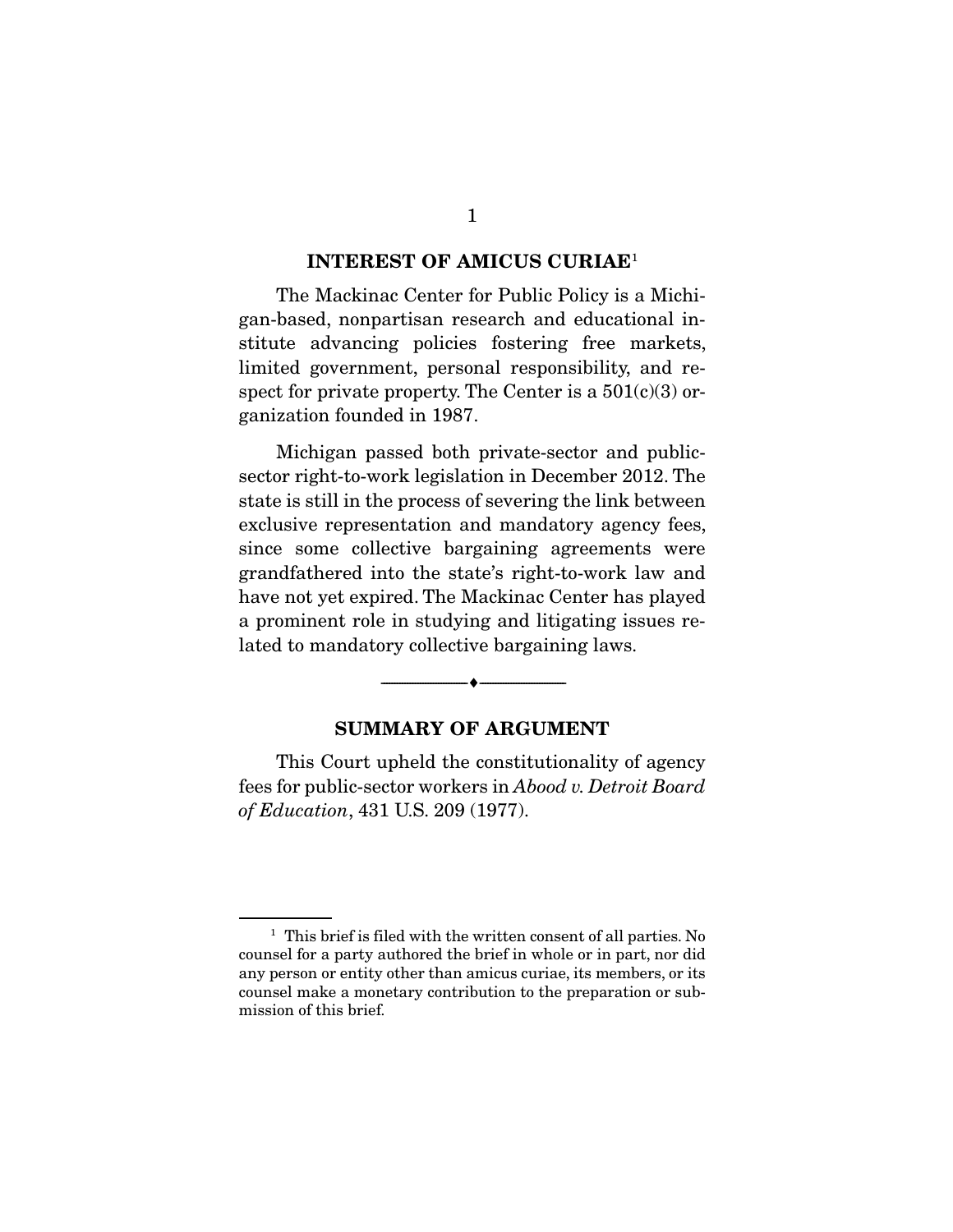The issue presented by Petitioner is "should *Abood*" be overruled and public-sector agency fee arrangements declared unconstitutional under the First Amendment?" This dispute arose in last term's Friedrichs v. California Teachers Association, \_\_\_ U.S. \_\_\_, 136 S.Ct. 1083 (2016), and this Court split 4-4. Amicus Mackinac Center filed an amicus brief at both the certiorari and merits stages there.<sup>2</sup> These briefs were focused on a question raised in  $Harris$  v.  $Quinn$ , \_\_\_ U.S.

 $\_\_$ , 134 S.Ct. 2618 (2014) – whether public-sector exclusive bargaining agents would survive without agency fees. Both briefs looked at data from the Bureau of Labor Statistics' Current Population Survey (CPS) to calculate the union membership rate among workers both subject to, and free from, agency fees.<sup>3</sup>

 This brief includes an additional method to assess the reliability of the CPS figures: it establishes a union membership "floor" by examining the number of state employees who have union dues withdrawn from their paycheck. In most cases, the figures were obtained by asking payroll officers in each state for the total number of state employees, employees covered by collective bargaining agreements, and employees paying dues through paycheck withdrawal. Complete data were

<sup>2</sup> The certiorari brief appears at http://www.scotusblog.com/ wp-content/uploads/2015/10/Mackinac-Cert-Stage-Amicus-Friedrichsv.-CTA.pdf; the merits brief, at http://www.scotusblog.com/wpcontent/uploads/2015/10/14-915-tsac-Mackinac-Ctr.pdf.

<sup>&</sup>lt;sup>3</sup> The membership rate is the number of union members covered by a collective bargaining agreement divided by the number of workers – both union members and nonmembers – covered by the agreement.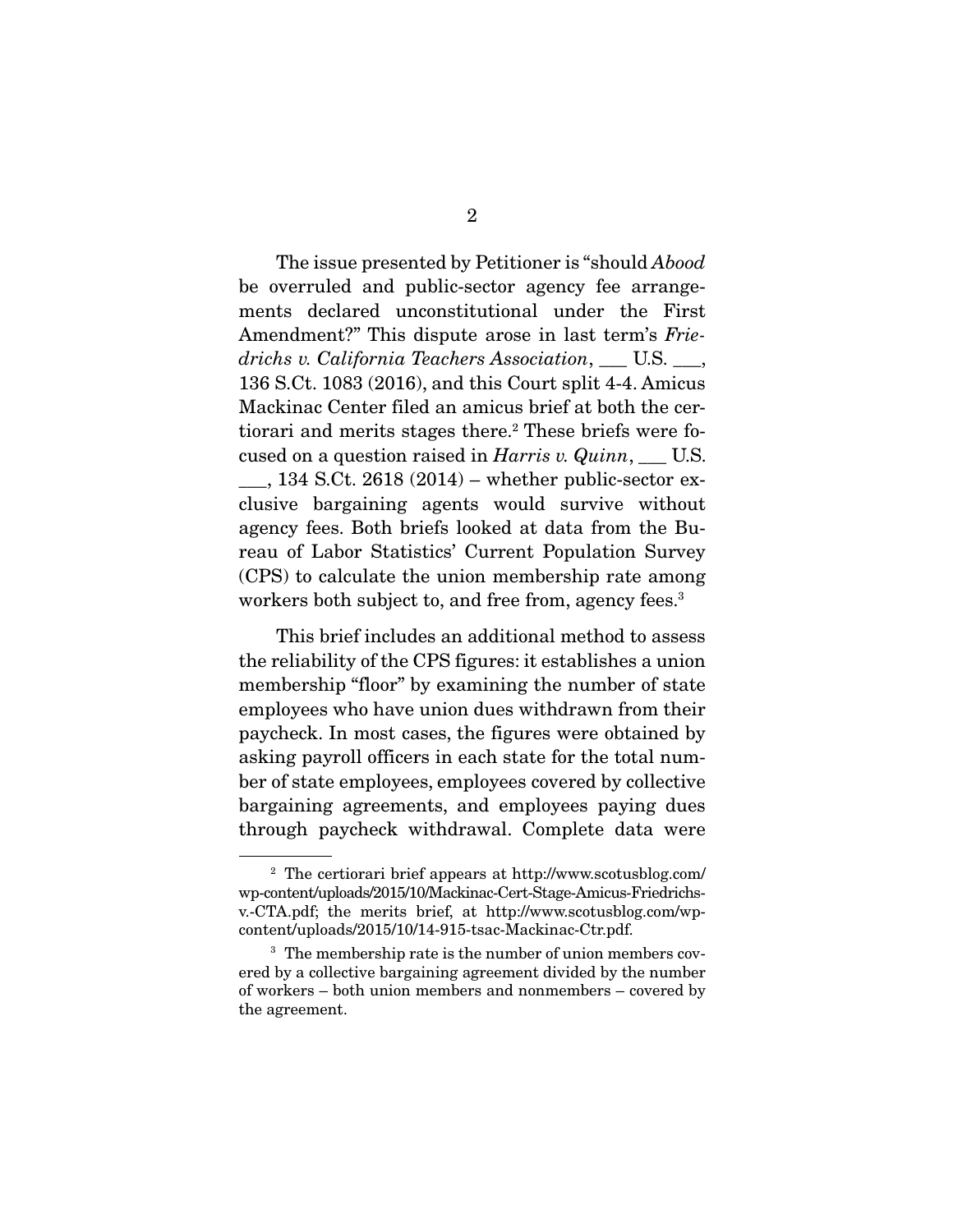acquired from 46 states and partial data from the remaining four.4

 This alternative methodology, the "payroll deduction methodology," does raise concerns about certain subsets of the CPS data. It does not, however, affect the answer to the question presented in this case. These new data do not indicate that agency fees are necessary to preserve the state interest in maintaining a mandatory bargaining partner.

 The experience of Michigan's becoming a right-towork state shows that if this Court overturns *Abood*, it will need to ensure that millions of affected public employees can exercise their First Amendment rights without undue legal or financial risk.

#### **ARGUMENT**

--------------------------------- ---------------------------------

### **I. There is no empirical evidence that exclusive representation in the public sector is dependent on agency fees.**

### *A. Harris v. Quinn* **and state-interest arguments for agency fees**

In *Harris v. Quinn*, this Court held that Illinois could not "compel personal care providers to subsidize

<sup>4</sup> These results will also be published in December in an article for the University of Chicago Legal Forum. Patrick J. Wright, Finding Quality Evidence of Union Survivability in the Absence of Agency Fees: Is the Current Population Survey's Public Sector Unionism Data Sufficiently Reliable? \_\_ U. Chi. Legal F. \_\_\_.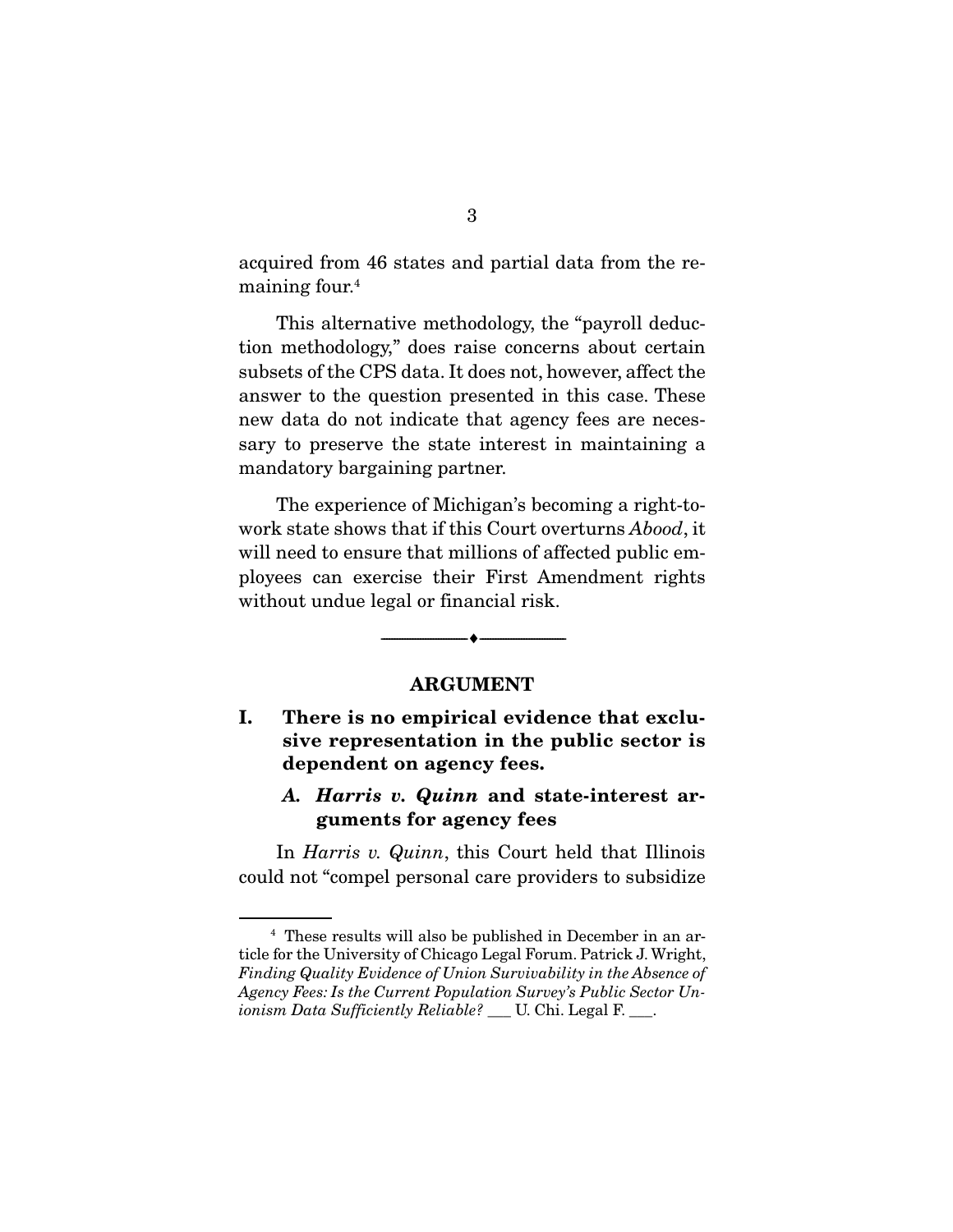speech on matters of public concern by a union that they [did] not wish to join or support." Harris, 134 S.Ct. at 2623. This Court also questioned Abood's holding that agency fees are constitutional in public-sector bargaining.

The five-member *Harris* majority identified three potential benefits related to exclusive representation: (1) "prevent[ing] inter-union rivalries from creating dissension within the work force"; (2) "avoid[ing] the confusion that would result from [the government employer's] attempting to enforce two or more agreements specifying different terms and conditions of employment"; and (3) "free[ing] the employer from the possibility of facing conflicting demands from different unions, and permit[ting] the employer and a single union to reach agreements and settlements that are not subject to attack from rival labor organizations." Id. at 2631 (internal citations omitted).

 Yet the majority also stated that a "union's status as exclusive bargaining agent and the right to collect an agency fee from non-members are not inextricably linked." Id. at 2640. Abood's decision to the contrary was said to rest "on an unsupported empirical assumption, namely, that the principle of exclusive representation in the public sector is dependent on a union or agency shop." Harris, 134 S.Ct. at 2634. Noting that this First Amendment question required "exacting scrutiny," the *Harris* majority indicated a union had to show that it could not have achieved a bargaining result if it "had been required to depend for funding on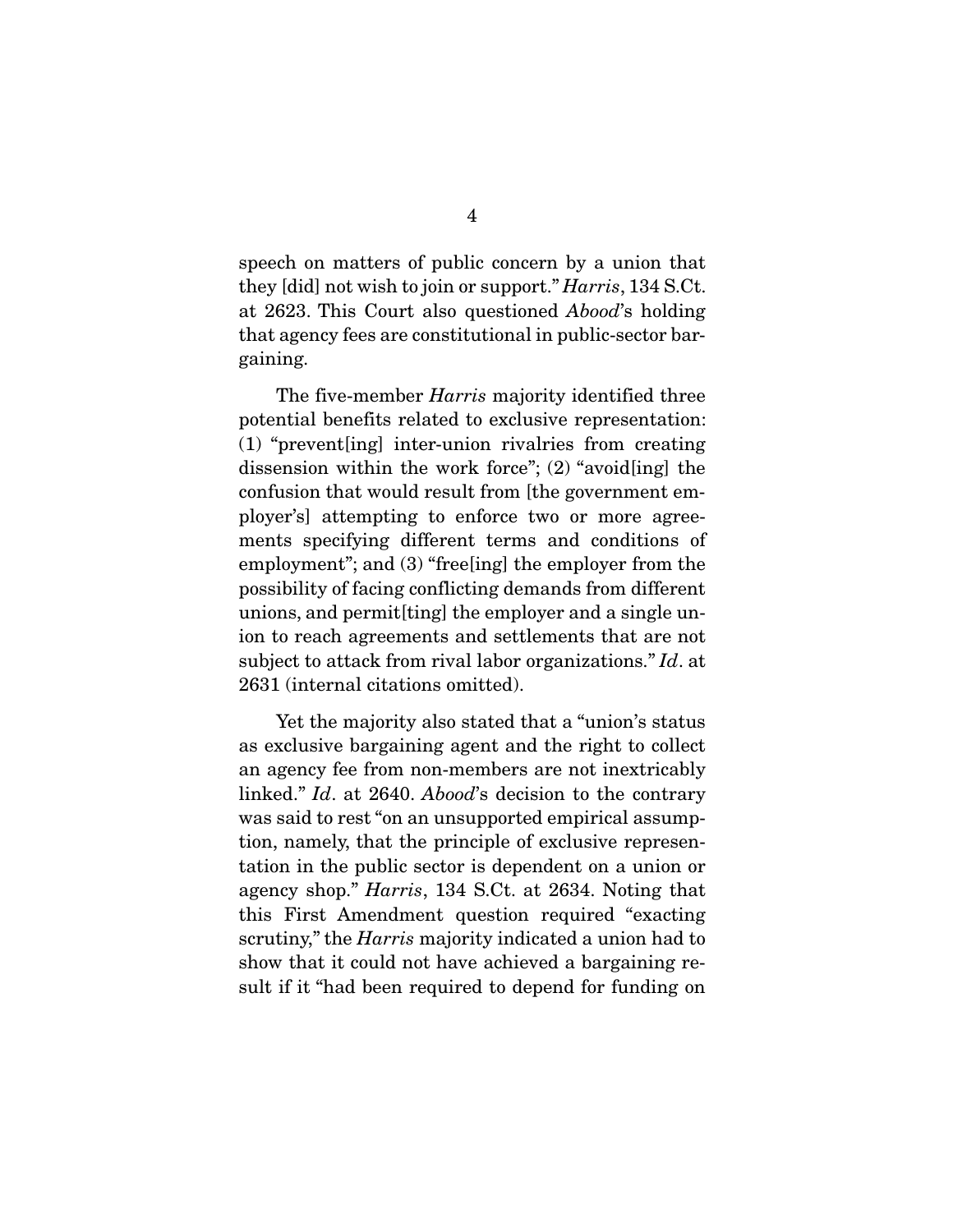the dues paid by those [covered employees] who chose to join." Id. at 2641.

 In contrast, the four-member Harris minority asserted the state had a compelling interest that was dependent upon public-sector agency fees. This state interest was described four times in slightly different ways: (1) "negotiating with an equitably and adequately funded exclusive bargaining agent over terms and conditions of employment," Harris, 134 S.Ct. at 2647 (Kagan, J., dissenting); (2) "bargaining with an adequately funded exclusive bargaining representative," id. at  $2656$ ; (3) "ensur[ing] that a union will receive adequate funding . . . so that a government wishing to bargain with an exclusive representative will have a viable counterpart,"  $id$ ; and (4) permitting a state to institute what "it reasonably deemed appropriate to effectuate [mandatory bargaining for personal care providers] – a fair-share provision ensuring that the union [had] the funds necessary to carry out its responsibilities," id. at 2657. The dissenters argued that because the "legally imposed disability" of the duty of fair representation prevented a union from giving "any special advantages to its own backers," agency fees were justified. Id. at 2656.

 The majority had pointed to federal employee unions to suggest that unions could survive in a right-towork environment. Id. at 2640. The dissent countered by claiming that "union supporters (no less than union detractors) have an economic incentive to free ride." Id. at 2657 (Kagan, J., dissenting). Noting that only one out of three federal employees covered by a collective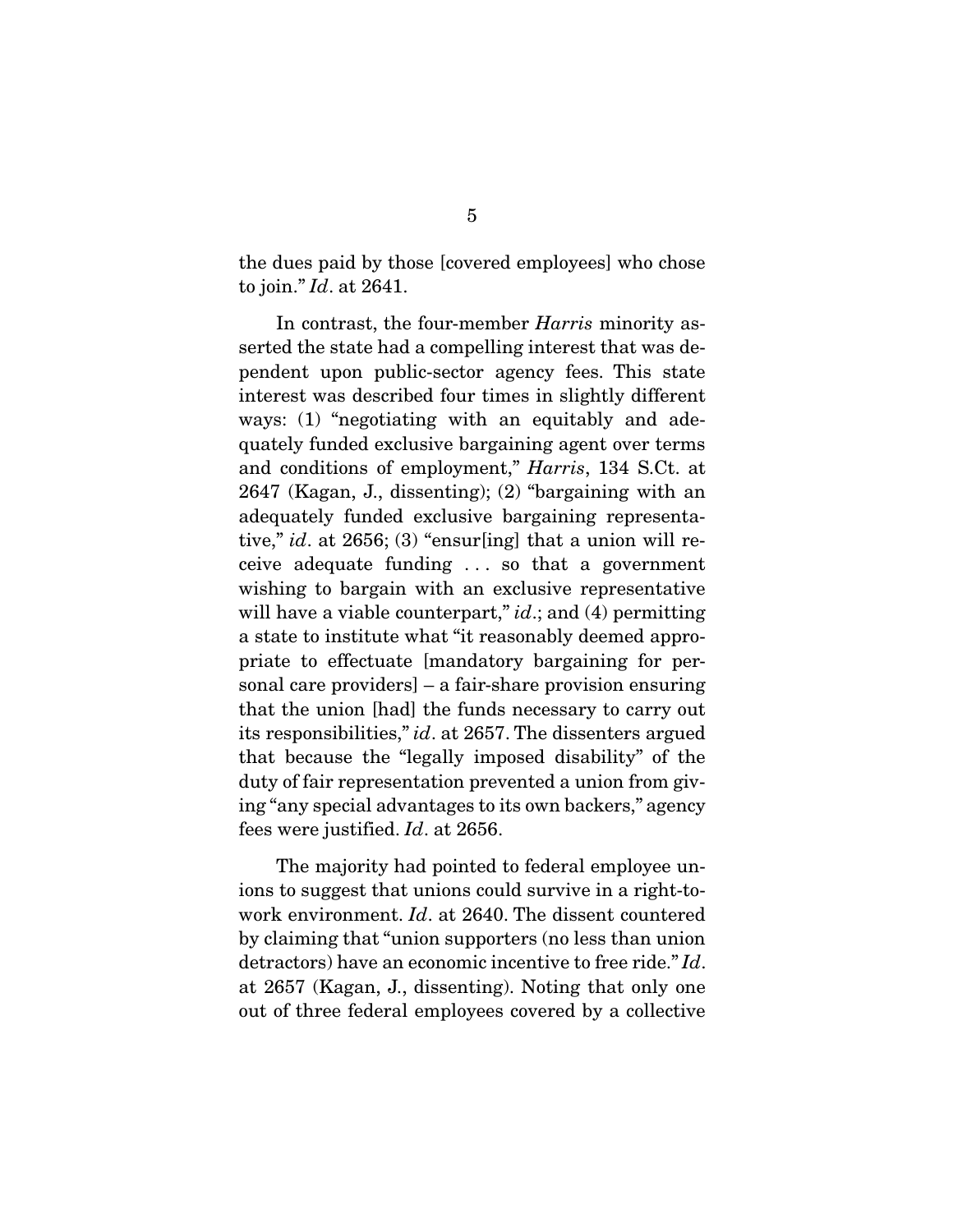bargaining agreement pay dues, id. n. 7, the dissenters questioned rhetorically:

And why, after all, should that endemic freeriding be surprising? Does the majority think that public employees are immune from basic principles of economics? If not, the majority can have no basis for thinking that absent a fair-share clause, a union can attract sufficient dues to adequately support its functions.

Id. at 2657.

### **B. The CPS methodology for examining union membership in right-to-work environments**

 In Friedrichs, Amicus Mackinac Center used data from the federal CPS to examine the effect of right-towork environments on union membership rates.

 According to the Bureau of Labor Statistics, "The data on union membership are collected as part of the [CPS], a monthly sample survey of about 60,000 eligible households that obtains information on employment and unemployment among the nation's civilian noninstitutional population ages 16 and over."<sup>5</sup>

 In Friedrichs, Amicus Mackinac Center tested the hypothesis of the Harris dissenters by reviewing the membership rates of those unions that possessed both

<sup>5</sup> Bureau of Labor Statistics, Economic News Release, (Jan. 26, 2017), http://www.bls.gov/news.release/union2.nr0.htm [https://perma. cc/9X2H-UGEE].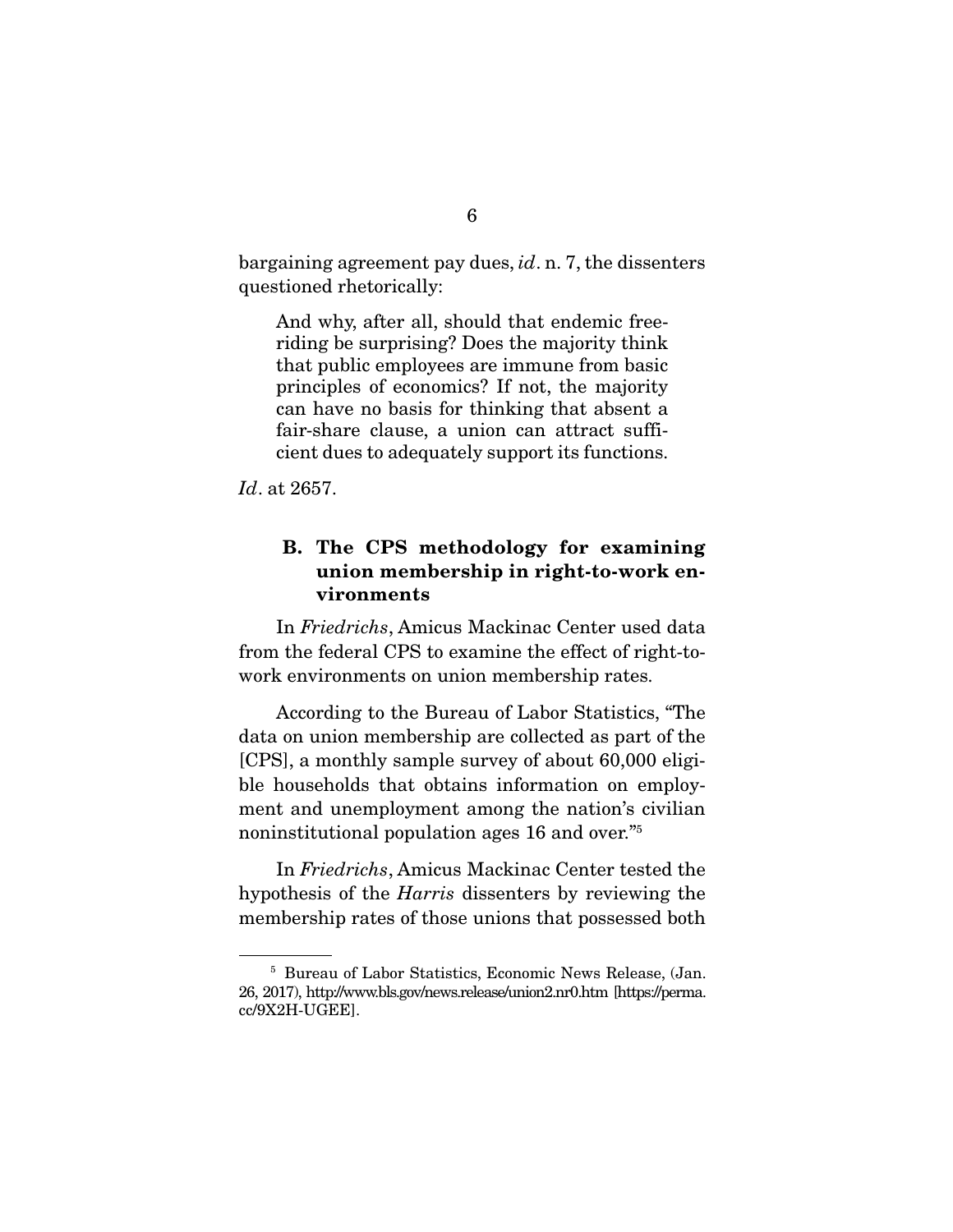the power of exclusive representation and the duty of fair representation. Holding these constant generally allowed us to compare the effect of right-to-work laws and agency-fee laws on union membership rates.<sup>6</sup>

 To achieve this comparison, we focused on privatesector rates, thereby avoiding the complicating factor of nonuniform state public-sector bargaining laws. Such variations in the scope of bargaining were absent in the private sector due to the prevalence of uniform federal labor laws.

 It was shown using CPS data from 2000 through 2014 that the private-sector union membership rate averaged 93% in "agency fee" states and 84% in rightto-work states.<sup>7</sup> At the Friedrichs merit stage, we then performed a similar investigation in the public sector by utilizing the raw CPS data to determine the unionization membership rates for state and local publicsector employees for the only eight states that had, over that same period, mandated exclusive representation, imposed a duty of fair representation,

<sup>6</sup> This method was not perfect, because some federal employees in "right-to-work" states could not avoid agency fees. See 45 U.S.C. § 452 Eleventh (prohibiting right to work under Railway Labor Act).

<sup>7</sup> http://www.scotusblog.com/wp-content/uploads/2015/10/14- 915-tsac-Mackinac-Ctr.pdf at pp. 11-14 and Table B. Since 2014, Kentucky, West Virginia, and Wisconsin have shifted from "Agency-Fee States" to "Mixed-Status States"; all have instituted private-sector right-to-work laws. Ky. Rev. Stat. § 336.130(3); W. Va. Code § 21-5G-2; and Wis. Stat. § 111.04(2). Missouri passed right to work, but that law is stayed pending a referendum. Mo. Rev. Stat. § 290.590(2).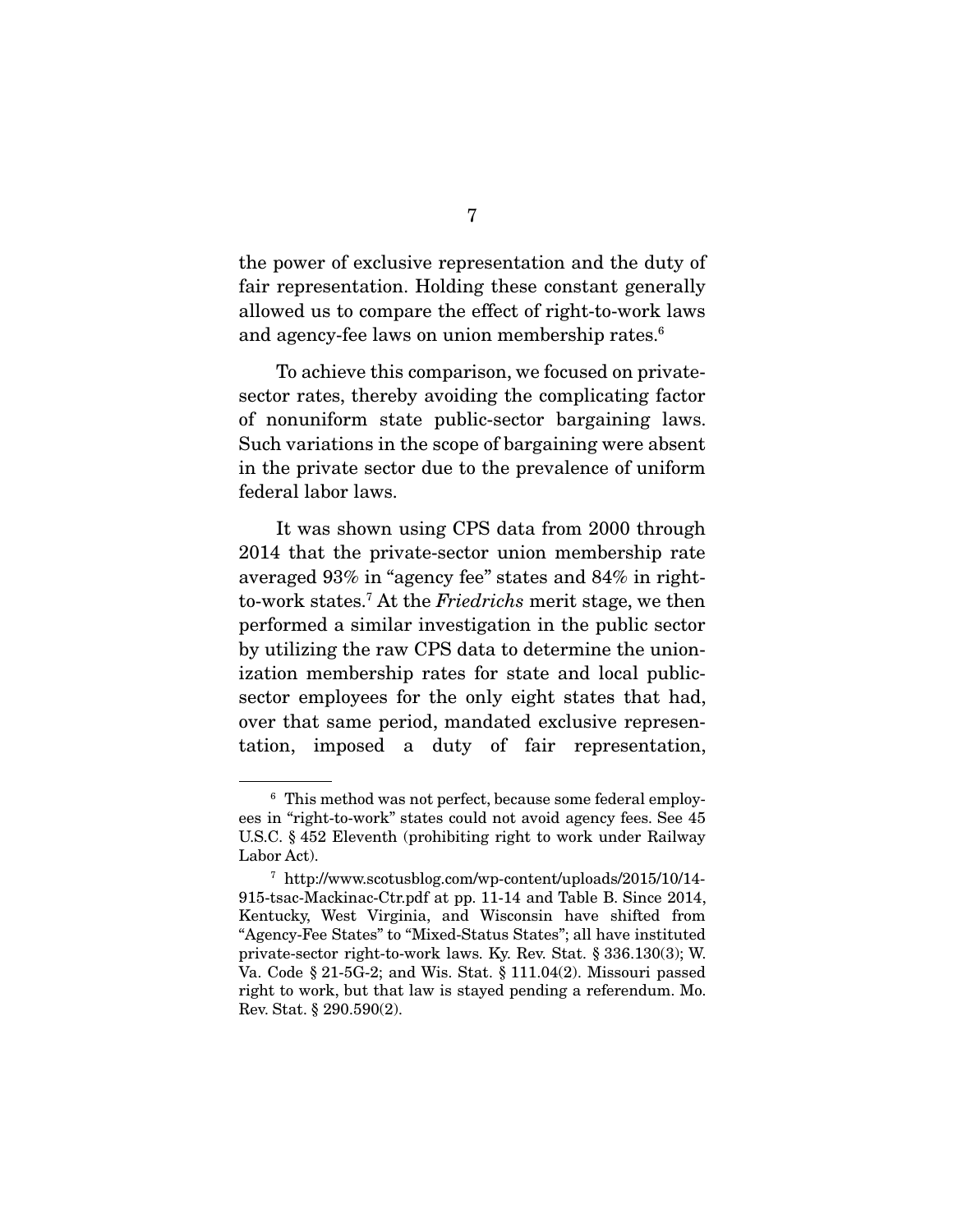guaranteed a right to work, and maintained a broad and stable scope of mandatory bargaining subjects. These states were Florida, Idaho, Iowa, Kansas, Nebraska, Nevada, North Dakota, and South Dakota. Public-sector union membership rates in these states were in the high 70s from 2000 to 2007 and in the low 80s from 2008 to 2014, largely mirroring the privatesector right-to-work numbers.<sup>8</sup> Interestingly, they also mirrored the railway union membership percentage in 1950, around the time that the Railway Labor Act was amended to permit agency fees. Communications Workers of America v. Beck, 487 U.S. 735, 750 (1988) ("75 to 80% of the 1.2 million railroad industry workers belonged to one or another of the railway unions." Citing H.R.Rep. No. 2811, 81st Cong., 2d Sess., 4 (1950)).

 Updated figures, which now include data through 2016, do not significantly change the percentages discussed above (see appendix).

#### **1. Critiques of the CPS methodology**

 Amicus Curiae's Friedrichs briefs were the subject of both an opposing amicus brief and a briefing paper. The opposing Friedrichs brief<sup>9</sup> was submitted by three academics who preferred the Schools and Staffing

<sup>8</sup> http://www.scotusblog.com/wp-content/uploads/2015/10/14- 915-tsac-Mackinac-Ctr.pdf at pp. 31-38 and Table D. Iowa would now be excluded from the eight-state group, since it placed many limits on public-sector bargaining in 2017. See generally Iowa House File 291 (passed February 17, 2017).

<sup>9</sup> http://www.scotusblog.com/wp-content/uploads/2015/11/14- 915\_amicus\_resp\_SocialScientists.authcheckdam.pdf.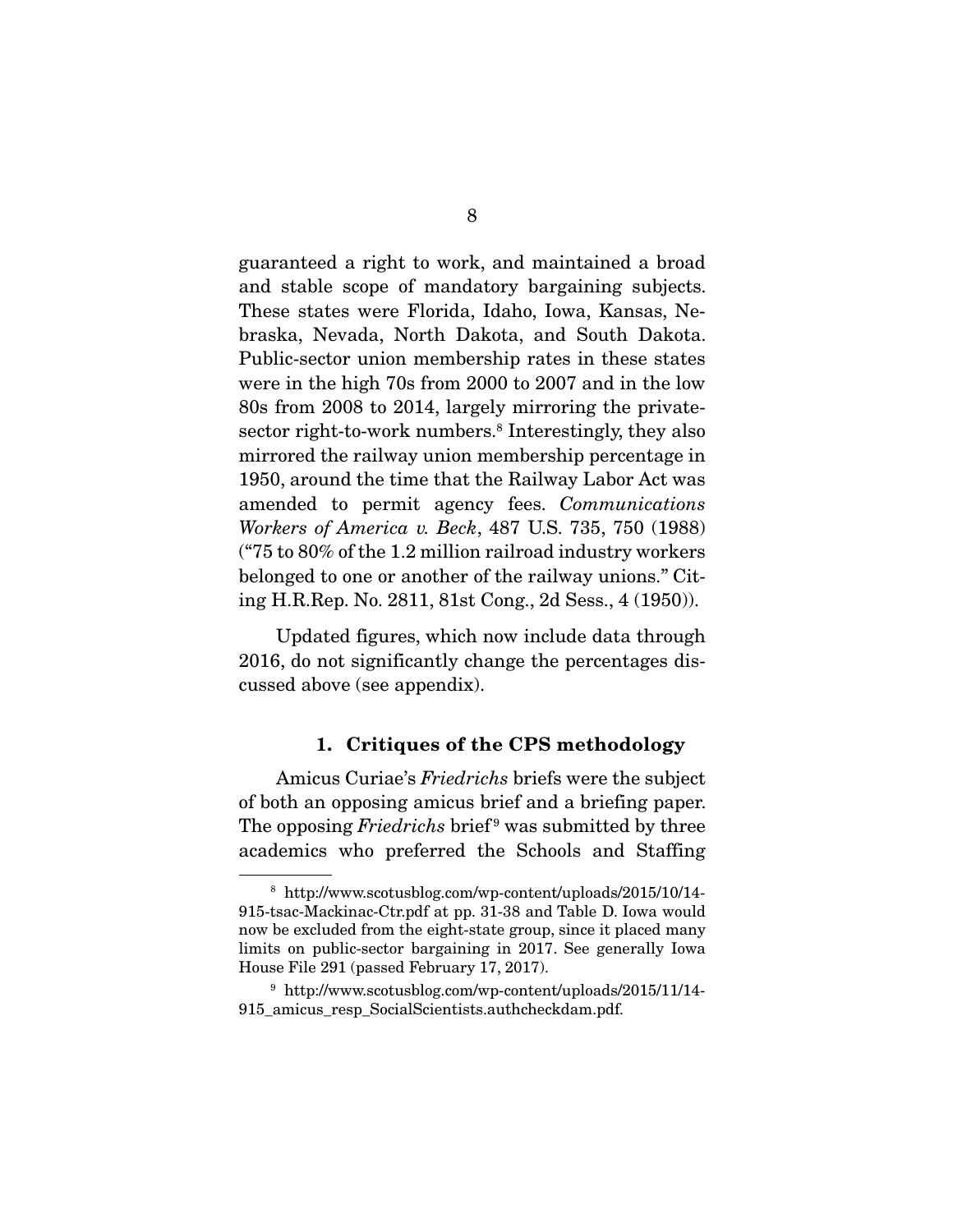Survey (SASS), an elementary and secondary education survey administered by the US Department of Education's National Center for Education Statistics. They indicate a "free-rider rate"<sup>10</sup> of 34% for public school staff in states similar to the eight states examined under our CPS custom cuts. Their finding translates into a  $66\%$  union membership rate<sup>11</sup> – lower than our 80% using the CPS methodology.

The briefing paper $12$  generally recognized the primacy of the CPS in determining union membership rates. But the paper asserted that the results gathered regarding public-sector unionism "call into question the reliability of CPS data."13 Noting that in states with both mandatory bargaining and right to work, the SASS data shows a union membership rate of 60-65% compared to the CPS's 75-80%, the author stated "these data discrepancies are not easily resolved. While this [briefing] paper relies on the CPS, it should be recognized that these data may systematically

<sup>10</sup> In right-to-work states, the union membership rate and the free-rider rate add to 100%. In agency fee situations, the union-membership rate will indicate what percentage declined membership in the union, while the free-rider rate will always be zero since everyone pays at least agency fees.

<sup>11</sup> http://www.scotusblog.com/wp-content/uploads/2015/11/14- 915\_amicus\_resp\_SocialScientists.authcheckdam.pdf at p. 23.

 $12$  Jeffrey H. Keefe, On Friedrichs v. California Teachers Association: The inextricable links between exclusive representation, agency fees, and the duty of fair representation, Economic Policy Institute Briefing Paper #411 (Nov. 2, 2015), http://www. epi.org/files/pdf/94942.pdf.

 $13$  *Id.* at 6.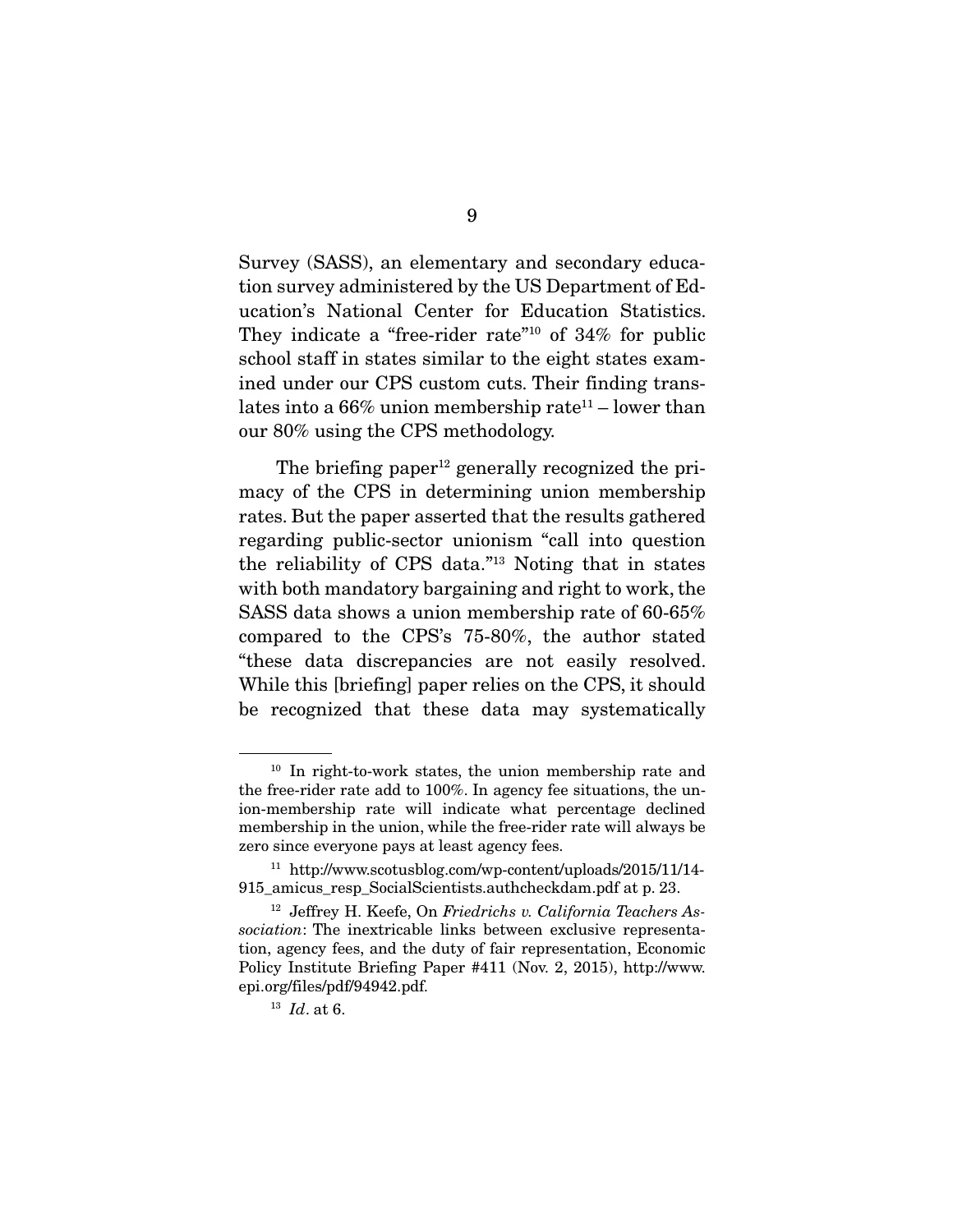understate the extent of free-riding in [right-to-work] states in the public sector."14

#### **C. The payroll-deduction methodology**

 Amicus Curiae then developed an alternative methodology for examining public-sector union membership rates on a grand scale. In doing so, we recognized that the unions themselves would be the best source of data. Generally, however, unions do not have to provide information like the number of workers covered by their collective bargaining contracts. Even where a union has to file a federal government LM-2 form,<sup>15</sup> that form's membership section  $(13)$  only discusses members and fee payers, which does not provide the necessary data in states with mandatory publicsector bargaining and a right-to-work law.<sup>16</sup>

 Thus, since there were questions about the information provided by the employees themselves in the CPS, and since the unions were not subject to uniform reporting requirement with the necessary data, we turned to the employers. Public employers typically allow workers to deduct union dues and agency fees from their paychecks, and public employers also know how many of their employees are covered by a

 $14$  *Id.* at 7.

<sup>&</sup>lt;sup>15</sup> The LM-2 is an annual financial report that labor organizations are required to file with the U.S. Office of Labor Management Standards. See generally 29 C.F.R. § 403.2.

<sup>16</sup> https://www.dol.gov/olms/regs/compliance/GPEA\_Forms/ LM2 Instructions 6-2016 techrev.pdf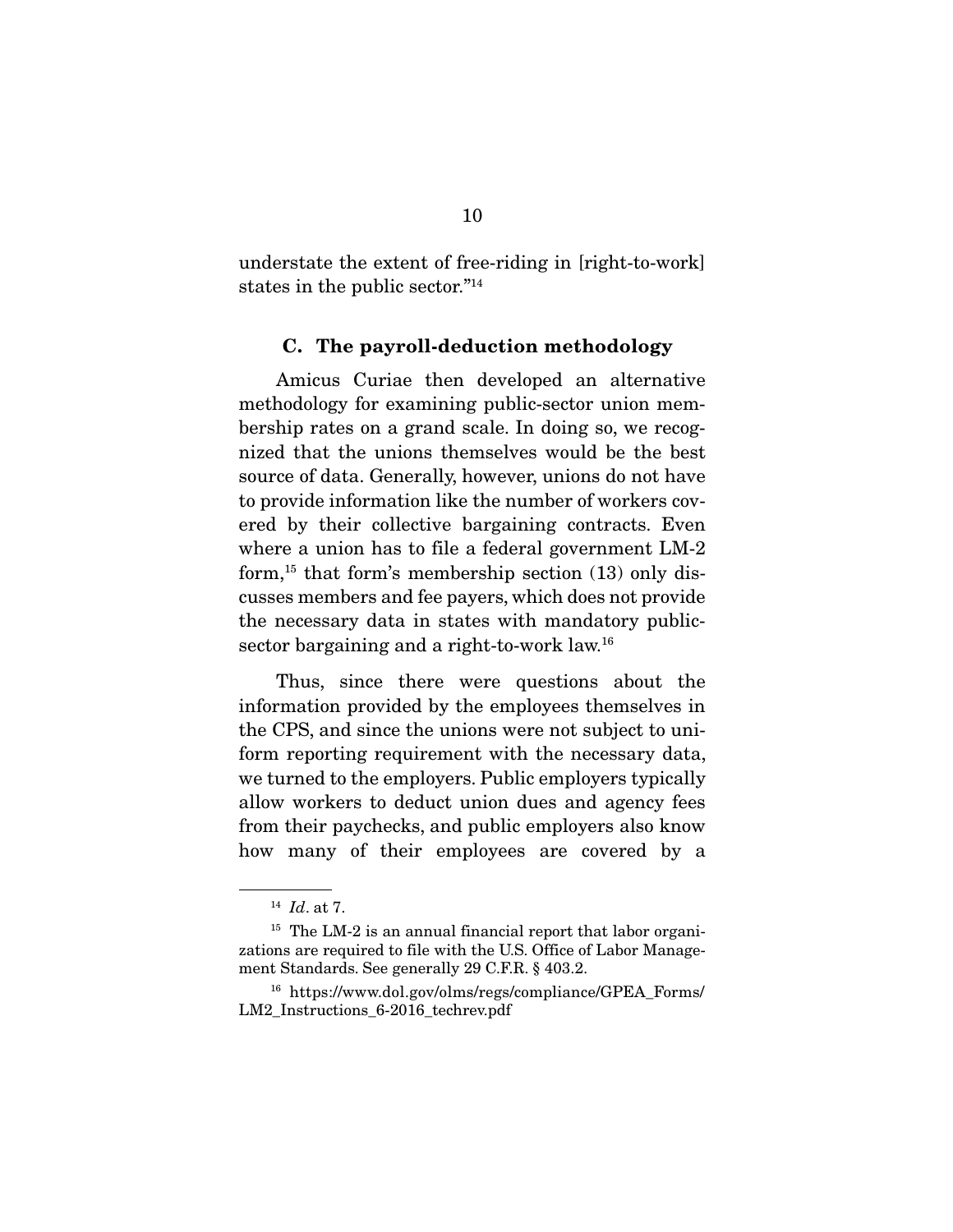collective bargaining agreement. These numbers can be used together to calculate a union membership floor. The result is a lower-bound estimate on the unionmembership rate because other members might pay their union dues by cash, check, or credit card. Furthermore, while states may allow payroll deductions, there is no guarantee that those deductions will become part of every collective bargaining agreement. In addition, some states require an employee to provide affirmative consent before any deductions are made. A union member who does not provide such consent would not show up as a member.

 But there are thousands – if not tens of thousands – of public employers in the United States. The analysis was therefore restricted to state employees, allowing a large yet manageable data set and state-by-state comparisons. State university systems, however, were excluded, because gathering the figures for every state university in the country would have been prohibitively difficult.

States were sorted into five categories:

- (1) mandatory bargaining and agency fees (22 states);
- (2) mandatory bargaining and right-to-work provisions (8 states);
- (3) mandatory bargaining, no agency fees, and dues deductions prohibited (just Wisconsin);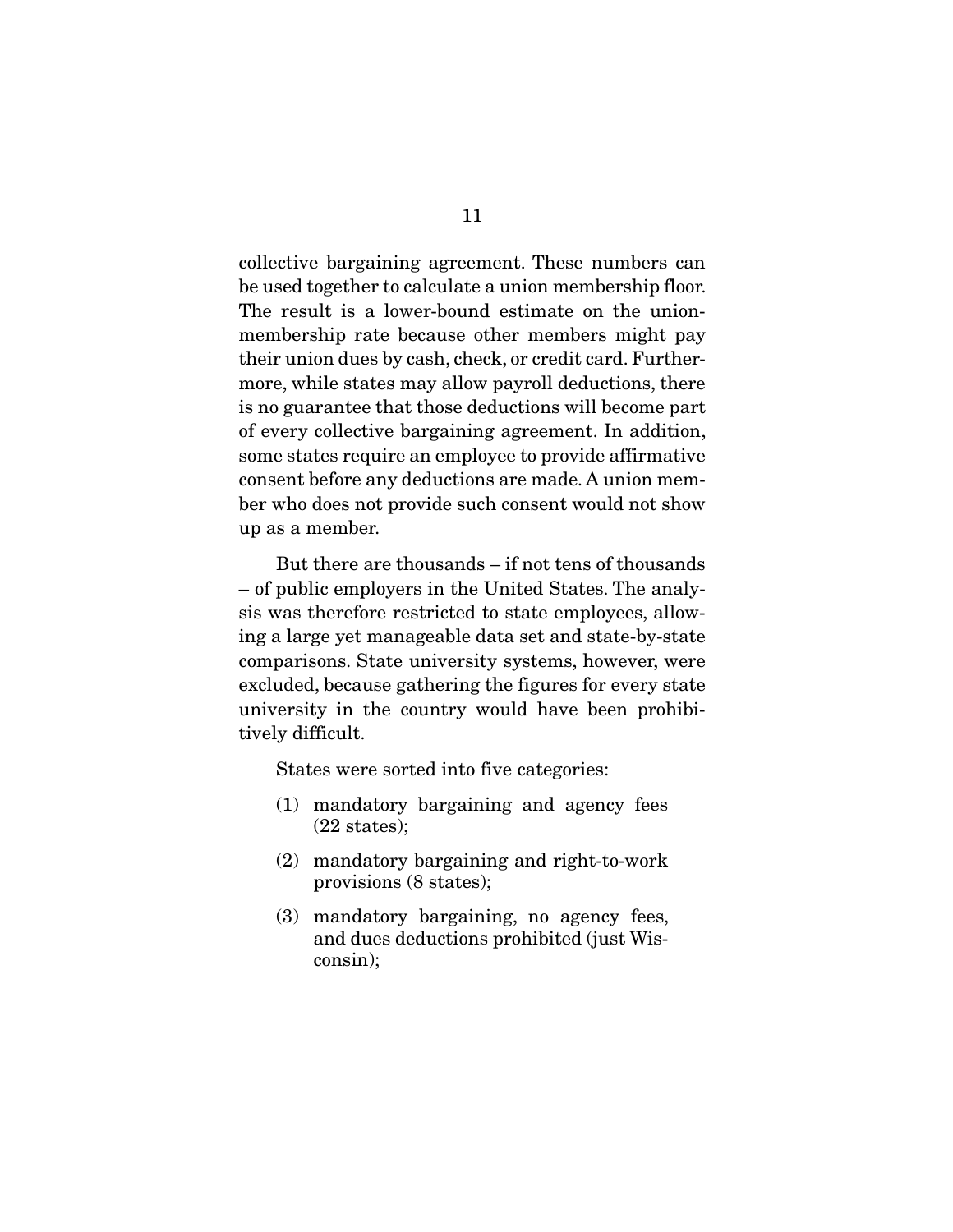- (4) no mandatory bargaining but dues deductions allowed (17 states); and
- (5) no mandatory bargaining and dues deductions prohibited (2 states).<sup>17</sup>

 For purposes of comparison, we ran custom cuts of the raw CPS data for state government employees for 2015. Note, however, that these figures do not provide a perfect apples-to-apples comparison, because the CPS custom cuts include state university employees and the payroll-deduction figures do not.

 For each of the five categories of states below, the CPS figures will be followed by the payroll-deduction methodology numbers.

<sup>&</sup>lt;sup>17</sup> The specific state-by-state data sources for each state's payroll-deduction numbers and the statutory support for the bargaining and payroll deduction laws are detailed in full in the forthcoming Chicago Legal Forum paper.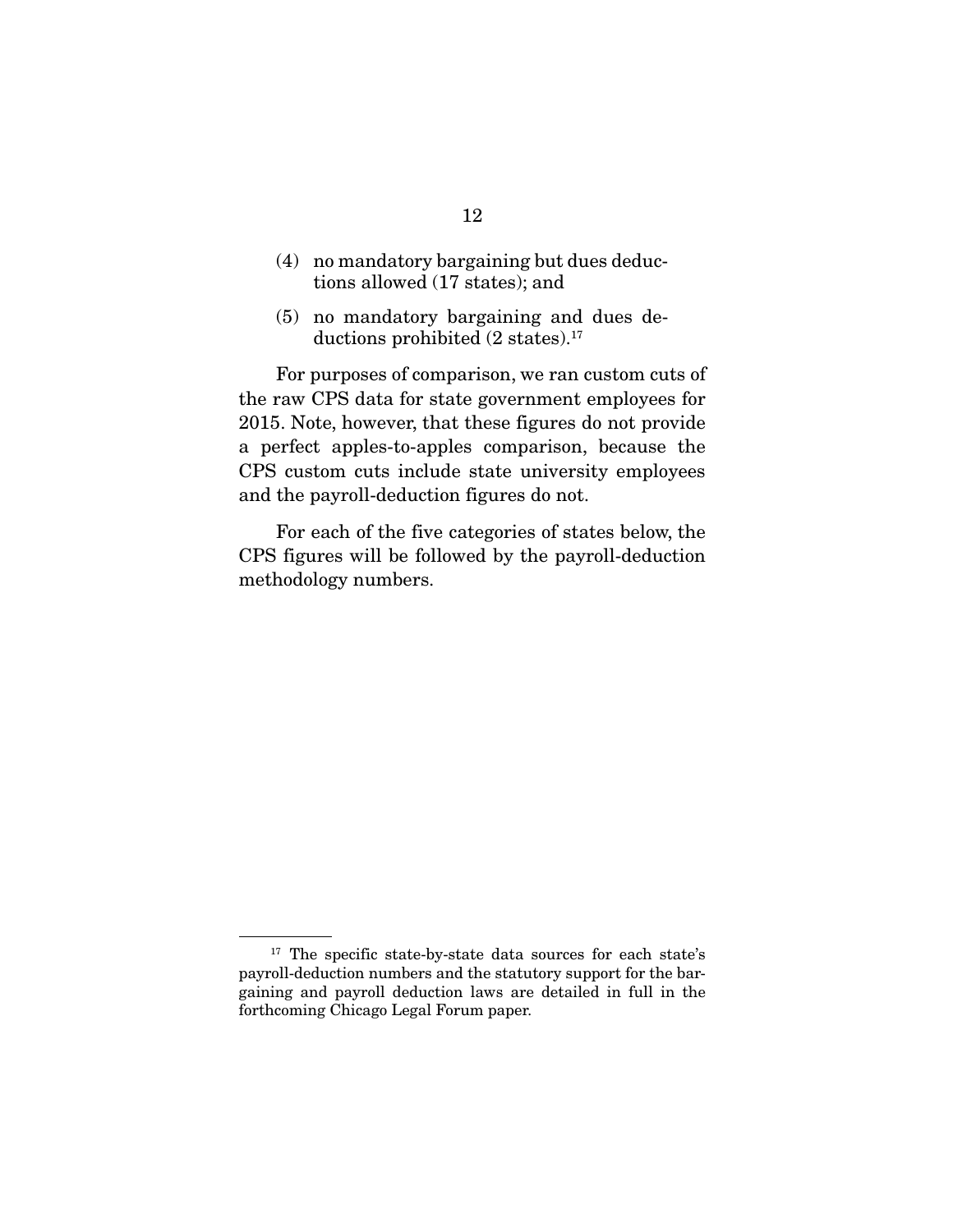| With Mandatory<br>bargaining,<br>agency fees and<br>dues collection | <b>CPS</b> Total<br><b>Employment</b> | <b>CPS</b><br>Coverage | <b>CPS</b> Union<br><b>Members</b> | <b>CPS</b> Covered<br><b>Non-Members</b> | <b>CPS</b><br>Membership<br>rate |
|---------------------------------------------------------------------|---------------------------------------|------------------------|------------------------------------|------------------------------------------|----------------------------------|
| Alaska                                                              | 35,856                                | 18,090                 | 16,794                             | 1,297                                    | 92.8%                            |
| California                                                          | 807,020                               | 399,492                | 374,643                            | 24,849                                   | 93.8%                            |
| Connecticut                                                         | 80,863                                | 47,647                 | 47,647                             | $\mathbf{0}$                             | $100.0\%$                        |
| <b>Delaware</b>                                                     | 45,129                                | 15,525                 | 14,459                             | 1,066                                    | 93.1%                            |
| Hawaii                                                              | 78,313                                | 42,688                 | 42,037                             | 651                                      | 98.5%                            |
| <b>Illinois</b>                                                     | 262,982                               | 127,951                | 122,373                            | 5,578                                    | 95.6%                            |
| <b>Maine</b>                                                        | 23,511                                | 14,919                 | 10,967                             | 3,952                                    | 73.5%                            |
| Maryland                                                            | 129,315                               | 32,593                 | 28,375                             | 4,218                                    | 87.1%                            |
| <b>Massachusetts</b>                                                | 133,596                               | 72,618                 | 71,014                             | 1,603                                    | 97.8%                            |
| Minnesota                                                           | 130,476                               | 54,323                 | 54,323                             | $\boldsymbol{0}$                         | 100.0%                           |
| <b>Missouri</b>                                                     | 157,849                               | 30,547                 | 23,798                             | 6,749                                    | 77.9%                            |
| <b>Montana</b>                                                      | 38,258                                | 12,952                 | 11,642                             | 1,310                                    | 89.9%                            |
| <b>New Hampshire</b>                                                | 26,810                                | 12,354                 | 10,852                             | 1,502                                    | 87.8%                            |
| <b>New Jersey</b>                                                   | 163,114                               | 88,117                 | 80,504                             | 7,613                                    | 91.4%                            |
| <b>New Mexico</b>                                                   | 77,121                                | 15,202                 | 11,938                             | 3,264                                    | 78.5%                            |
| <b>New York</b>                                                     | 368,874                               | 230,740                | 227,556                            | 3,184                                    | 98.6%                            |
| Ohio                                                                | 191,251                               | 53,635                 | 50,416                             | 3,219                                    | 94.0%                            |
| Oregon                                                              | 110,593                               | 53,688                 | 49,166                             | 4,522                                    | 91.6%                            |
| Pennsylvania                                                        | 205,135                               | 117,687                | 109,723                            | 7,964                                    | 93.2%                            |
| <b>Rhode Island</b>                                                 | 23,882                                | 14,255                 | 13,623                             | 632                                      | $95.6\%$                         |
| <b>Vermont</b>                                                      | 20,856                                | 11,277                 | 10,342                             | 935                                      | 91.7%                            |
| Washington                                                          | 212,719                               | 116,572                | 113,207                            | 3,365                                    | 97.1%                            |
| <b>Total</b>                                                        | 3,323,523                             | 1,582,870              | 1,495,398                          | 87,472                                   | 94.5%                            |
| Source: Mackinac Center for Public Policy                           |                                       |                        | mackinac.org                       | [LOGO]                                   |                                  |

## **1. Mandatory bargaining and agency fees.**

 $13$  $13\,$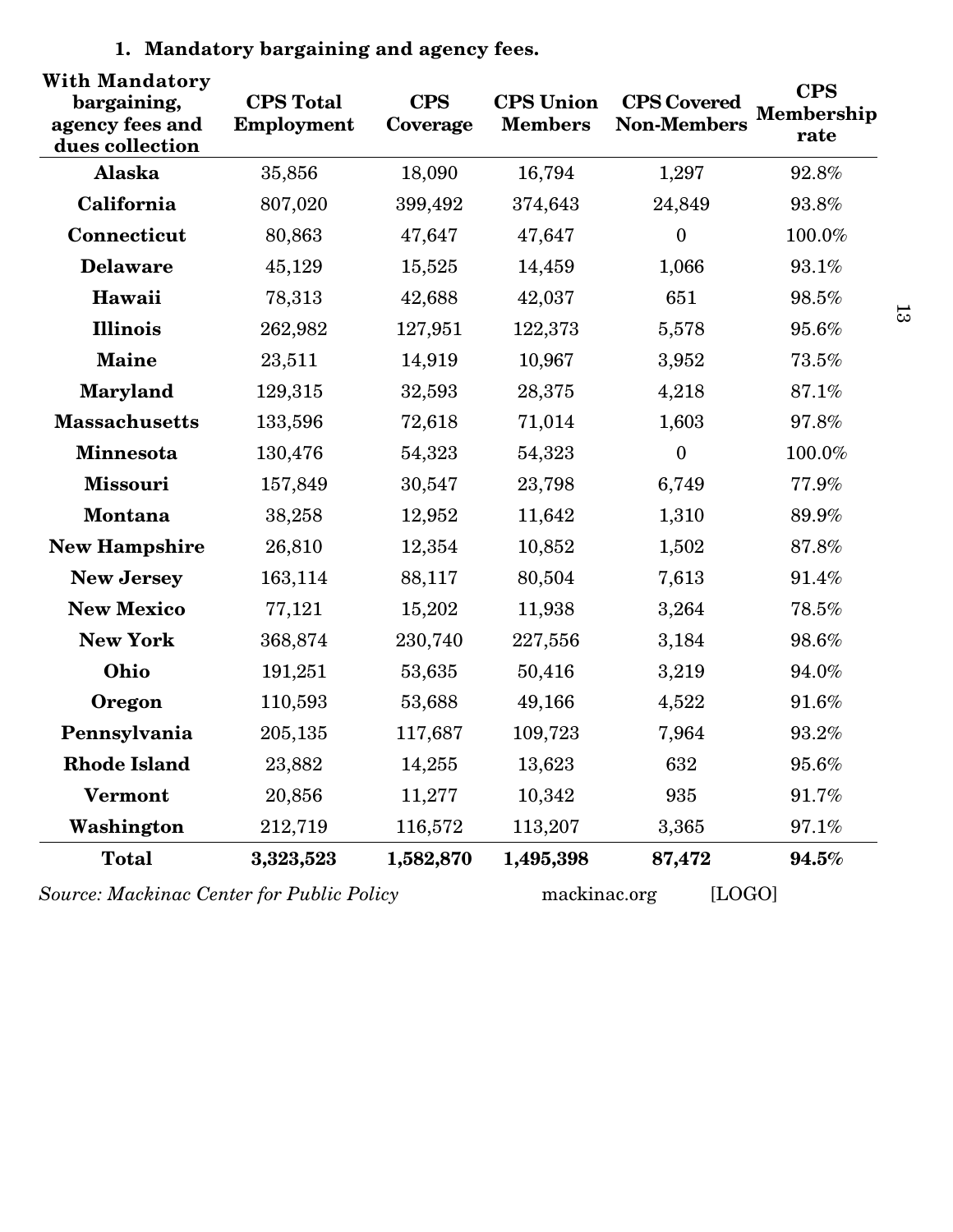| <b>With Mandatory</b><br>bargaining,<br>agency fees and<br>dues collection | <b>Payroll Total</b><br>Employment | Payroll<br>Coverage | Payroll<br>Union<br><b>Members</b> | Payroll<br><b>Covered</b><br>nonMembers | Payroll<br>Membership<br>rate |
|----------------------------------------------------------------------------|------------------------------------|---------------------|------------------------------------|-----------------------------------------|-------------------------------|
| Alaska                                                                     | 15,127                             | 13,871              | 13,871                             | $\boldsymbol{0}$                        | 100.0%                        |
| California                                                                 | 204,470                            | 172,508             | 125,059                            | 47,449                                  | 72.5%                         |
| Connecticut                                                                | 68,288                             | 52,231              | 42,968                             | 9,263                                   | 82.3%                         |
| <b>Delaware</b>                                                            | 43,587                             | 20,118              | 20,694                             | (576)                                   | 102.9%                        |
| Hawaii                                                                     | 49,265                             | 45,021              | 45,021                             | $\boldsymbol{0}$                        | 100.0%                        |
| <b>Illinois</b>                                                            | 112,677                            | 67,046              | 62,888                             | 4,158                                   | 93.8%                         |
| <b>Maine</b>                                                               | 11,673                             | 9,932               | 7,126                              | 2,806                                   | 71.7%                         |
| <b>Maryland</b>                                                            | 46,442                             | 28,621              | 28,621                             | $\boldsymbol{0}$                        | 100.0%                        |
| <b>Massachusetts</b>                                                       | 43,899                             | 39,088              | 37,095                             | 1,993                                   | 94.9%                         |
| Minnesota                                                                  | 43,769                             | 38,042              | 28,564                             | 9,478                                   | 75.1%                         |
| <b>Missouri</b>                                                            | 50,317                             | 21,234              | 4,286                              | 16,948                                  | 20.2%                         |
| <b>Montana</b>                                                             | 12,807                             | 7,207               | 7,207                              | $\boldsymbol{0}$                        | 100.0%                        |
| <b>New Hampshire</b>                                                       | 10,086                             | 8,477               | 5,094                              | 3,383                                   | 60.1%                         |
| <b>New Jersey</b>                                                          | 71,352                             | 5,830               | 48,133                             | 11,697                                  | 80.4%                         |
| <b>New Mexico</b>                                                          | 17,125                             | 9,436               | 5,047                              | 4,389                                   | 53.5%                         |
| <b>New York</b>                                                            | 251,927                            | 233,944             | 196,907                            | 37,037                                  | 84.2%                         |
| Ohio                                                                       | 52,947                             | 35,402              | 31,964                             | 3,438                                   | 90.3%                         |
| <b>Oregon</b>                                                              | 36,767                             | 30,332              | 18,423                             | 11,909                                  | 60.7%                         |
| Pennsylvania                                                               | 72,622                             | 66,512              | 50,913                             | 15,599                                  | 76.5%                         |
| <b>Rhode Island</b>                                                        | 15,101                             | 11,401              | 8,733                              | 2,668                                   | 76.6%                         |
| <b>Vermont</b>                                                             | 8,669                              | 7,488               | 5,727                              | 1,761                                   | $76.5\%$                      |
| Washington                                                                 | 62,419                             | 46,502              | 25,043                             | 21,459                                  | 53.9%                         |
| <b>Total</b>                                                               | 1,301,336                          | 1,024,243           | 819,384                            | 204,859                                 | 80.0%                         |

*Source: Mackinac Center for Public Policy* mackinac.org [LOGO]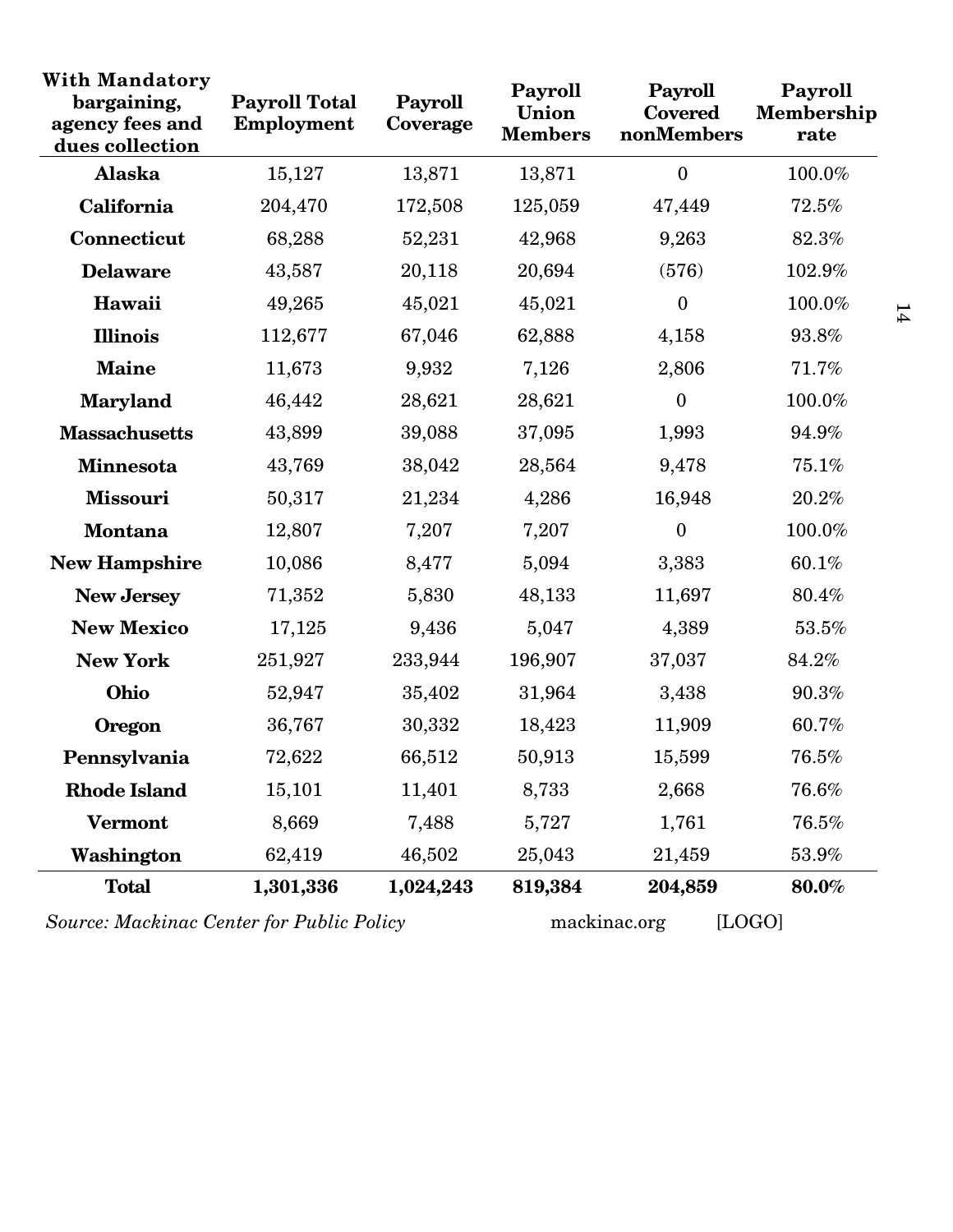Before comparing the two sets of data for these Category 1 states, we note that the payroll-deduction methodology estimates for Alaska, Delaware, Hawaii, Maryland, and Montana appear questionable, since they all meet or exceed 100% despite being a supposed floor on the states' union membership rate. In Delaware, with an estimate of 102.9%, the problem is a simple data tracking error.<sup>18</sup> In Hawaii, with a payrolldeduction rate of 100%, state law mandates that all public-employee paychecks be subject to payroll deductions equivalent to full union dues, even if the employees are agency-fee payers.19 In Alaska, Maryland, and Montana, all with payroll-deduction rates of 100%, the problem appears to be errors in the data provided.

 The difference between the two methods of calculating union membership rates for Category 1 states is around 15 percentage points on average. The average CPS union membership rates are at 94.5%, while the average rate using the payroll-deduction method – which generally operates as a membership floor  $-$  is

<sup>18</sup> Delaware's payroll numbers were obtained in an email. Email from Brenda Lakeman, Dir. of Human Res. Mgmt. and Statewide Benefits at the Delaware Office of Mgmt. and Budget, to Justin A. Davis (Dec. 23, 2016, 02:03 EST) (on file with the undersigned).

Ms. Lakeman explained: "The reason that the employees with a Union deduction is higher than those appearing covered [by a collective bargaining agreement] is that many School job records do NOT show the union code, but yet the employees are correctly set up to have the DSEA deduction taken."

<sup>19</sup> Hawaii makes any agency-fee payer seek a rebate outside the payroll-deduction process. Haw. Rev. Stat. § 89-4.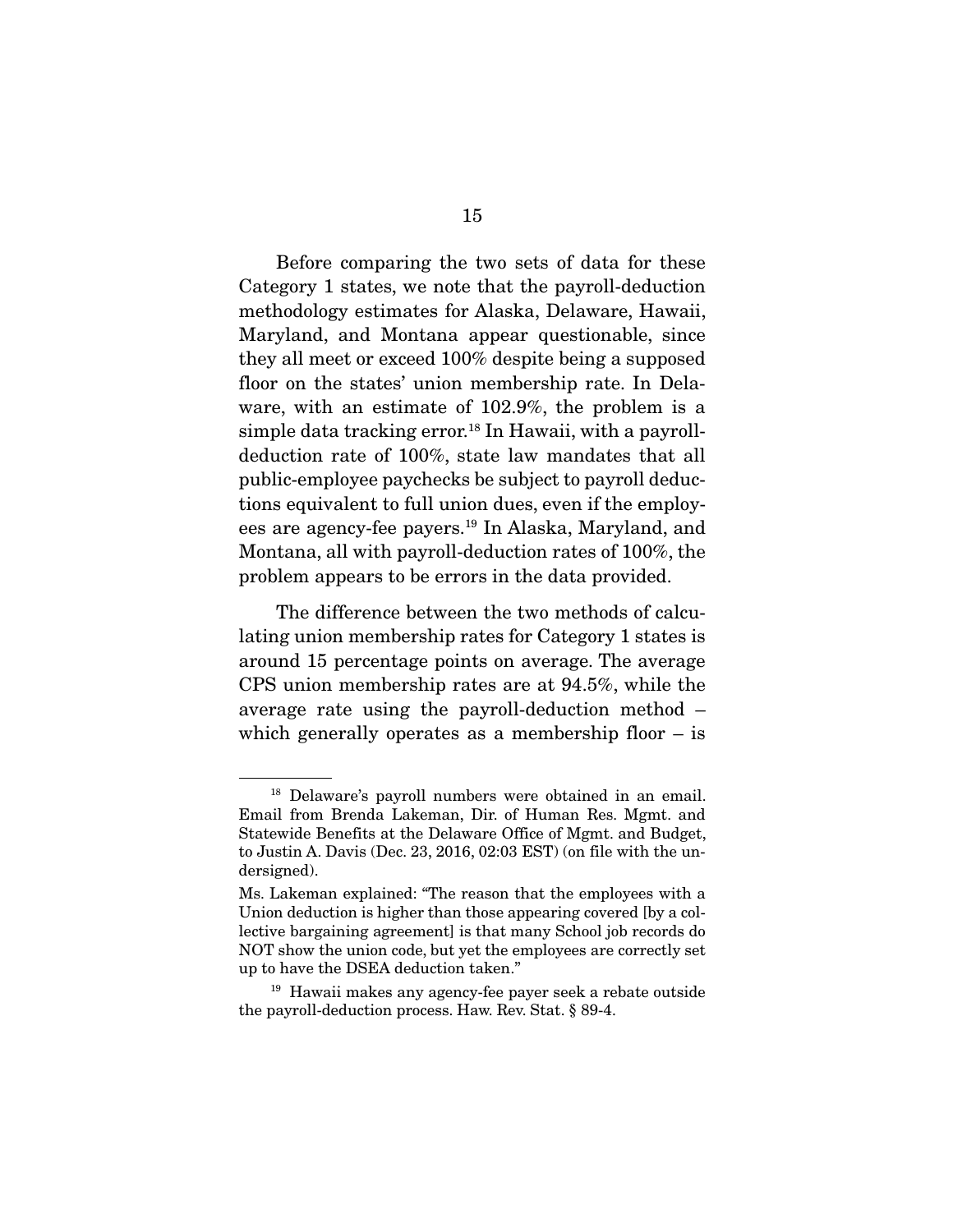80%. The two sets of figures are somewhat different, but they are not inconsistent with each other, and the difference, while perhaps greater than a census statistician would prefer, is not particularly large.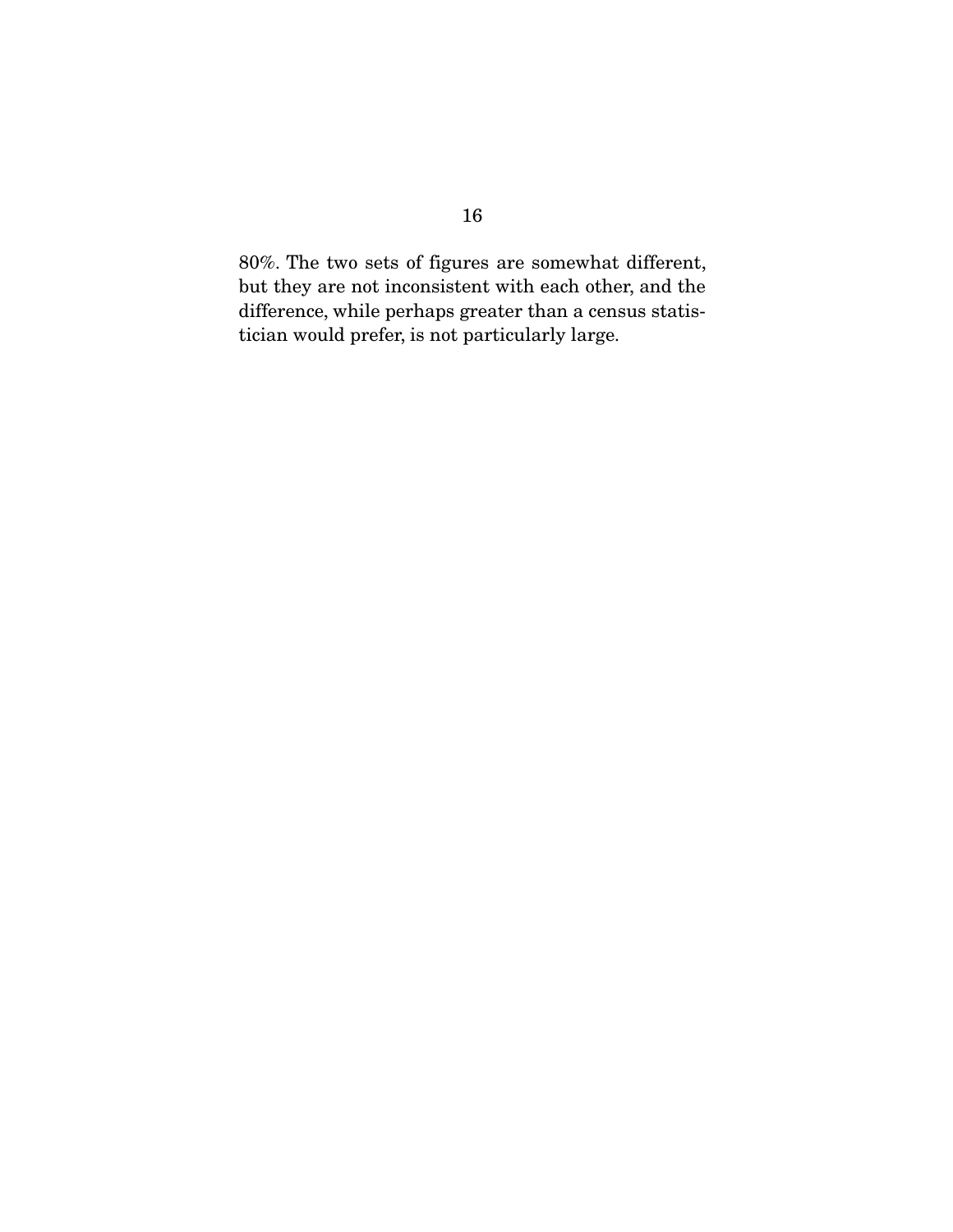| <b>Mandatory</b><br>bargaining, no<br>agency fees and<br>dues collection | <b>CPS</b> Total<br>Employment | <b>CPS</b><br>Coverage | <b>CPS</b> Union<br><b>Members</b> | <b>CPS Covered</b><br><b>Non-Members</b> | <b>CPS</b><br>Membership<br>rate |
|--------------------------------------------------------------------------|--------------------------------|------------------------|------------------------------------|------------------------------------------|----------------------------------|
| Colorado                                                                 | 133,653                        | 14,948                 | 14,097                             | 851                                      | 94.3%                            |
| Florida                                                                  | 269,024                        | 54,000                 | 43,239                             | 10,760                                   | 80.1%                            |
| Iowa                                                                     | 139,103                        | 41,217                 | 28,252                             | 12,965                                   | 68.5%                            |
| Kansas                                                                   | 95,445                         | 22,064                 | 16,420                             | 5,644                                    | $74.4\%$                         |
| Michigan                                                                 | 204,104                        | 96,957                 | 89,958                             | 6,999                                    | 92.8%                            |
| <b>Nebraska</b>                                                          | 44,919                         | 9,987                  | 7,959                              | 2,028                                    | 79.7%                            |
| <b>North Dakota</b>                                                      | 25,578                         | 2,847                  | 2,212                              | 635                                      | 77.7%                            |
| <b>South Dakota</b>                                                      | 23,437                         | 3,533                  | 2,220                              | 1,313                                    | 62.8%                            |
| <b>Total</b>                                                             | 935,263                        | 245,553                | 204,358                            | 41,195                                   | 83.2%                            |

## **2. Mandatory bargaining and no agency fees**

*Source: Mackinac Center for Public Policy* mackinac.org [LOGO]

| <b>Mandatory</b><br>bargaining, no<br>agency fees and<br>dues collection | <b>Payroll Total</b><br>Employment | Payroll<br>Coverage | Payroll<br>Union<br><b>Members</b> | Payroll Covered Membership<br>nonMembers | Payroll<br>rate |
|--------------------------------------------------------------------------|------------------------------------|---------------------|------------------------------------|------------------------------------------|-----------------|
| Colorado                                                                 | 40,464                             | 31,447              | 1,145                              | 29,702                                   | $5.5\%$         |
| Florida                                                                  | 114,887                            | 14,266              | 7,689                              | 66,577                                   | $10.4\%$        |
| Iowa                                                                     | 19,311                             | 15,302              | 7,829                              | 7,473                                    | $51.2\%$        |
| Kansas                                                                   | 19,738                             | 9,649               | 1,629                              | 8,020                                    | 16.9%           |
| Michigan                                                                 | 49,334                             | 34,846              | 29,472                             | 5,374                                    | 84.6%           |
| <b>Nebraska</b>                                                          | 17,952                             | 10,247              | 1,573                              | 8,674                                    | 15.4%           |
| <b>North Dakota</b>                                                      | 7,201                              | 414                 | 414                                | 0                                        | 100.0%          |
| <b>South Dakota</b>                                                      | 13,000                             | $\mathbf{0}$        | $\mathbf{0}$                       | $\overline{0}$                           | N/A             |
| <b>Total</b>                                                             | 281,887                            | 176,171             | 50,351                             | 125,820                                  | 28.6%           |
| Source: Machings Center for Public Policy                                |                                    |                     |                                    | LU OU U<br>mackings org                  |                 |

*Source: Mackinac Center for Public Policy* mackinac.org [LOGO]

 $21$  $11\,$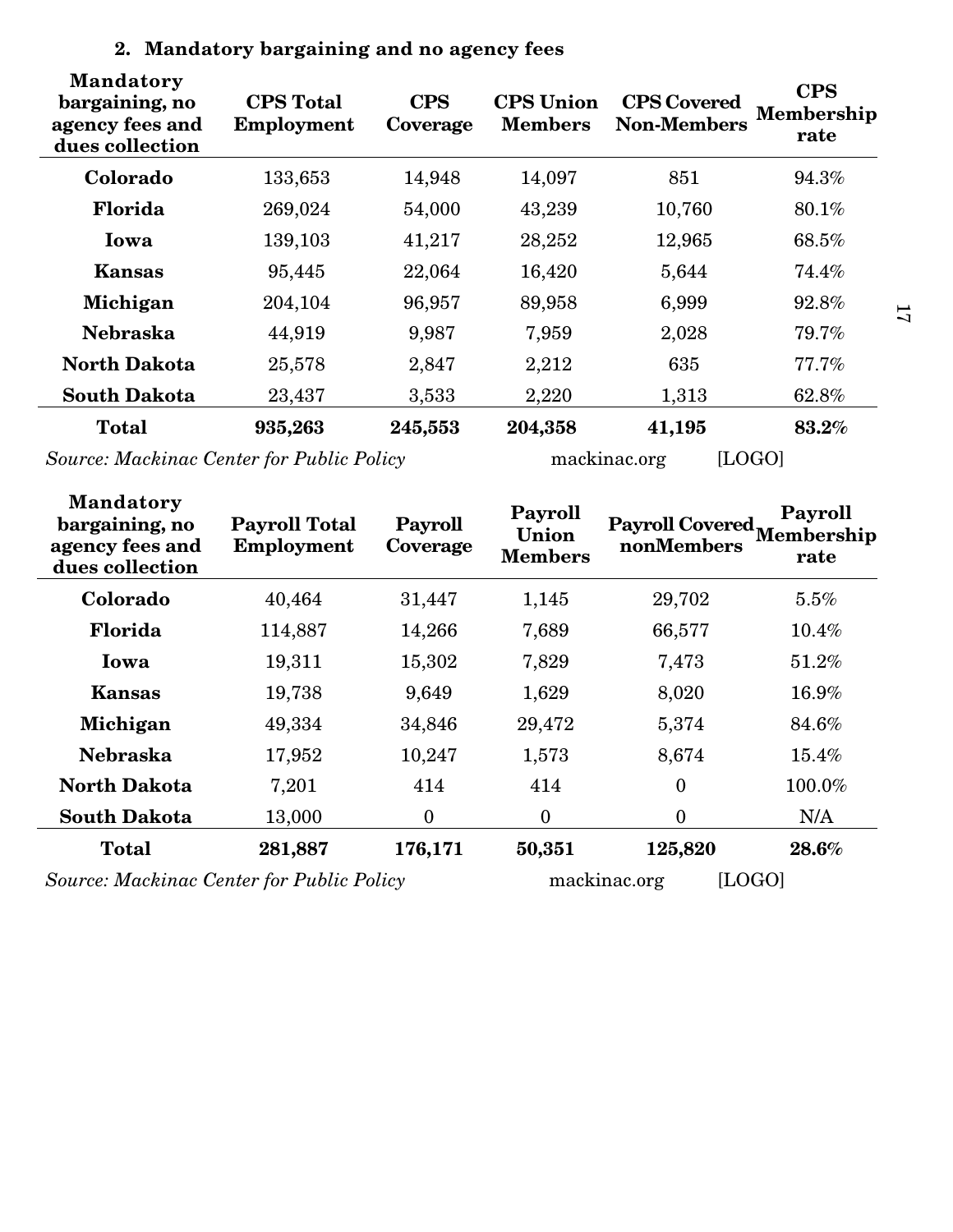In contrast to the figures for the Category 1 states, the difference between the union-membership rates calculated for Category 2 states is substantial – more than 50 percentage points, with the CPS-based rates at 83.2% and the payroll-deduction method at 28.6%. While the two numbers are technically consistent with each other, since the 28.6% payroll-deduction methodology figure is a floor, it seems unlikely that the gap should be this large absent problems with the data. This concern will be discussed more fully below, particularly since Category 2 – essentially mandatory bargaining with right-to-work laws – represents the remedy being sought in the instant case.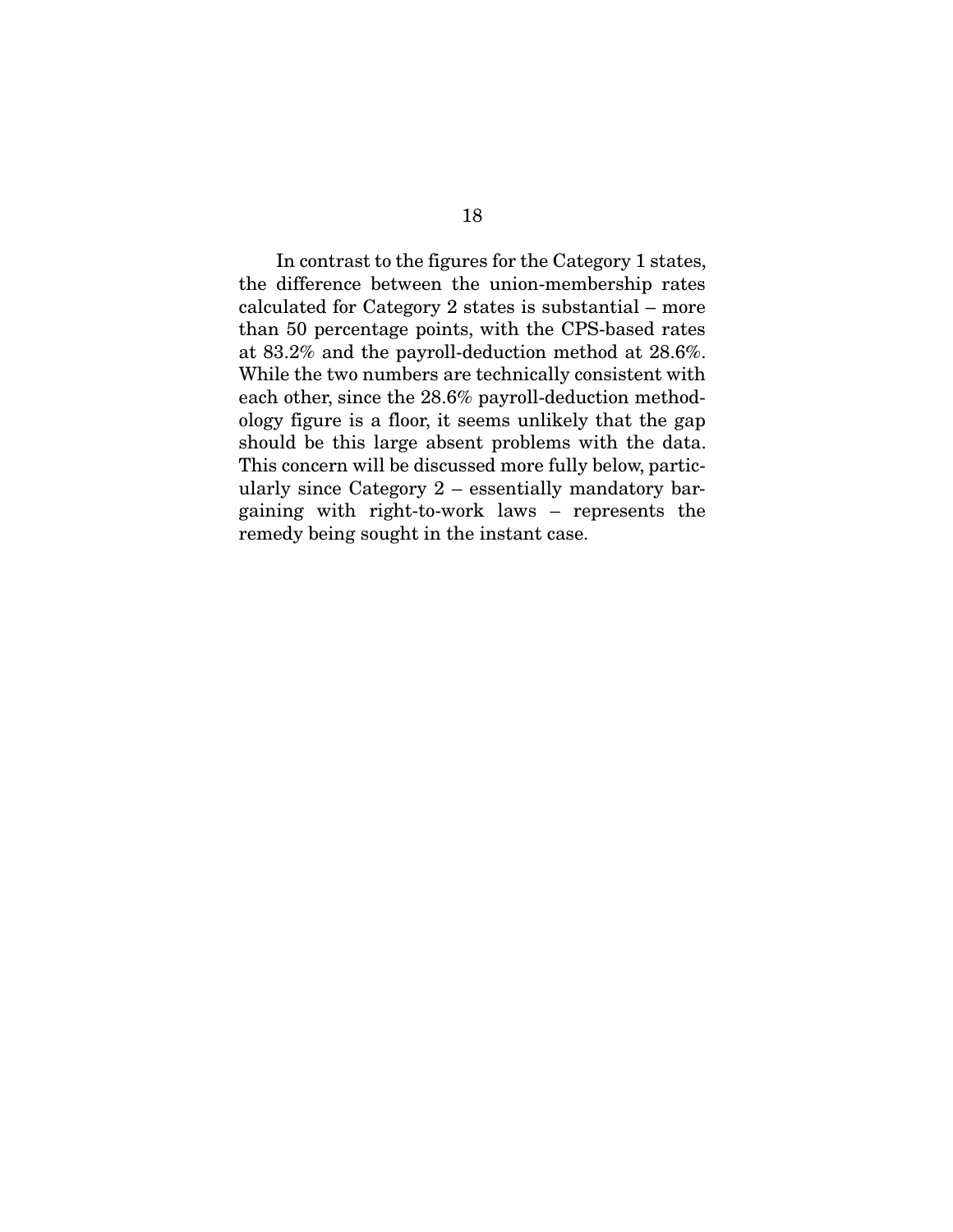| <b>Mandatory</b><br>bargaining, no<br>agency fees, no<br>dues collection | <b>CPS</b> Total<br>Employment | <b>CPS</b><br>Coverage | <b>CPS</b> Union<br><b>Members</b> | <b>CPS Covered</b><br><b>Non-Members</b> | <b>CPS</b><br>Membership<br>rate |
|--------------------------------------------------------------------------|--------------------------------|------------------------|------------------------------------|------------------------------------------|----------------------------------|
| Wisconsin                                                                | 165,813                        | 37,334                 | 26,535                             | 10,799                                   | 71.1%                            |
| Source: Mackinac Center for Public Policy                                |                                |                        | mackinac.org                       | [LOGO]                                   |                                  |

## **3. Mandatory bargaining, no agency fees, no dues collection**

| <b>Mandatory</b><br>bargaining, no<br>agency fees, no<br>dues collection | <b>Payroll Total</b><br>Employment | Payroll<br>Coverage | ion<br><b>Members</b> | <b>Payroll Un- Payroll Covered</b><br>nonMembers Membership | Payroll<br>rate |
|--------------------------------------------------------------------------|------------------------------------|---------------------|-----------------------|-------------------------------------------------------------|-----------------|
| Wisconsin                                                                | 33,321                             | 408                 | 333                   | 75                                                          | 81.6%           |
| <b>Source: Mackinac Center for Public Policy</b>                         |                                    |                     | mackinac.org          | [LOGO]                                                      |                 |

Wisconsin is the only state in Category 3, and its constellation of collective bargaining statutes is unique. This distinctiveness prevents it from providing much guidance nationally.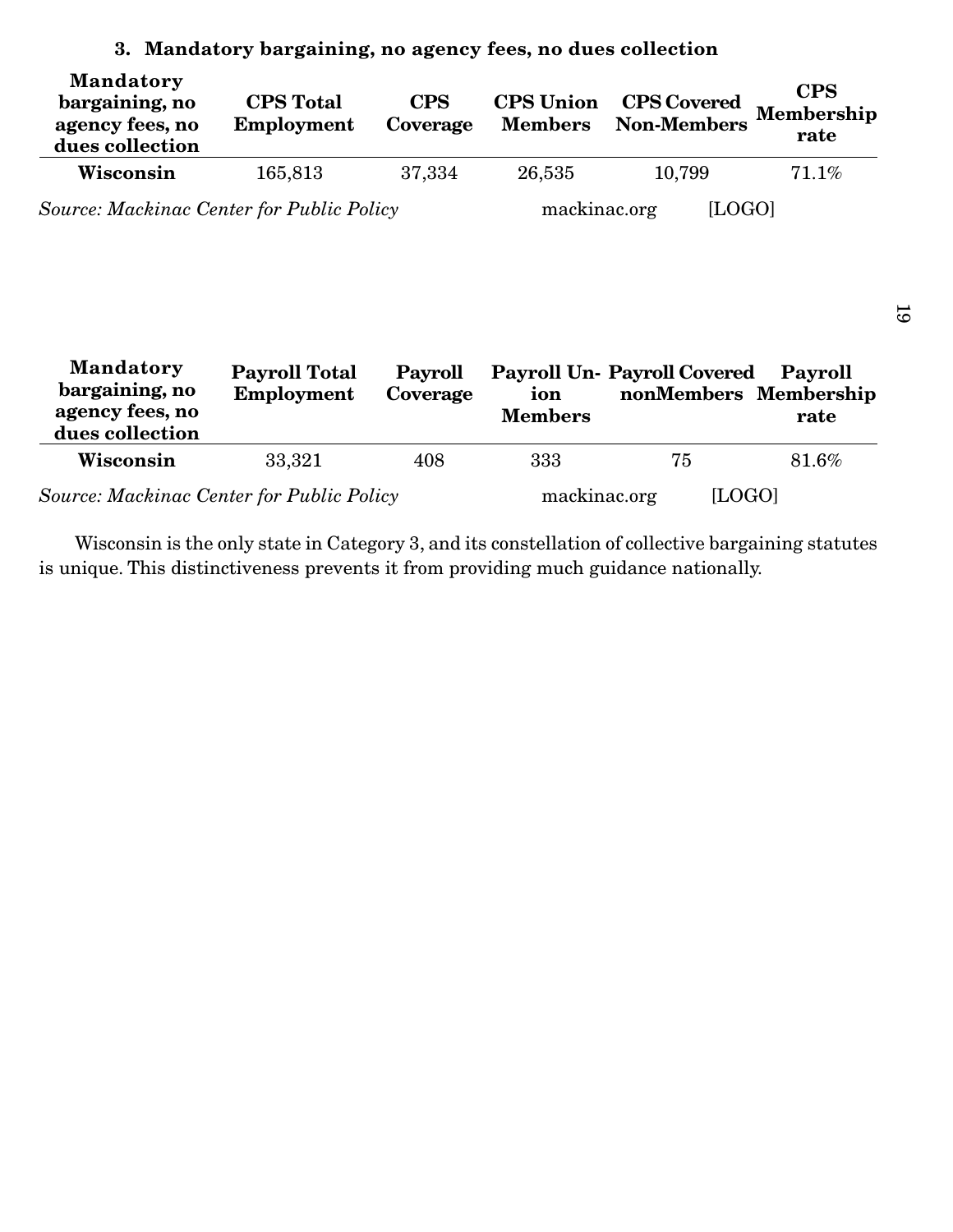| <b>No Mandatory</b><br>bargaining and<br>voluntary dues<br>collection | <b>CPS</b> Total<br>Employment | <b>CPS</b><br>Coverage | <b>CPS</b> Union<br><b>Members</b> | <b>CPS Covered</b><br><b>Non-Members</b> | <b>CPS</b><br>Membership<br>rate |
|-----------------------------------------------------------------------|--------------------------------|------------------------|------------------------------------|------------------------------------------|----------------------------------|
| Arizona                                                               | 151,190                        | 17,438                 | 11,546                             | 5,892                                    | 66.2%                            |
| <b>Arkansas</b>                                                       | 119,672                        | 16,062                 | 11,799                             | 4,263                                    | 73.5%                            |
| Idaho                                                                 | 63,568                         | 9,365                  | 9,151                              | 214                                      | 97.7%                            |
| Indiana                                                               | 140,110                        | 33,600                 | 25,473                             | 8,127                                    | 75.8%                            |
| Kentucky                                                              | 154,346                        | 26,996                 | 23,762                             | 3,234                                    | 88.0%                            |
| Louisiana                                                             | 120,364                        | 18,515                 | 14,320                             | 4,195                                    | 77.3%                            |
| <b>Mississippi</b>                                                    | 141,013                        | 12,262                 | 10,474                             | 1,788                                    | 85.4%                            |
| <b>Nevada</b>                                                         | 53,580                         | 10,729                 | 8,331                              | 2,397                                    | 77.7%                            |
| <b>North Carolina</b>                                                 | 306,462                        | 37,106                 | 25,358                             | 11,748                                   | 68.3%                            |
| Oklahoma                                                              | 139,222                        | 25,609                 | 17,103                             | 8,506                                    | 66.8%                            |
| <b>South Carolina</b>                                                 | 161,059                        | 17,913                 | 11,595                             | 6,318                                    | 64.7%                            |
| <b>Tennessee</b>                                                      | 120,937                        | 29,234                 | 24,467                             | 4,761                                    | 83.7%                            |
| <b>Texas</b>                                                          | 616,332                        | 93,282                 | 75,592                             | 17,690                                   | 81.0%                            |
| Utah                                                                  | 91,323                         | 9,105                  | 6,653                              | 2,451                                    | 73.1%                            |
| Virginia                                                              | 182,931                        | 20,553                 | 16,342                             | 4,211                                    | 79.5%                            |
| West Virginia                                                         | 59,590                         | 12,403                 | 10,369                             | 2,034                                    | 83.6%                            |
| Wyoming                                                               | 26,017                         | 2,683                  | 2,048                              | 636                                      | 76.3%                            |
| <b>Total</b>                                                          | 2,647,715                      | 392,854                | 304,384                            | 88,470                                   | 77.5%                            |
| Source: Mackinac Center for Public Policy                             |                                |                        | [LOGO]<br>mackinac.org             |                                          |                                  |

# **4. No Mandatory bargaining and voluntary dues collection**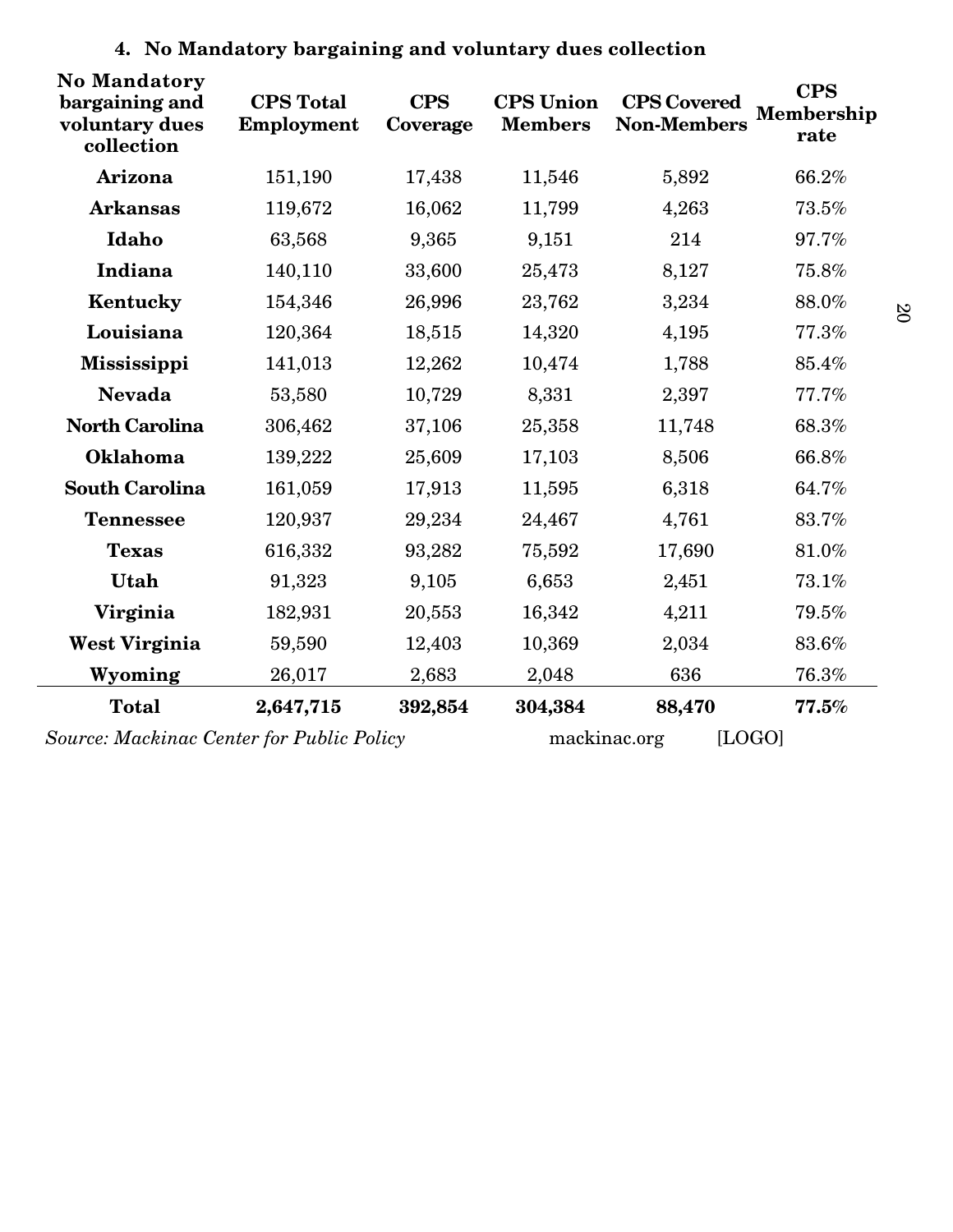| <b>No Mandatory</b><br>bargaining and<br>voluntary dues<br>collection | <b>Payroll Total</b><br>Employment | Payroll<br>Coverage | Payroll<br>Union<br><b>Members</b> | <b>Payroll Covered</b><br>nonMembers Membership | Payroll<br>rate |
|-----------------------------------------------------------------------|------------------------------------|---------------------|------------------------------------|-------------------------------------------------|-----------------|
| Arizona                                                               | 37,714                             | $\mathbf{0}$        | 4,246                              | N/A                                             | N/A             |
| <b>Arkansas</b>                                                       | 25,314                             | $\theta$            | 11,683                             | N/A                                             | N/A             |
| Idaho                                                                 | 10,750                             | $\overline{0}$      | 374                                | N/A                                             | N/A             |
| Indiana                                                               | 28,095                             | $\overline{0}$      | 203                                | N/A                                             | N/A             |
| Kentucky                                                              | <b>Not</b><br>Obtained             | $\overline{0}$      | <b>Not</b><br>Obtained             | N/A                                             | N/A             |
| Louisiana                                                             | 37,196                             | $\boldsymbol{0}$    | 4,342                              | N/A                                             | N/A             |
| <b>Mississippi</b>                                                    | 31,030                             | $\overline{0}$      | 1,258                              | N/A                                             | N/A             |
| <b>Nevada</b>                                                         | 19,499                             | $\boldsymbol{0}$    | 2,944                              | N/A                                             | N/A             |
| <b>North Carolina</b>                                                 | 85,000                             | $\mathbf{0}$        | 38,442                             | N/A                                             | N/A             |
| Oklahoma                                                              | 33,859                             | $\boldsymbol{0}$    | Not<br>Obtained                    | N/A                                             | N/A             |
| <b>South Carolina</b>                                                 | 30,671                             | $\mathbf{0}$        | <b>Not</b><br>Obtained             | N/A                                             | N/A             |
| <b>Tennessee</b>                                                      | 42,857                             | $\boldsymbol{0}$    | 11,798                             | N/A                                             | N/A             |
| <b>Texas</b>                                                          | 150,904                            | $\overline{0}$      | 32,042                             | N/A                                             | N/A             |
| Utah                                                                  | 21,587                             | $\boldsymbol{0}$    | 657                                | N/A                                             | N/A             |
| Virginia                                                              | 126,781                            | $\mathbf{0}$        | 11,213                             | N/A                                             | N/A             |
| <b>West Virginia</b>                                                  | 49,754                             | $\boldsymbol{0}$    | 3,303                              | N/A                                             | N/A             |
| Wyoming                                                               | 8,249                              | $\boldsymbol{0}$    | Not<br>Obtained                    | N/A                                             | N/A             |
| <b>Total</b>                                                          | 739,260                            | $\boldsymbol{0}$    | 122,505                            | N/A                                             | N/A             |
| Source: Mackinac Center for Public Policy                             |                                    |                     |                                    | mackinac.org                                    | [LOGO]          |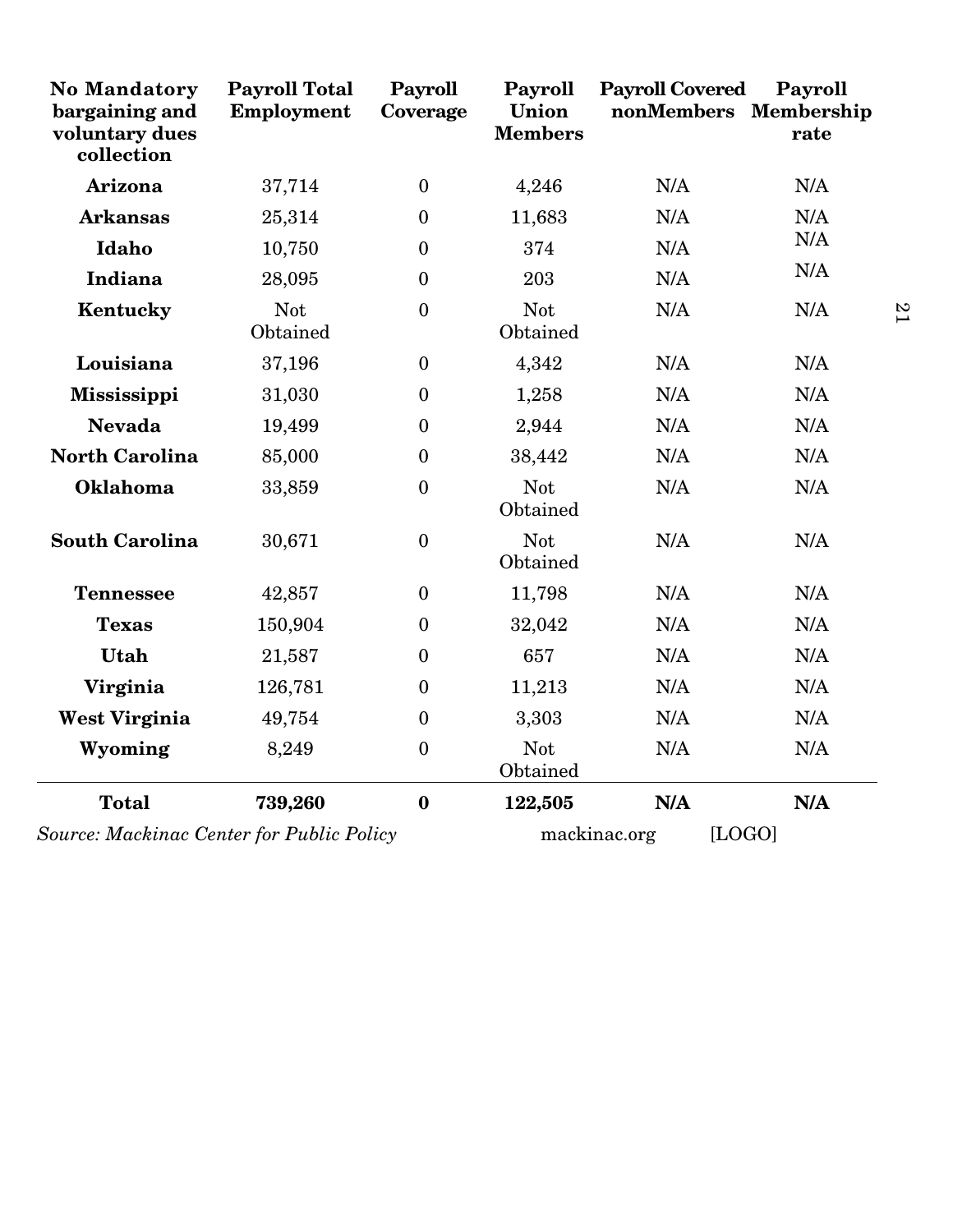Among the Category 4 states, the difference between the two methods of calculating union-membership rates is again pronounced, as in Category 2. Because the laws in these states do not permit mandatory collective bargaining for state government employees, we inevitably find in the payroll-deduction methodology that the number of state employees covered by collective bargaining agreements is zero. The CPS, however, finds that thousands and even tens of thousands of state government employees in these states are covered by collective bargaining agreements for which there is no statutory authority.

 Further, there is a considerable difference between the total number of state government employees recorded under the two methods. Part of this difference can be explained by CPS's inclusion of state university employees (who are not counted in the payrolldeduction approach). Nevertheless, the presence of state university employees in the CPS figures is very unlikely to explain why, for instance, CPS's total reported state government employment in Arizona, Arkansas, and Texas is more than four times the figures reported to us by Arizona, Arkansas, and Texas state officials for nonuniversity state government employees.

 We will return again to the CPS figures and methodology below.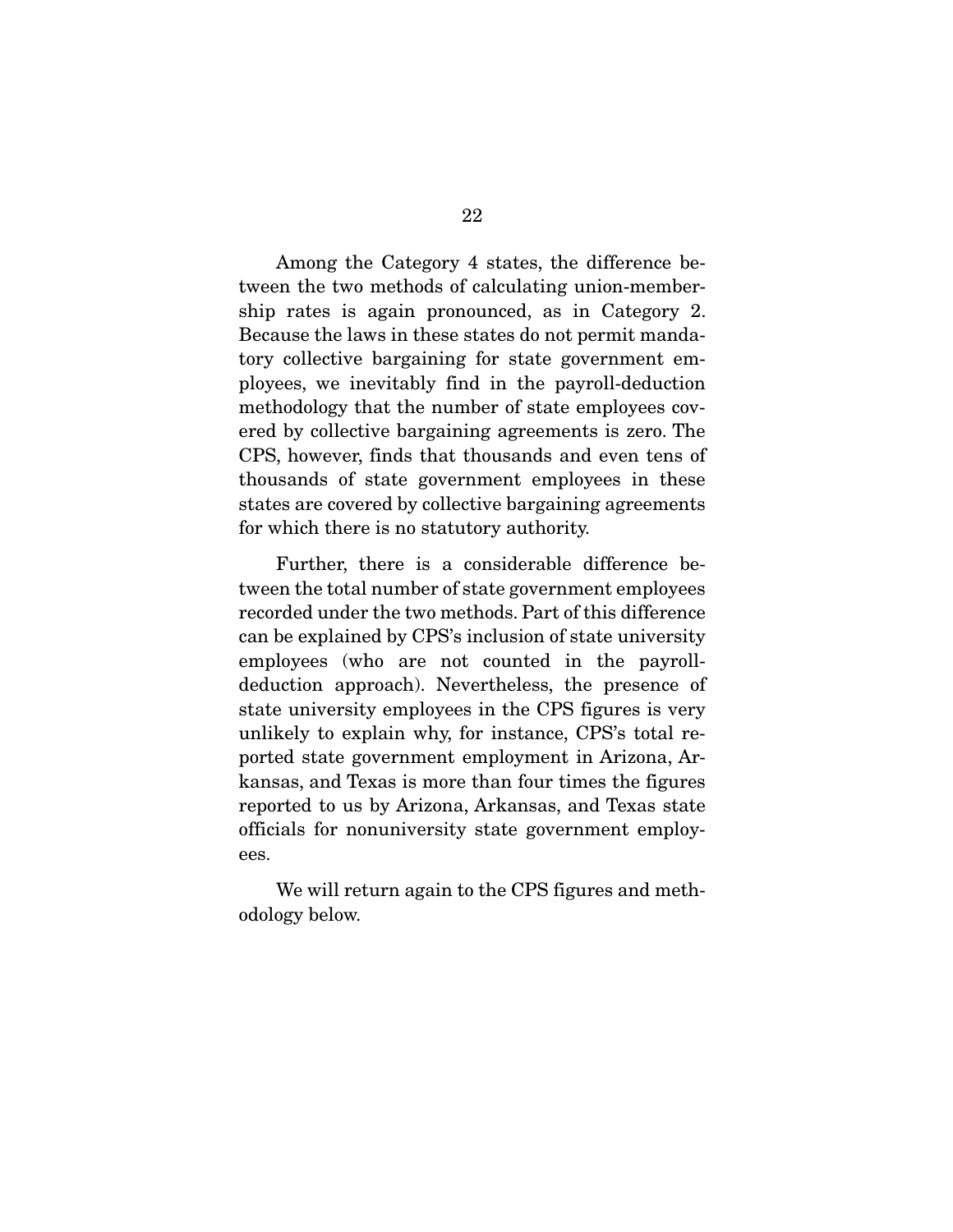| <b>No Mandatory</b><br>bargaining and<br>ban state-assisted<br>dues collection | <b>CPS</b> Total<br>Employment | <b>CPS</b><br>Coverage | <b>CPS</b> Union<br><b>Members</b> | <b>CPS Covered</b><br><b>Non-Members</b> | <b>CPS</b><br>Membership<br>rate |
|--------------------------------------------------------------------------------|--------------------------------|------------------------|------------------------------------|------------------------------------------|----------------------------------|
| Alabama                                                                        | 99,378                         | 27,859                 | 25,334                             | 2,526                                    | 90.9%                            |
| Georgia                                                                        | 185,574                        | 19,980                 | 17,308                             | 2,672                                    | 86.6%                            |
| <b>Total</b>                                                                   | 284,952                        | 47,840                 | 42,642                             | 5,198                                    | 89.1%                            |
| Source: Mackinac Center for Public Policy                                      |                                |                        | mackinac.org                       | [LOGO]                                   |                                  |

### **5. Mandatory bargaining and limits or bans on state-assisted dues collections**

| <b>No Mandatory</b><br>bargaining and<br>ban state-assisted<br>dues collection | <b>Payroll Total</b><br>Employment | <b>Payroll</b><br>Coverage | Payroll<br>Union<br><b>Members</b> | <b>Payroll Covered</b><br>nonMembers Membership | Payroll<br>rate |
|--------------------------------------------------------------------------------|------------------------------------|----------------------------|------------------------------------|-------------------------------------------------|-----------------|
| Alabama                                                                        | 33,834                             | $\bf{0}$                   | O                                  |                                                 | N/A             |
| Georgia                                                                        | 56,961                             | $\theta$                   | $\Omega$                           | 0                                               | N/A             |
| <b>Total</b>                                                                   | 90,795                             |                            | 0                                  |                                                 | N/A             |
| <b>Source: Mackinac Center for Public Policy</b>                               |                                    |                            |                                    | mackinac.org<br>[LOGO]                          |                 |

 In Category 5, which includes just Alabama and Georgia, the differences in the results between the two approaches are similar to those seen in Category 4. The CPS reports tens of thousands of state government employees covered by collective bargaining agreements for which there is no statutory authority. Moreover, the CPS again finds much higher levels of total state government employment than would be expected.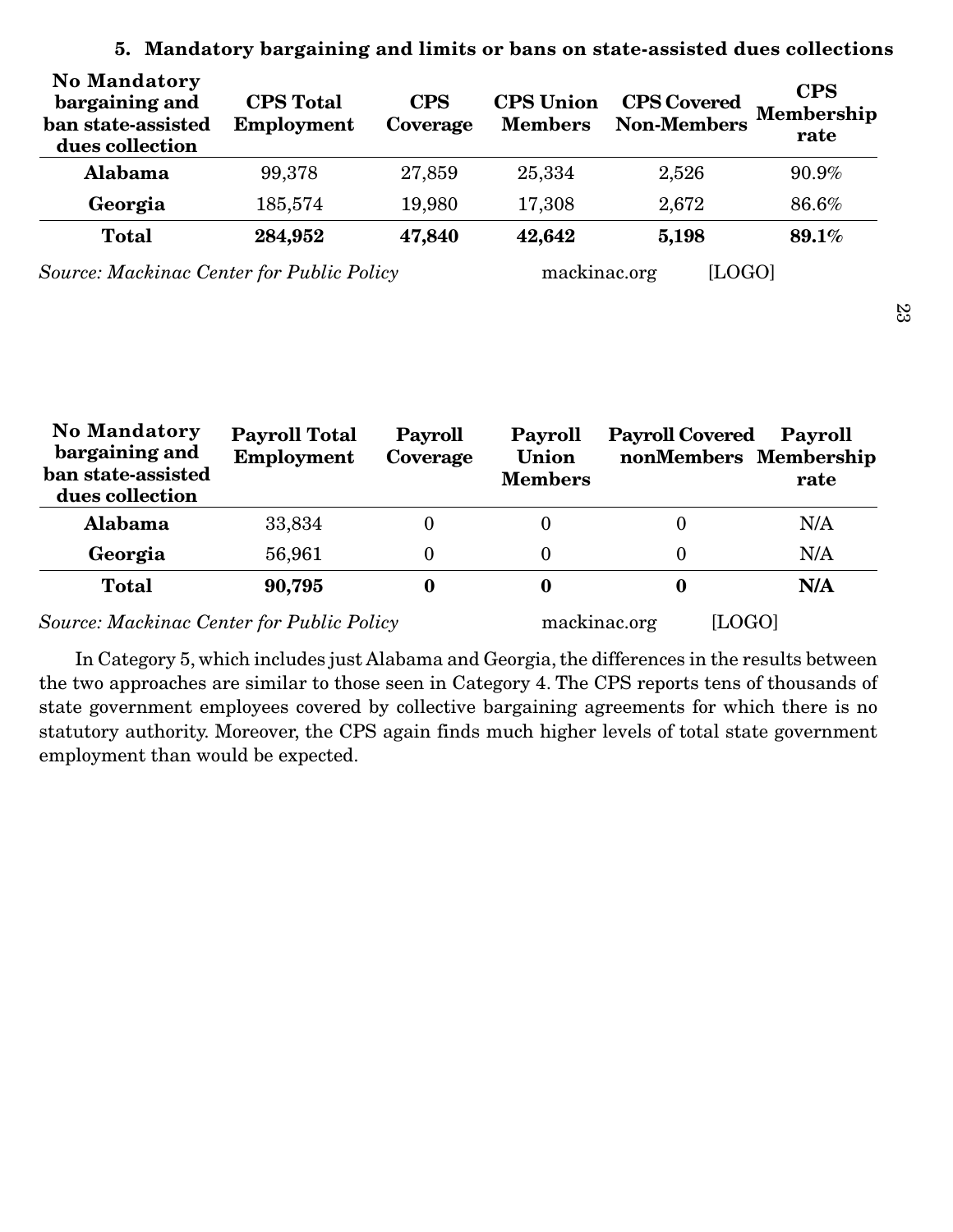### **D. Briefly Assessing the CPS Data and Union Membership Rates**

 The CPS has been accurately described as "the principal data source from which researchers compile and obtain information on union membership and coverage for states, metropolitan areas, industries, and occupations."20 It is worth observing that the CPS figures do have some face validity. For instance, when in Friedrichs we considered the eight states from 2000 to 2014 that had mandatory collective bargaining, rightto-work laws, and a broad range of mandatory bargaining subjects, our CPS-based union-membership rate of 80% was far closer to the SASS membership rate (66%) calculated by the opposing amicus brief in Friedrichs and to the union membership rate occurring when the Railway Labor Act was amended (75%-80%) than either of those estimates is to the payroll-deduction figure of 28.6% for Category 2 states. In other words, it is not clear that the CPS is irredeemably flawed.

 Yet as seen above, there are reasons for concern over the CPS estimates, particularly for states in Categories 2, 4, and 5.

 While it is beyond the scope of this brief to determine definitively where any potential problem with the CPS methodology lies, it is worth noting that the

<sup>20</sup> Barry T. Hirsch & David A. Macpherson, Union Membership and Coverage Database from the Current Population Survey: Note, 56 No. 2 Industrial and Labor Relations Review 1 (2003).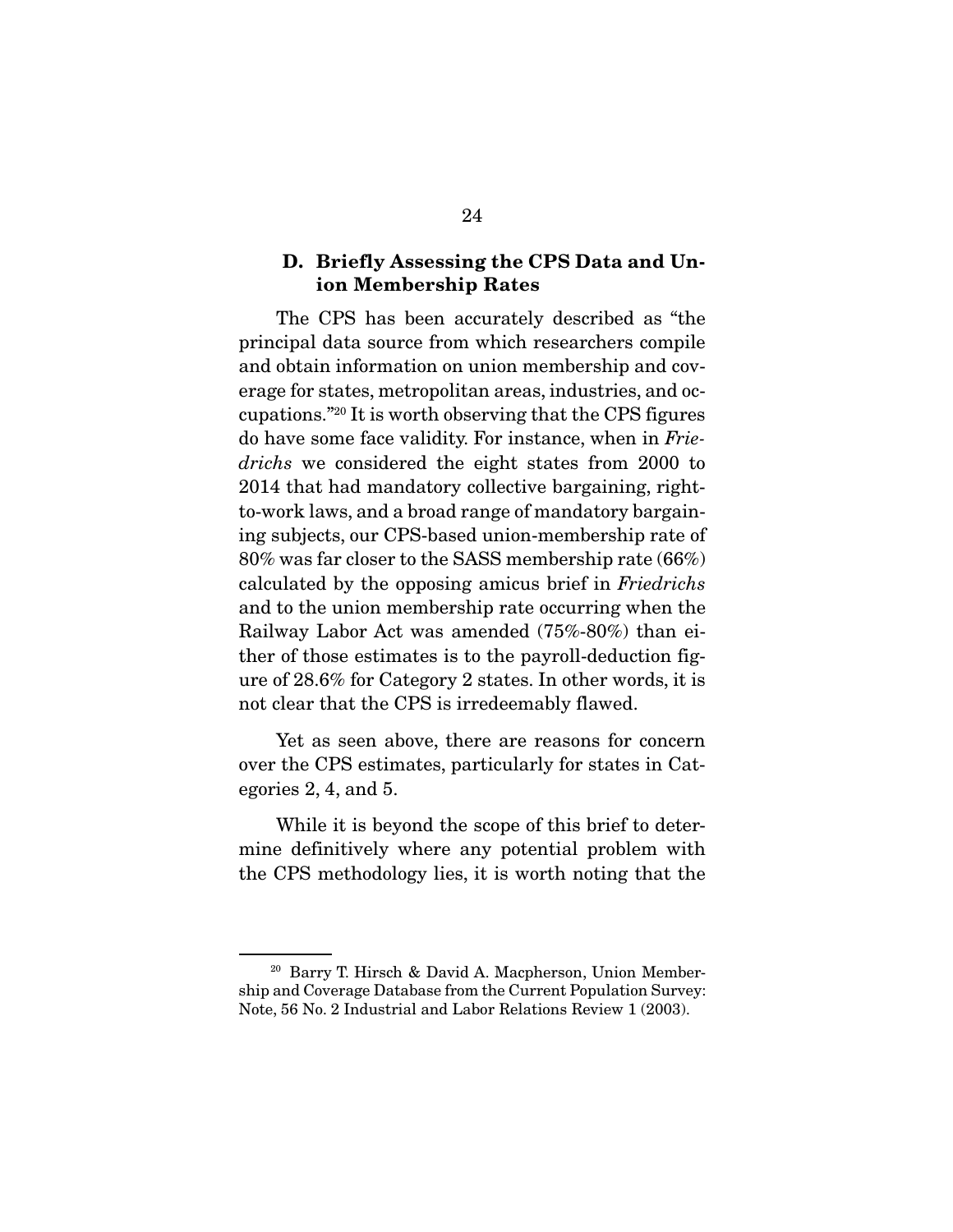definitions in the Basic CPS Questionnaire<sup>21</sup> are not clear. In particular, the CPS has two questions about a respondent's potential relationship to a labor union:

#### **ERNLAB**

 **On this job, (are/is) (name/you) a member of a labor union or of an employee association similar to a union?** 

- 1. Yes
- 2. No

#### **ERNCOV**

**On this job, (are/is) (name/you) covered by a union or employee association contract?** 

- 1. Yes
- 2. No

 Part B, Chapter 5.C, of the CPS Interviewing Manual discusses "Union Membership and Coverage Concepts":

[Y]ou ask about labor union or employee association membership on the person's sole or main job. Select "yes" for these questions if the person is a member of a labor union or an association that serves as a collective bargaining representative for the person.

<sup>21</sup> Bureau of Labor Statistics, Basic CPS Items Booklet, http:// www2.census.gov/programs-surveys/cps/techdocs/questionnaires/ Labor%20Force.pdf [https://perma.cc/HPM8-7A6C].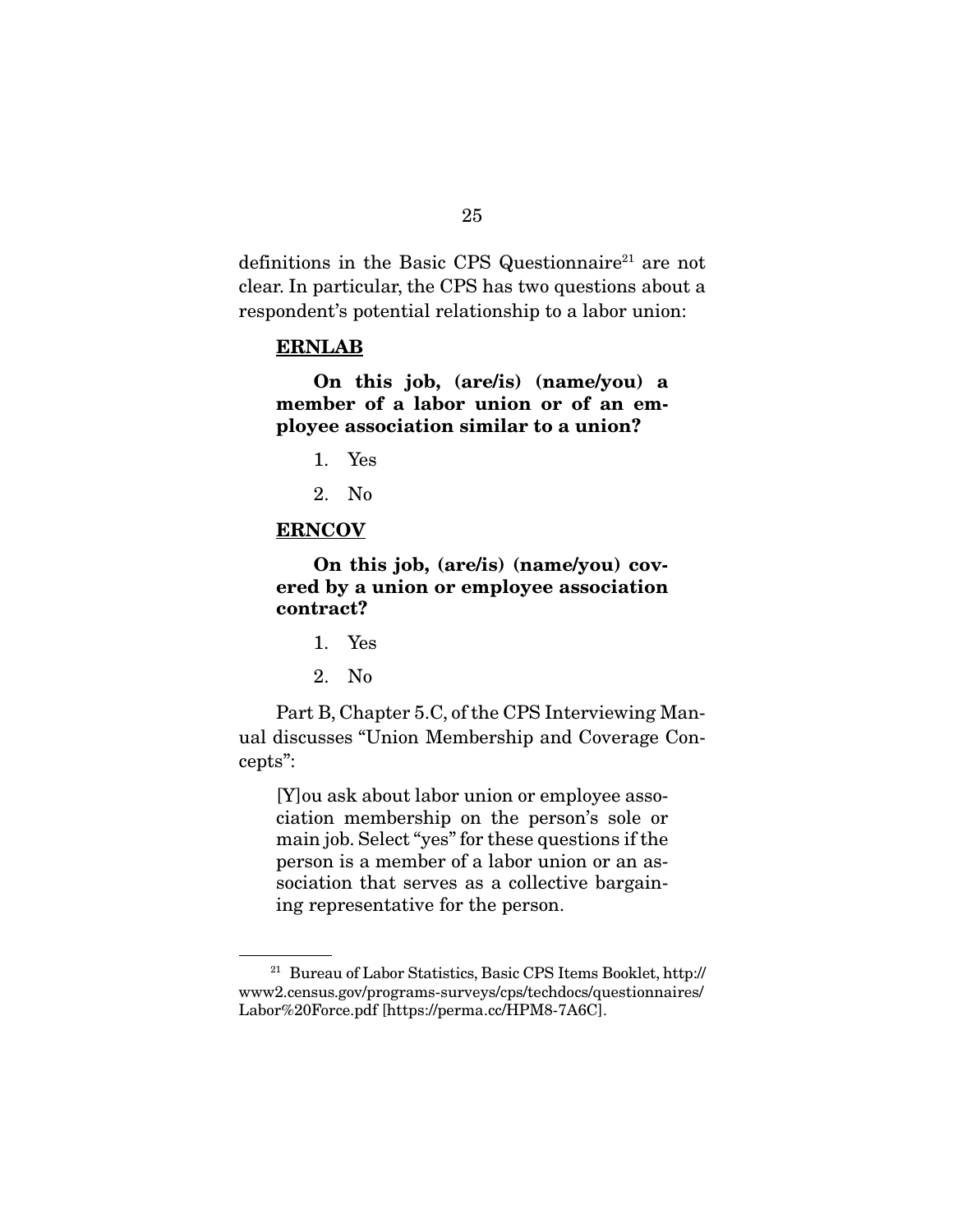You will ask persons who are not members of a union or employee association whether or not (s)he is covered by a union or employee association contract at their sole or main job. **Covered** means: there is a contract between their employer and a union or association that affects the wages, working conditions, and/or benefits at the job. $22$  [Emphasis in original.]

 Given this explanatory language, a good argument can be made that the CPS intends a respondent to be considered a union member or an employee covered by a union contract only when there is a union acting as an exclusive bargaining agent and formally engaged in mandatory collective bargaining over the terms and conditions of the respondent's employment. We adopted this definition in determining our payroll-deduction methodology figures.

 But one could counter that situations where unions participate either formally or informally in nonmandatory bargaining would satisfy the coverage definition and membership definitions described above as well. This reading would lead to more respondents being counted as union members and as employees covered by a collective bargaining agreement, and it could explain why CPS figures tend to be higher.

<sup>22</sup> U.S. Census Bureau, Current Population Survey Interviewing Manual (June 2013), Page B5-4, https://www.census.gov/prod/ techdoc/cps/CPS\_Manual\_June2013.pdf [https://perma.cc/ZGY3- LXBX].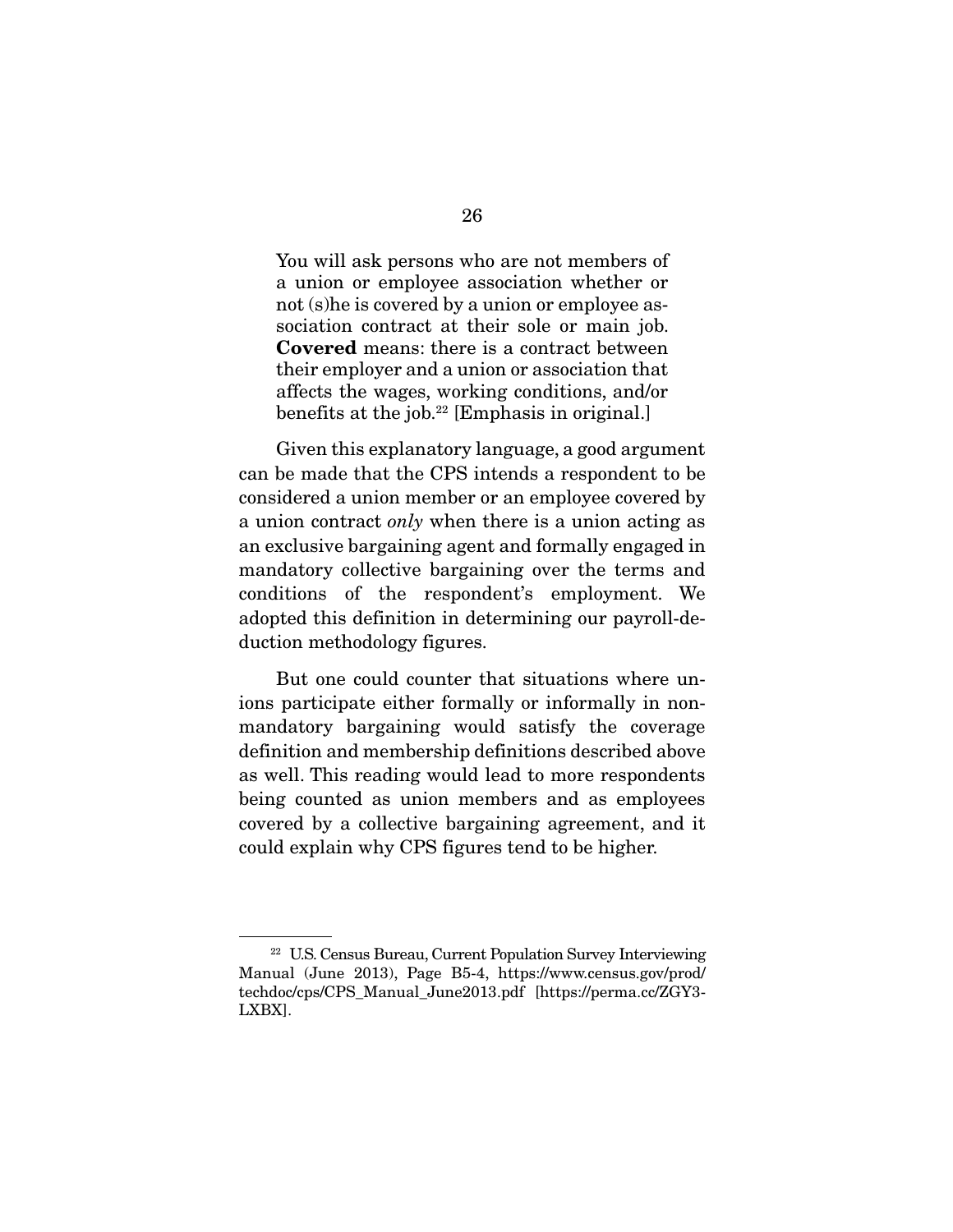### **E. Union Viability, State Interest, and Constitutional Standards in Light of the Data**

 But resolving the CPS dilemma is not necessary in order to determine the constitutional question.

The *Harris* dissenters asserted that agency fees were necessary to adequately fund unions and provide the state with viable collective bargaining partners. Amicus Curiae's CPS-based calculations in Friedrichs indicated that agency fees were not necessary to adequately fund unions because state and local publicsectors employees maintained a union membership rate of 80% in right-to-work environments. Such unions would presumably be viable bargaining partners no matter how the *Harris* minority might define viability.

 Our payroll-deduction figures suggest a different environment, however. Under the payroll-deduction methodology, there are states like Florida, which has a lower-bound of just 10.5% for its state-employee union membership rate – the second-lowest figure among Category 2 states.

 Yet Florida is hardly without public-sector unions. The Florida state employee union representing the most workers is Florida Public Employees Council 79 of the American Federation of State, County and Municipal Employees (AFSCME). In 2015, AFSCME Council 79 represented 47,653 state employees in its collective bargaining, and 1,369 of those employees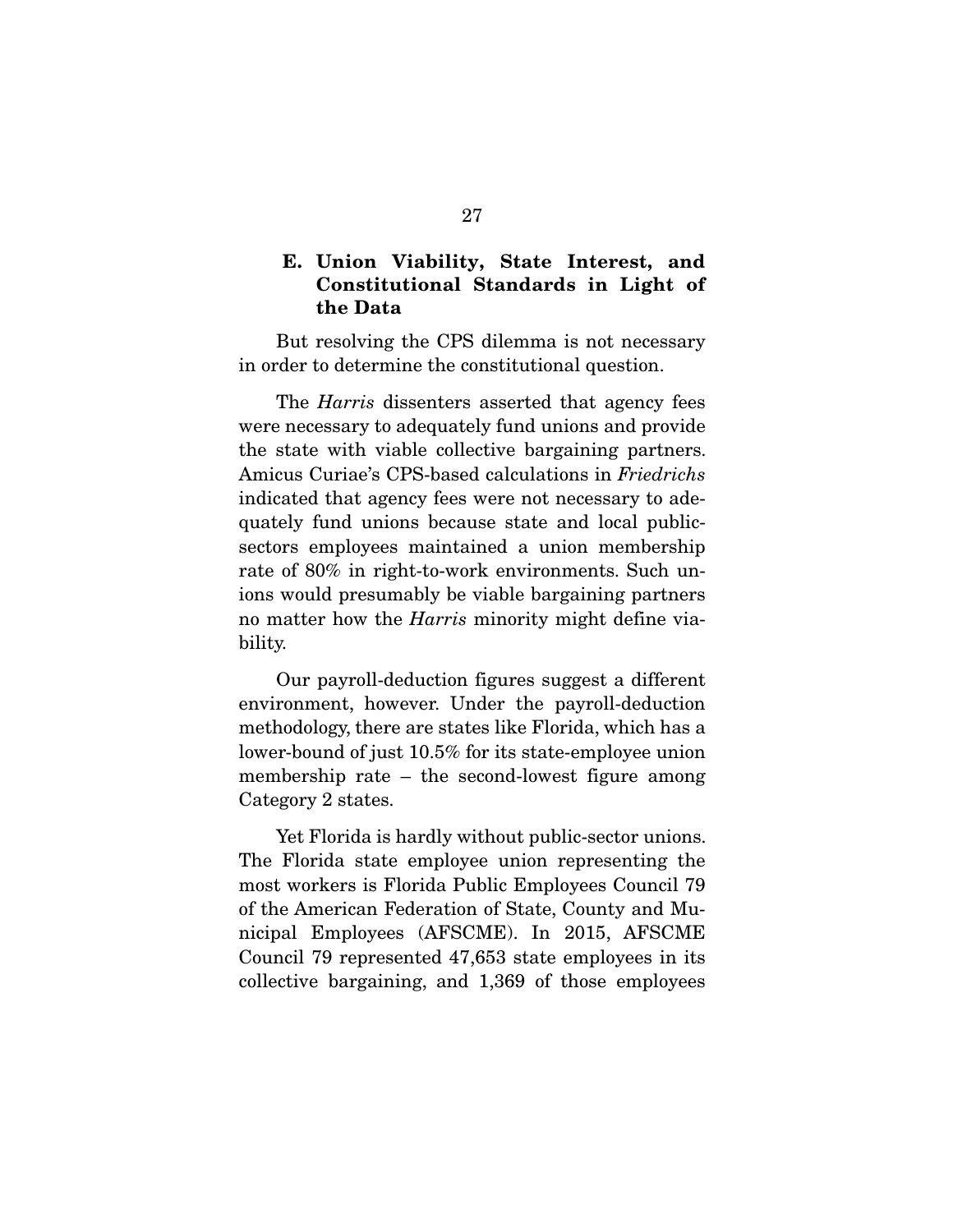had their dues withdrawn by the state.<sup>23</sup> It is unclear whether Council 79 also had local-employee members, but all of the LM-2s from 2000 to 2014 indicated more than  $13,000$  members.<sup>24</sup> This membership purportedly dropped to zero in 2015 and 2016 according to the union's LM-2s, but these figures are belied by the union's maintaining a fiscal 2016-2017 Master Agreement with the state of Florida for four bargaining units.<sup>25</sup> Further, the certification of one of those four units occurred in 1976; two in 1978; and one in 1981.<sup>26</sup>

 Thus, this union has been able to serve as an exclusive bargaining agent for tens of thousands of workers for around four decades without an agency fee. Nor is Council 79 unique. Florida's second largest union was Teamsters Local Union No. 2011, which represented 17,909 state employees, 4,436 of whom paid

<sup>&</sup>lt;sup>23</sup> The payroll numbers were obtained via email. Email from James J. Parry, Assistant General Counsel, Florida Dep't Mgmt. Serv., to Patrick J. Wright (Sept. 13, 2016, 03:53 EST) (on file with author).

<sup>24</sup> LM-2s can be found at http://www.dol.gov/olms/regs/ compliance/rrlo/lmrda.htm. On that page, click on "union search." The file number for this union is 513-362. The next page that appears will be a "Result Set" page. Click on the entry under "Affiliation/Organization Name," and the LM-2s from 2000 to 2017 will appear.

<sup>25</sup> http://www.dms.myflorida.com/content/download/128685/ 800846/AFSCME\_FY\_2016-17\_SIGNED\_AGREEMENT\_for\_ distribution\_andposting-08-23-16.pdf

<sup>26</sup> http://www.dms.myflorida.com/content/download/128685/ 800846/AFSCME\_FY\_2016-17\_SIGNED\_AGREEMENT\_for\_ distribution\_andposting-08-23-16.pdf at p. 2.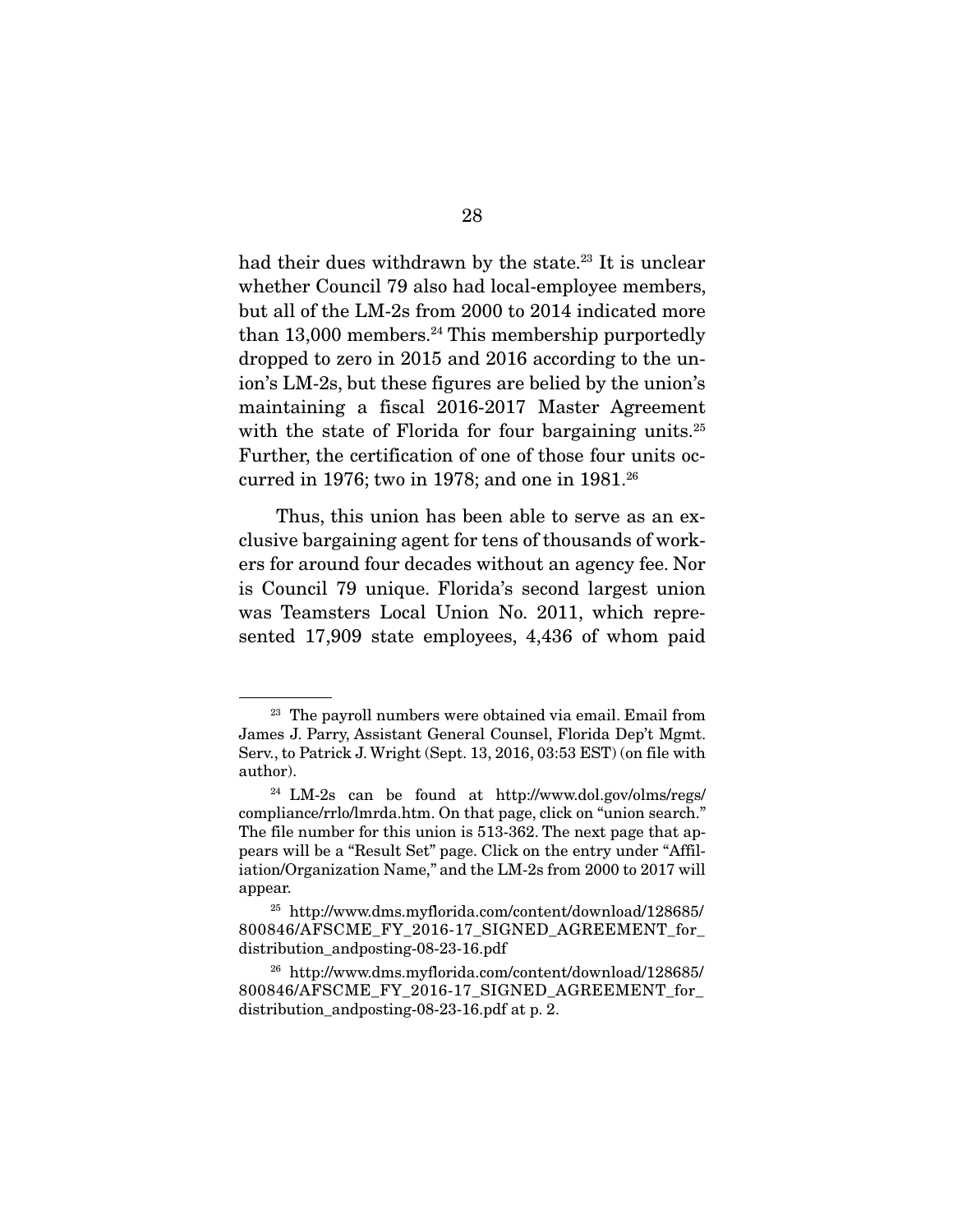dues through payroll deductions.27 Local 2011's LM-2 showed 4,456 members.<sup>28</sup>

 The Master Agreement between Florida and Teamsters Local Union No. 2011 indicates that union was certified in 2011, but this same collective bargaining unit has been represented by one union or another since 1985.29 In other words, this unit has not only had representation for over 32 years, but two unions have competed to represent the unit, again in the absence of agency fees.

 Florida has a number of smaller state employee unions as well. The Federation of Physicians and Dentists' physician unit was certified in 1989, and the union's nonprofessional unit was certified in 2002.<sup>30</sup> The Florida Nurses Association was certified in 1977.31 The Florida State Fire Association became an exclusive

 $27$  Parry email to Wright, supra note 24.

<sup>28 2015</sup> LM-2 of Teamsters Local 2011 (File No. 544-872) at Schedule 13.

<sup>29</sup> http://www.dms.myflorida.com/content/download/86949/ 497952/SSU\_FY\_2015-16\_Agreement.pdf. Note that in December 2016, the Police Benevolent Association became the new certified bargaining agent for this unit following an election. As a result, the union represented the second largest collective bargaining unit in Florida. The Police Benevolent Association had previously represented these units from 1985 to 2011. Florida Public Employment Relations Commission Certifications 1902, 1779, and 667.

<sup>30</sup> Florida Public Employees Relations Commission Certifications 829 (Feb. 23, 1989) and 1382 (Dec. 19, 2002).

<sup>31</sup> Florida Public Employees Relations Commission Certification 313 (March 9, 1977).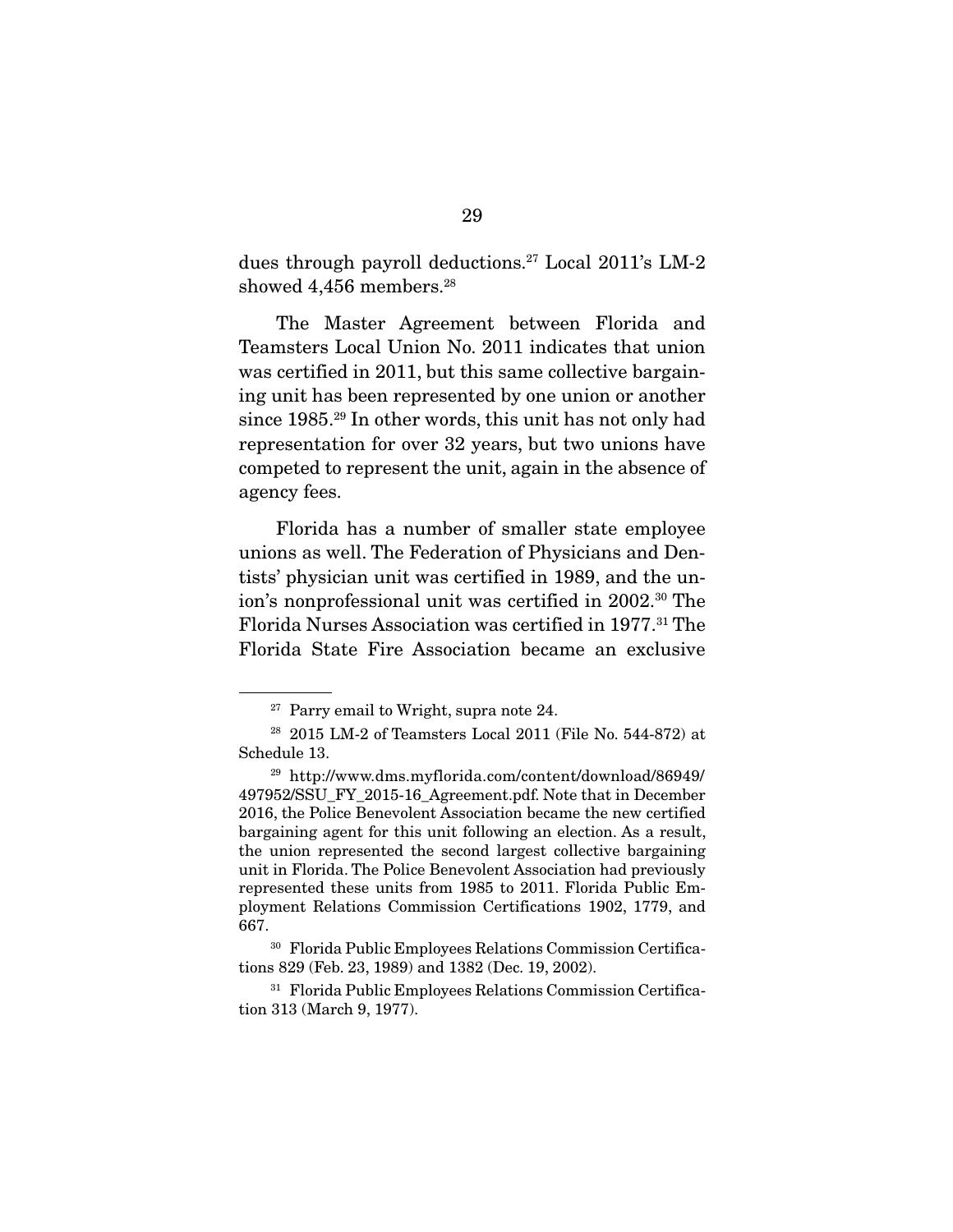bargaining agent in 2002.32 The Police Benevolent Associations' highway patrol, law enforcement, and special agent units were certified in 2007, 2000, and 1998 respectively.33 The State Employees Attorneys Guild was certified in 2004.34 All of these unions still represent state employee bargaining units.<sup>35</sup>

 And consider Colorado, whose lower-bound publicsector union estimate was, at 5.5%, even lower than Florida's. The eight units represented by the union Colorado Wins were all certified in 2008, the year after state-employee collective bargaining became legal in Colorado through an executive order.<sup>36</sup> Colorado Wins did not file an LM-2, but the union is representing a 31,000-member collective bargaining unit and has done so for nearly a decade despite the absence of agency fees.

 Other states with mandatory bargaining and right to work for public employees have long-standing collective bargaining agents.

<sup>32</sup> Florida Public Employees Relations Commission Certification 1360 (April 24, 2002).

<sup>33</sup> Florida Public Employees Relations Commission Certifications 1634 (July 30, 2007), 1281 (March 22, 2000), and 1128 (Nov. 30, 1998).

<sup>34</sup> Florida Public Employees Relations Commission Certification 1480 (May 14, 2004).

<sup>35</sup> See generally https://www.dms.myflorida.com/workforce\_ operations/human\_resource\_management/collective\_bargaining (listing active bargaining agreements).

<sup>36</sup> Colo. Exec. Order No. D 028 07 (Nov. 2, 2007).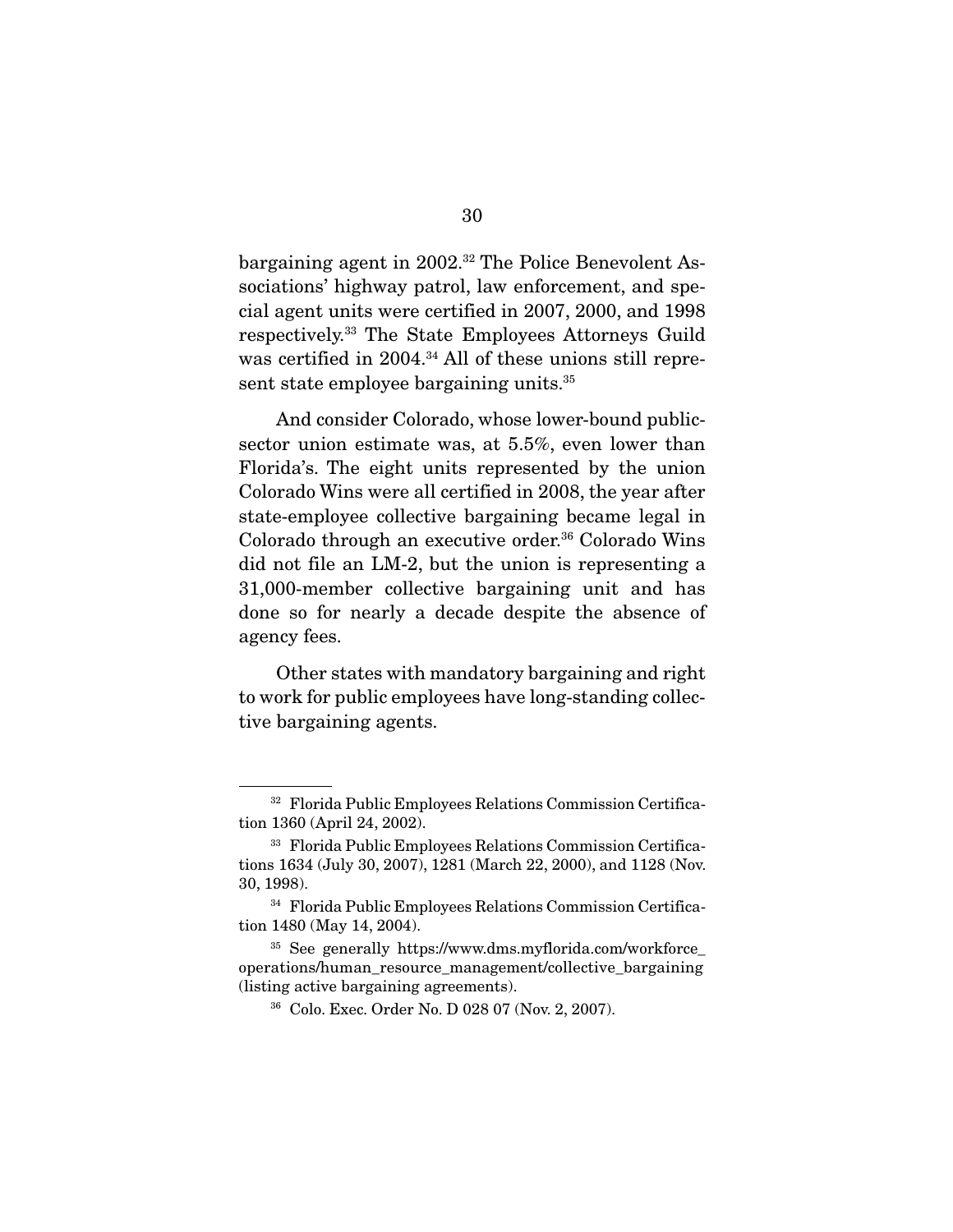In Iowa, AFSCME Council 61 represents the following units of state employees: the state judicial districts 2, 3, 4, 5, 6, 7, and  $8^{37}$  These certifications occurred in 1993, 1992, 1992, 1991, 1991, 1991, and 1993 respectively. The same union represents units of blue collar, clerical, corrections, fiscal, patient care, and security and technical employees. The initial certification of these units occurred in 1976, 1978, 1985, 1977, 1977, 1976 and 1977.38 AFSCME Council 61 also represents a relatively new unit certified in 2014.39 Judicial district 1 employees have been represented by Public, Professional, and Maintenance Employees Local 2003 since 1985.40 The SEIU represents University of Iowa hospital workers, who were first certified in 1977.41 The State Police Officers Council's unit was first certified in 1976.<sup>42</sup> United Electrical Workers Local 893 has a science unit and a social services unit.

<sup>37</sup> Iowa Public Employment Relations Board Cases, 4859 (March 3, 1993), 4798 (Nov. 24, 1992), 4802 (Nov. 24, 1992), 4318 (Feb. 21, 1991), 4319 (Feb. 21, 1991), 4320 (Feb. 21, 1991), and 4849 (March 9, 1993).

<sup>38</sup> Iowa Public Employment Relations Board Cases, 291 (Aug. 16, 1976), 1135 (March 23, 1978), 2754 (Oct. 15, 1985), 365 (March 3, 1977), id., 294 (Aug. 9, 1976), and 1071 (Oct. 5, 1977).

<sup>39</sup> Iowa Public Employment Relations Board Case 8698 (Jan. 14, 2014).

<sup>40</sup> Iowa Public Employment Relations Board Case 3083 (Dec. 31, 1985).

<sup>41</sup> Iowa Public Employment Relations Board Case 365 (March 3, 1977).

<sup>42</sup> Iowa Public Employment Relations Board Case 294 (Aug. 16, 1976).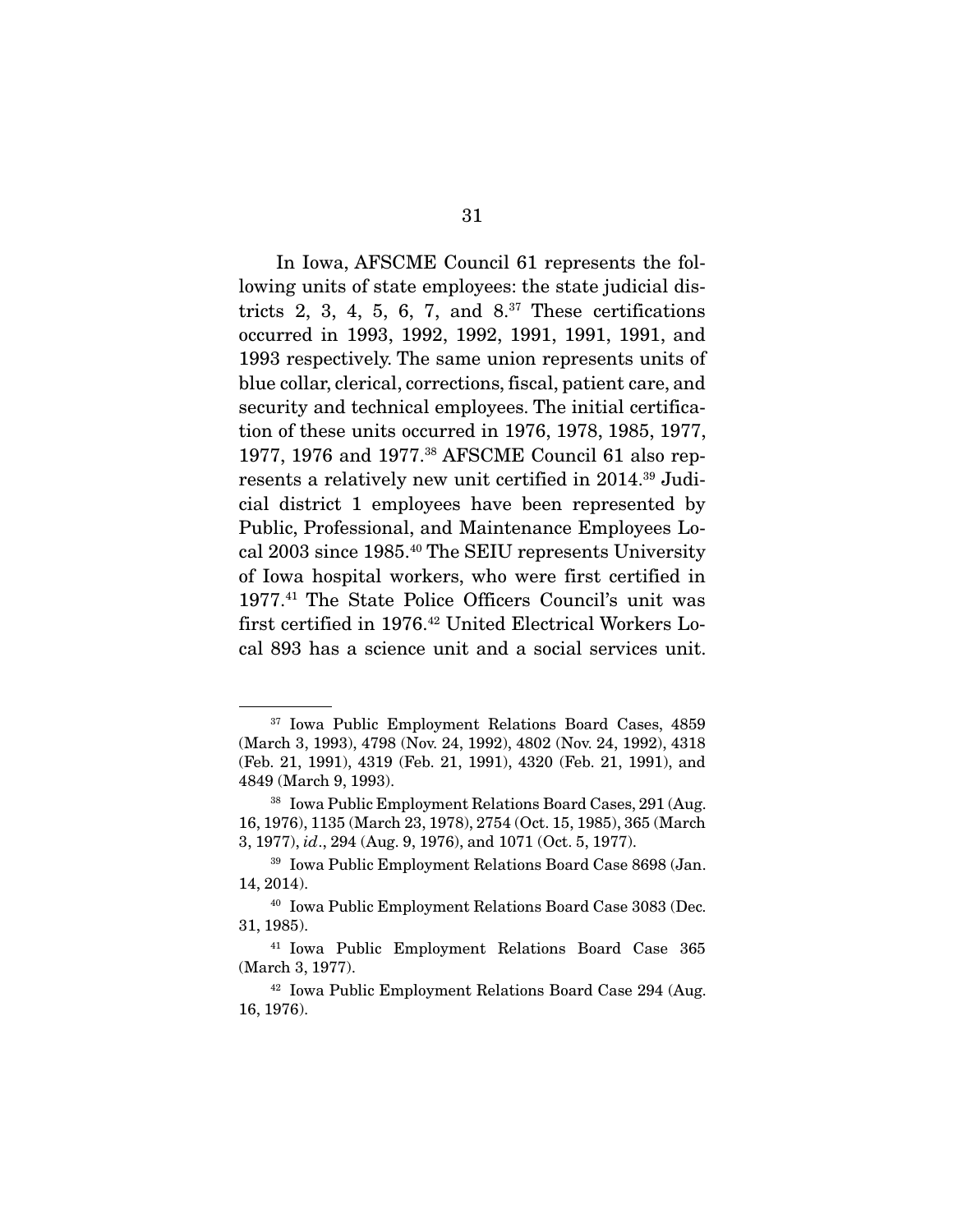These units were first certified in 1976.43 United Electrical Workers Local 896 represents graduate students, who were first certified in 1994.<sup>44</sup>

 In Kansas, most state employees were placed in bargaining units in 1974, following 25 days of testimony before the Kansas Public Employee Relations Board.45 Department of Transportation units 1, 2, 3, 4, 5, and 6, as well as the Winfield State Hospital support services unit have since been organized (by AFSCME). All of the transportation units except unit 4 were certified in 1975; unit 4 was certified in 1976; and the support services unit was certified in 1981.46 The Kansas Association of Public Employees represents technical employees in all state departments; social service nonprofessional employees; administrative service employees in all state departments; security services employees; conservation officers; and certain Department of Administration employees. The first certification occurred in 1976; the next two, in 1990; the next

<sup>43</sup> Iowa Public Employment Relations Board Case 361 (Oct. 14, 1976).

<sup>44</sup> Iowa Public Employment Relations Board Case 4959 (Jan. 31, 1994).

<sup>45</sup> Kansas Public Employee Relations Board Case 75-UD-1- 1974 (April 18, 1974).

<sup>46</sup> Kansas Public Employee Relations Board Cases 75-UC 12-1974 (April 14, 1975), 75-UC-6-1975 (Oct. 20, 1975), 75-UC-01-1975 (May 12, 1975), 75-UC-2-1976 (March 25, 1976), 75-UC-4-1975 (Dec. 18, 1975), 75-UC-1-1975 (June 16, 1975), and 75-UC-3-1981 (June 10, 1981).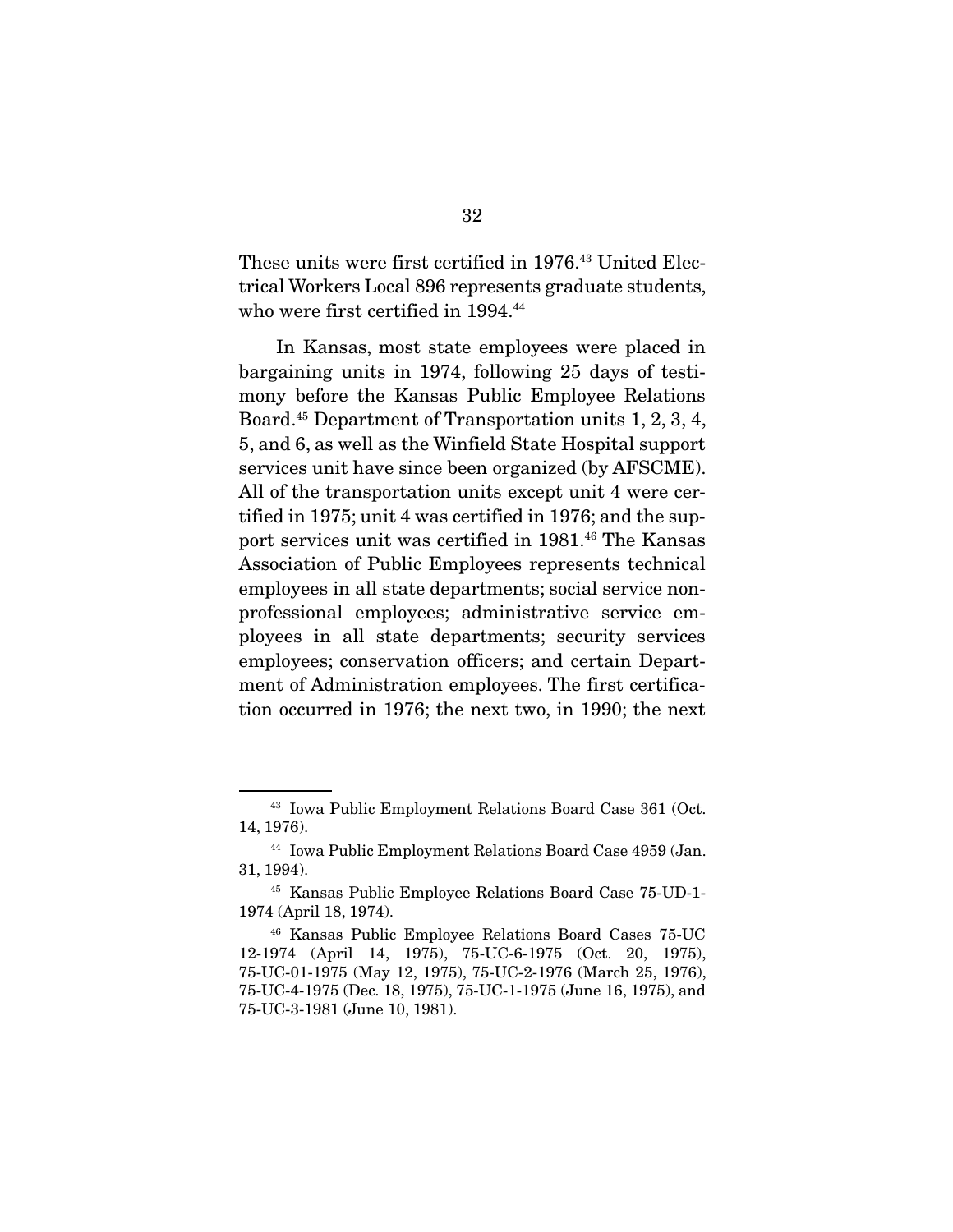two in 1993; and the final one in 1995.<sup>47</sup> The National Association of Government Employees has two hospital units, a unit at the neurological institute, and one a mental health facility. The two hospital certifications occurred in 1978 and 1987, while the neurological unit was certified in 1983 and the mental health facility in 1989.48

 In Nebraska, the Nebraska Association of Public Employees represents worker units related to social services, health care (nonprofessional), maintenance and trades, engineering and science, health care (professional), administrative professionals, examinations and licensing, and collections. The first five certifications occurred in 1987; the administrative professional certification occurred in 1988; and the last two certifications in 1991.49

At oral argument in Friedrichs, counsel for the unions and the State of California repeatedly forwent direct requests from the Justices to discuss facts surrounding union viability.<sup>50</sup> Further, with Florida

<sup>47</sup> Kansas Public Employee Relations Board Cases 75-UC-3- 1975 (April 22, 1976), 75-UC-1-1991 (Dec. 10, 1990), 75-UC-2- 1991 (Nov. 5, 1990), 75-UC-3-1993 (April 9, 1993), 75-UC-4-1993 (Aug. 4, 1993), and 75-UC-1-1996 (Dec. 7, 1995).

<sup>48</sup> Kansas Public Employee Relations Board Cases 75-UC-1- 1979 (Nov. 28, 1978), 75-UC-2-1987 (Feb. 5, 1987), 75-UC-2-1983 (Sept. 1, 1983), and 75-UC-5-1989 (Oct. 12, 1989).

<sup>49</sup> Nebraska Commission of Industrial Relations Cases 680- 682 (Aug. 5, 1987), 688 (Oct. 14, 1987), 694 (Dec. 22, 1987), 717 (Oct. 24, 1988), 793 (Jan. 25, 1991), and 811 Sept. 17, 1991).

<sup>50</sup> Transcript of Oral Argument at 50-52, 56-63, 71-72, and 79-80, Friedrichs, 136 S.Ct. 1083 (2016) (No. 14-915).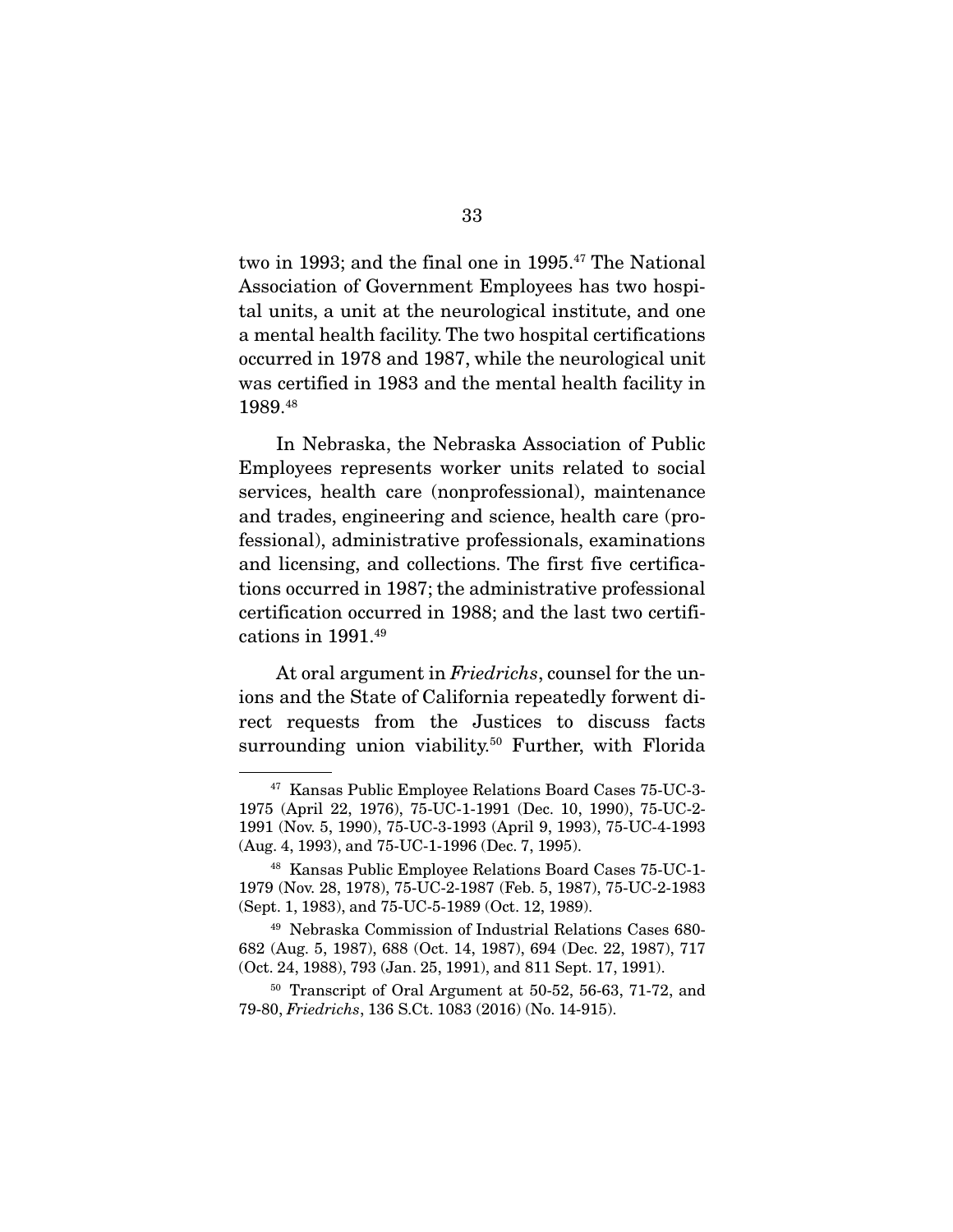and Colorado, there is no simple explanation why under our payroll-deduction method their lower-bound union membership rates would be so low, while Iowa, which was until very recently also in Category 2, would have a lower bound union-membership rate slightly over 50%.51 Perhaps, for instance, the appeal of publicsector union membership is lower in Florida because state law effectively gives the Legislature carte blanche power to resolve collective bargaining impasses between the governor and the state's public-sector unions.52 Or perhaps, in turn, the disparity between these states is better explained by other policy, cultural, economic, and historical influences. As a practical matter, then, it is difficult to determine what "adequate funding" might be from state to state.

The *Harris* minority also referred to the need for "viable" exclusive representative bargaining partners. The examples discussed above suggest that viability – or at least a capacity to represent large numbers of workers over many years – does not require agency fees. This conclusion is further bolstered by the experience of two states in Category 4: North Carolina and

<sup>51</sup> Michigan's 84.6% union-membership rate under the payroll method is traceable to its long history as an agency-fee state, a history that only clearly ended in 2015. See generally United Auto Workers v. Green, 870 N.W.2d 867, 876 (2015). Also note that Iowa's recent public-sector bargaining statutory changes will likely affect its payroll-deduction rates relatively soon.

 $52$  In an impasse, "the legislative body shall take such action as it deems to be in the public interest, including the interest of the public employees involved, to resolve all disputed impasse issues." Fla. Stat. § 447.403(d).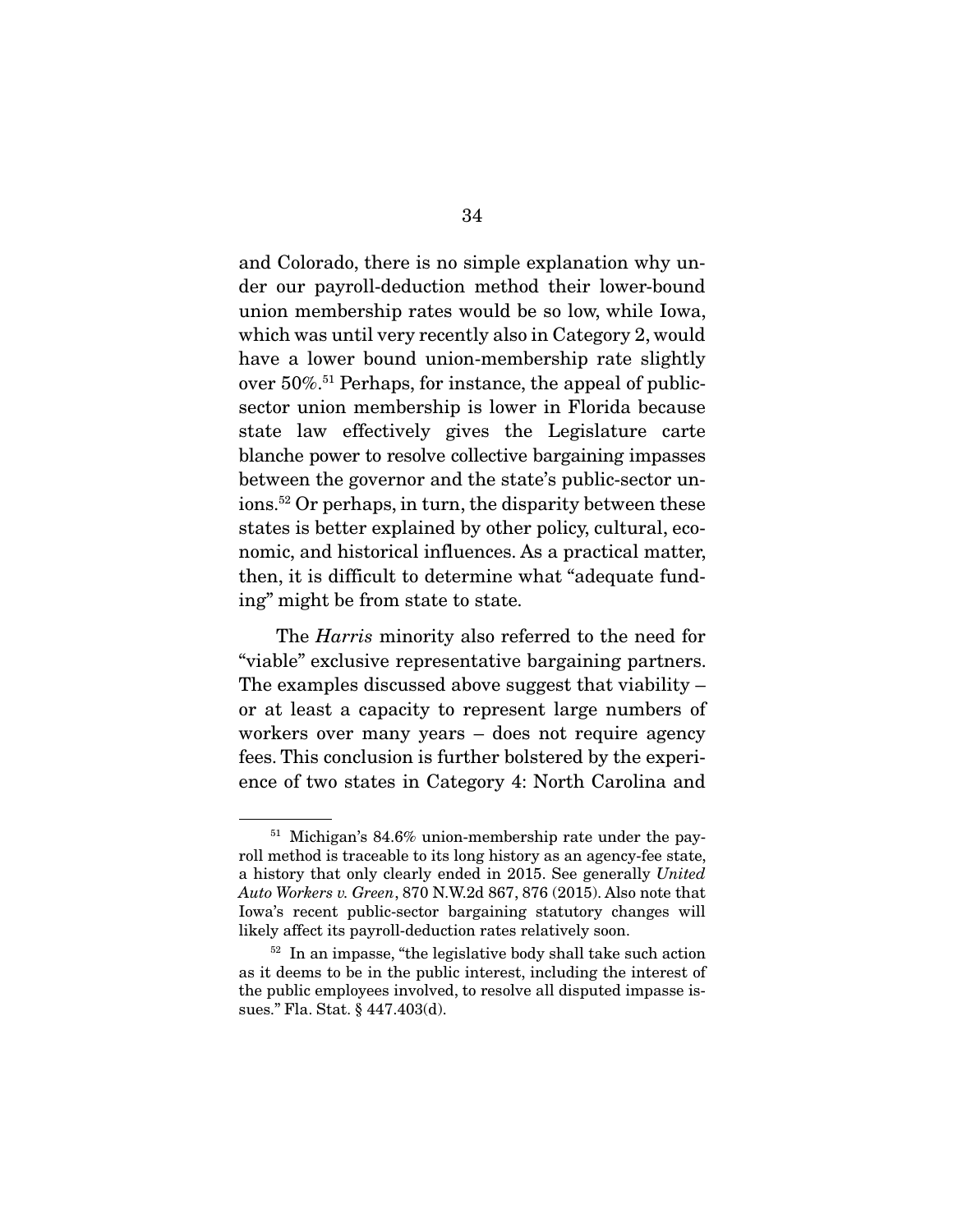Arkansas. In both states, more than 40% of all state employees pay union dues voluntarily to a union that is not an exclusive bargaining agent – in other words, to a union that lacks both monopoly power and mandatory subjects of bargaining.<sup>53</sup>

 Such levels of truly voluntary support are difficult to reconcile with the Harris dissenters' views regarding union viability. But, as in Category 2, the states within Category 4 have divergent rates of voluntary union contribution. Many state-specific factors may explain this disparity, but it may simply be that some unions are better at articulating a vision workers respond to, and these unions thrive regardless of an agency fee.

 Ultimately, for this Court to maintain the constitutionality of agency fees and their resulting impositions on unionized public employees' First Amendment rights, it would have to determine why the unions described in Category 2 – all of which lacked agency fees – are not "adequately funded" or "viable" exclusive representative bargaining partners. Indeed, this Court would need to explain how unions that have repeatedly provided state governments with exclusive representative bargaining partners and repeatedly negotiated and entered into important state collective bargaining agreements have failed to satisfy the

<sup>53</sup> Note too, that these 40% figures are not "union membership rates" as defined in this brief; rather they represent voluntary contributors divided by total state employees. In contrast, the union membership rate for states in Categories 1, 2, and 3 is union members divided by the total number of state employees covered by a collective bargaining agreement (obviously less than total state employees).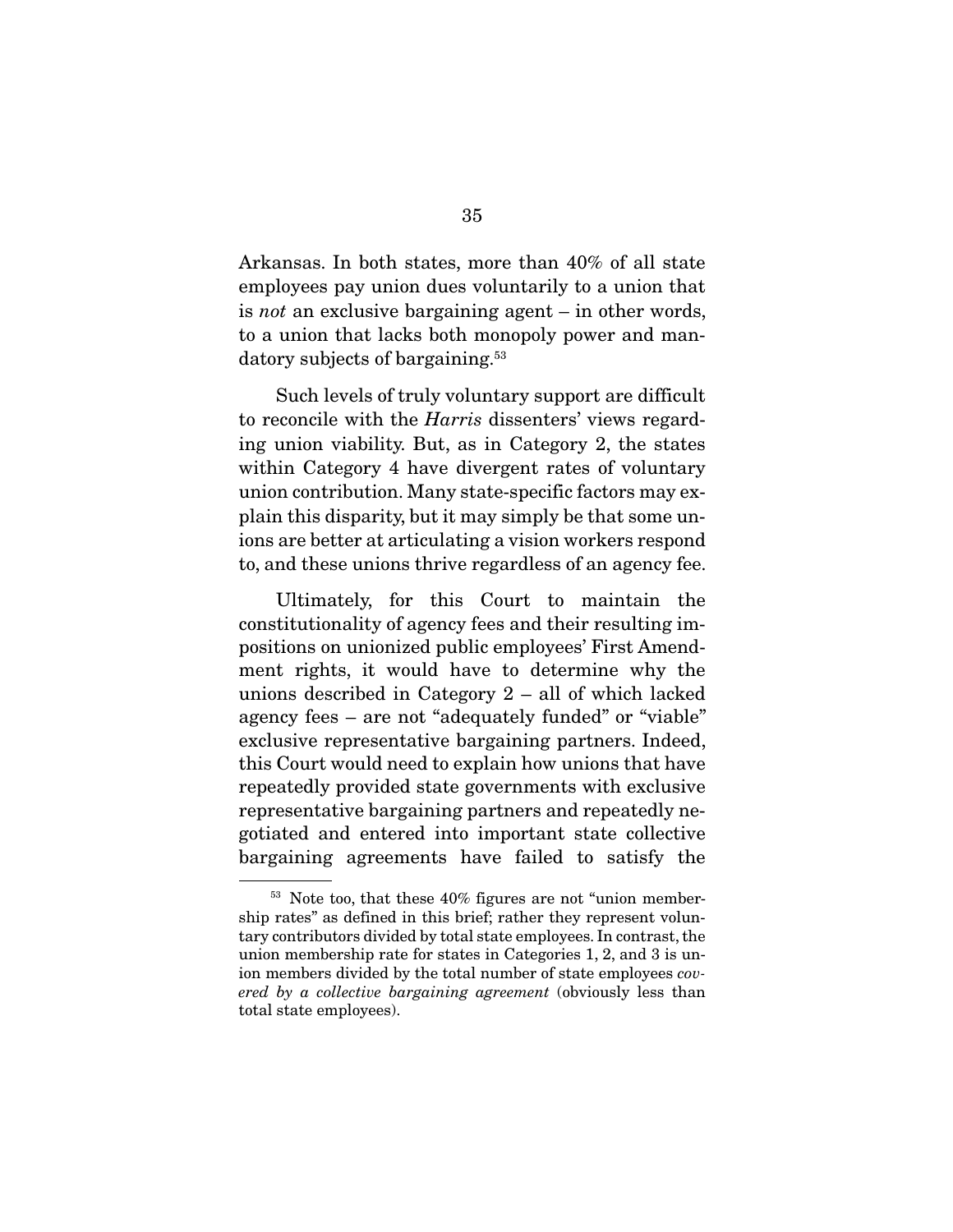state's interest in having a viable, exclusive bargaining partner. Given the variables that shape the nation's public-sector labor markets, it is difficult to see how the court could provide a cogent standard of adequate funding and union viability that would withstand exacting scrutiny.

### **II. Michigan's experience suggests this Court should provide a clear and simple process for public workers to end financial support for a union if they so choose.**

 Michigan's experience in transitioning from an agency-fee to a right-to-work environment may provide this Court guidance on national outcomes for potentially millions of public-sector workers if Abood is overturned. Indeed, that experience suggests many of the country's public employees could be harmed absent this Court's providing a clear process for workers' exercise of a newly recognized First Amendment right to end financial support of a union.

### **A. Membership and dues and fee income for the Michigan Education Association, the state's largest public-sector union filing an LM-2, in a new right-towork environment.**

 The Michigan Education Association (MEA) has lost some membership and dues since right to work passed. Between 1973 and 2012, Michigan allowed public-sector agency fees. See generally Smigel v. Southgate Community School Dist., 388 Mich. 531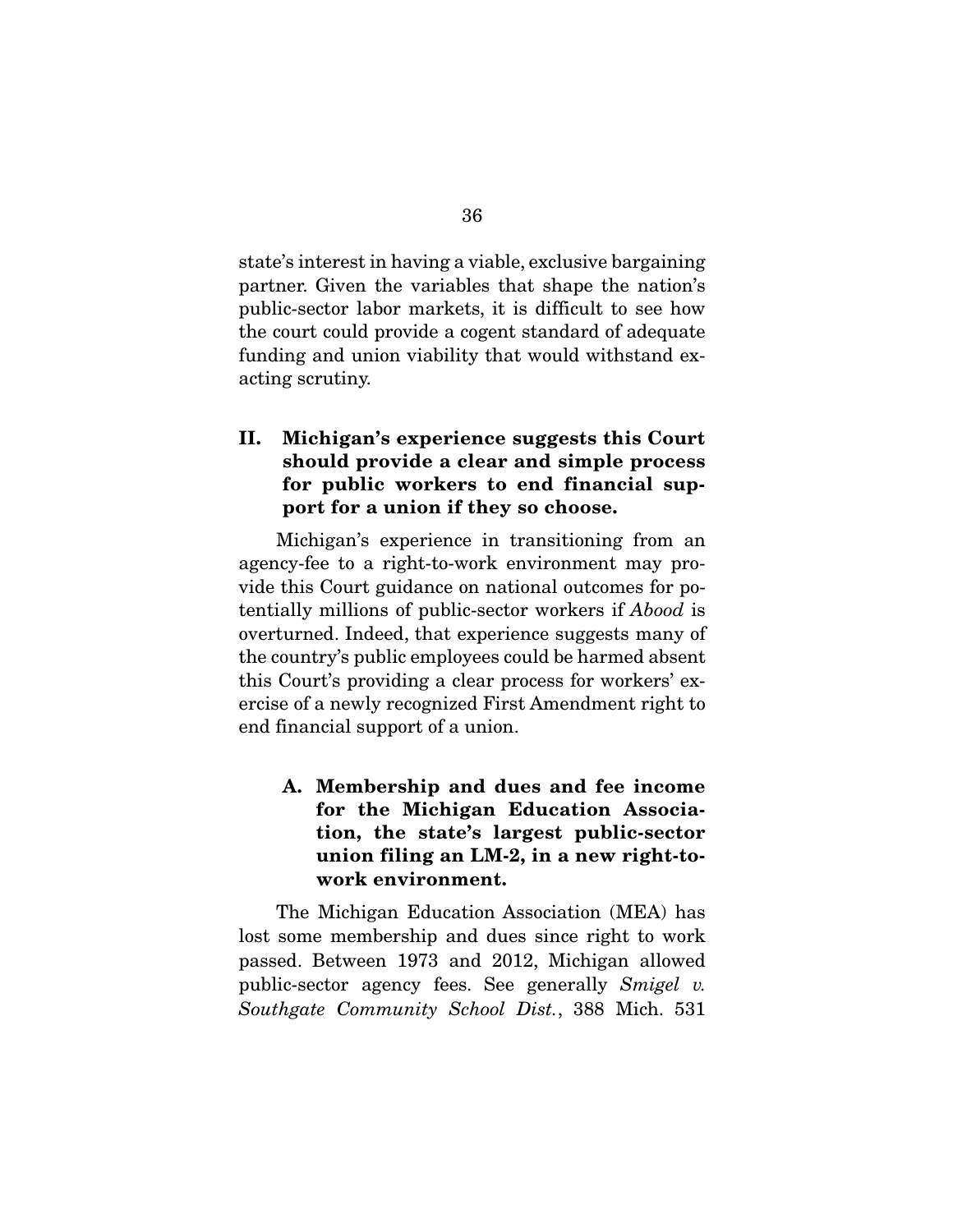(1972). On December 11, 2012, the Michigan Legislature passed 2012 PA 349, a public-sector right-to-work law. Since 2012, the Michigan Education Association's membership has decreased from 117,265 members to 87,628 – a loss of 29,637 members (25%). The union's dues income has declined from \$61,895,814 to  $$47,982,763 - a$  decrease of \$13,913,051 (22%).<sup>54</sup>

<sup>54</sup> These data are taken from the MEA's LM-2 filings with the Department of Labor. To locate these filings, go to the Department of Labor's webpage and click "Union Search." Type "512- 840," the MEA's file number, into the "Enter File Number" box and click "Submit" on the bottom of the page. On the results page, click on "NATIONAL EDUCATION ASN IND STATE ASSOCIA-TION," which leads to the MEA's reports for the years 2000 through 2017.

The best data on membership appears to be from 2005 onward. As of 2005, Schedule 13 of the reports contains membership numbers broken down into teachers (EA) and support staff (ESP). These are active dues-paying members with voting privileges; people in other categories, such as "life," "student," "associate," and "retired," are not voting members and do not pay full dues. Before 2005, there was an all-encompassing membership question (#18) on the form, and it appears that in answering that question, the MEA may have included its life, student, associate, and retired members. Moreover, until 2004, round numbers were used. Statement B contains the aggregate dues the MEA collects for any given year.

It is important to note that other factors are likely contributing to the union's membership decrease. For example, since 2012, Michigan's K-12 pupil count is down around 50,000 to 1,486,500 total students. http://www.senate.michigan.gov/sfa/ Departments/DataCharts/DCk12\_PupilHistory.pdf. Also, the percentage of Michigan school districts privatizing services to non-MEA personnel has continued a 16-year increase. See Graphic 1 in the Mackinac Center's annual school privatization survey https://www.mackinac.org/archives/2017/s2017-05.pdf.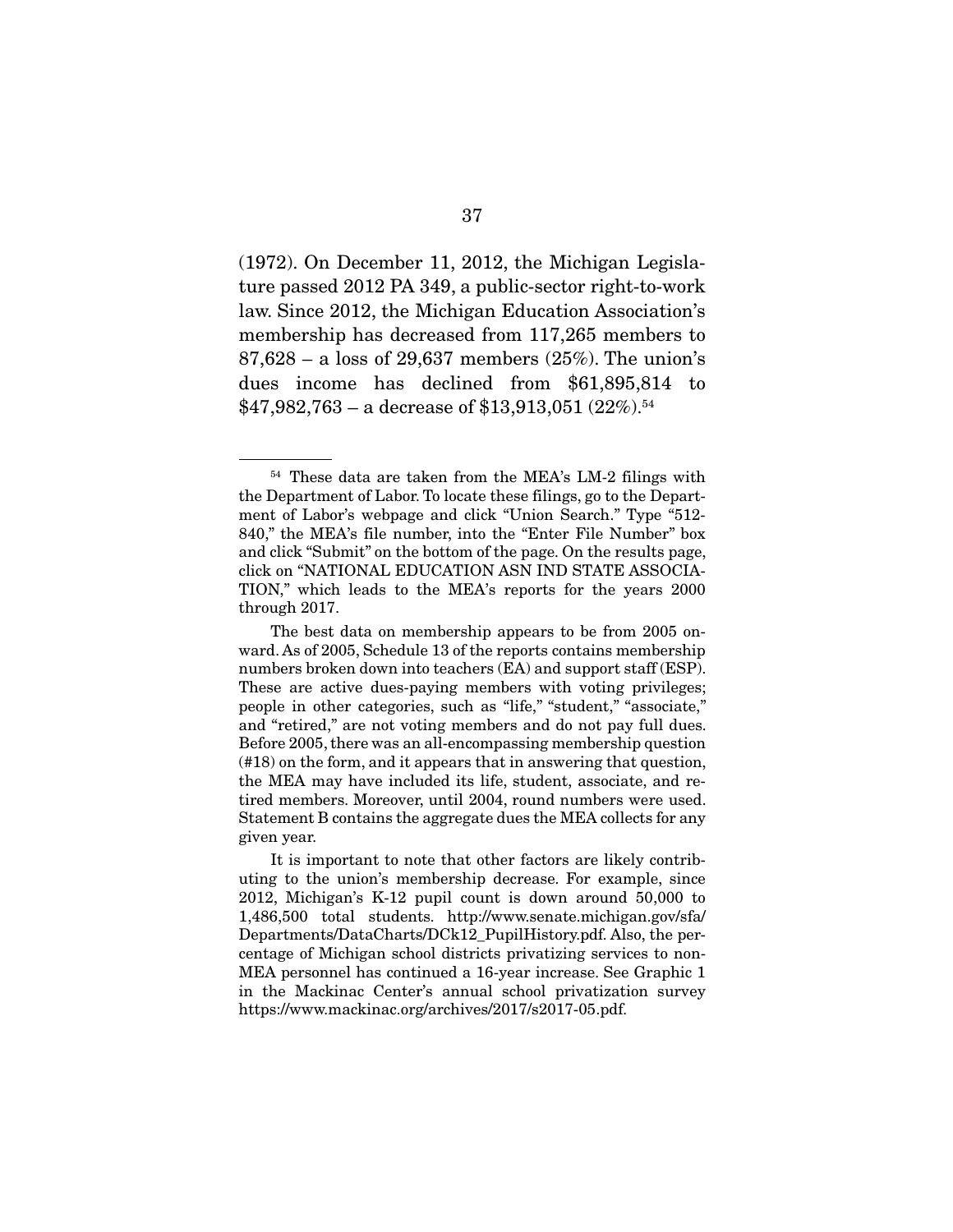| Year     | teachers   | support<br>staff | total   | dues         |
|----------|------------|------------------|---------|--------------|
| 2000     |            |                  | 132,000 | \$46,264,347 |
| 2001     |            |                  | 140,000 | \$49,419,398 |
| 2002     |            |                  | 140,000 | \$50,106,179 |
| 2003     |            |                  | 140,000 | \$50,351,608 |
| 2004     |            |                  | 137,231 | \$62,690,389 |
| 2005     | 92,207     | 38,675           | 130,882 | \$64,292,138 |
| 2006     | 90,792     | 37,130           | 127,922 | \$63,280,429 |
| 2007     | 89,272     | 37,131           | 126,403 | \$66,655,556 |
| 2008     | 89,236     | 37,018           | 126,254 | \$66,574,547 |
| 2009     | 90,835     | 36,744           | 127,579 | \$66,322,937 |
| 2010     | 89,599     | 36,462           | 126,061 | \$65,544,634 |
| 2011     | 86,135     | 34,210           | 120,345 | \$62,794,268 |
| 2012     | 84,031     | 33,234           | 117,265 | \$61,895,814 |
| 2013     | $81,\!571$ | 31,576           | 113,147 | \$64,381,493 |
| 2014     | 78,294     | 28,944           | 107,868 | \$56,691,409 |
| $2015\,$ | $71,\!013$ | 23,546           | 94,559  | \$56,712,016 |
| 2016     | 68,924     | 21,685           | 90,609  | \$49,675,963 |
| 2017     | 67,876     | 19,752           | 87,628  | \$47,982,763 |
|          |            |                  |         |              |

38

Regardless of the precise number attributed to right to work as opposed to other factors, there appears to have been some pent up demand to leave the union.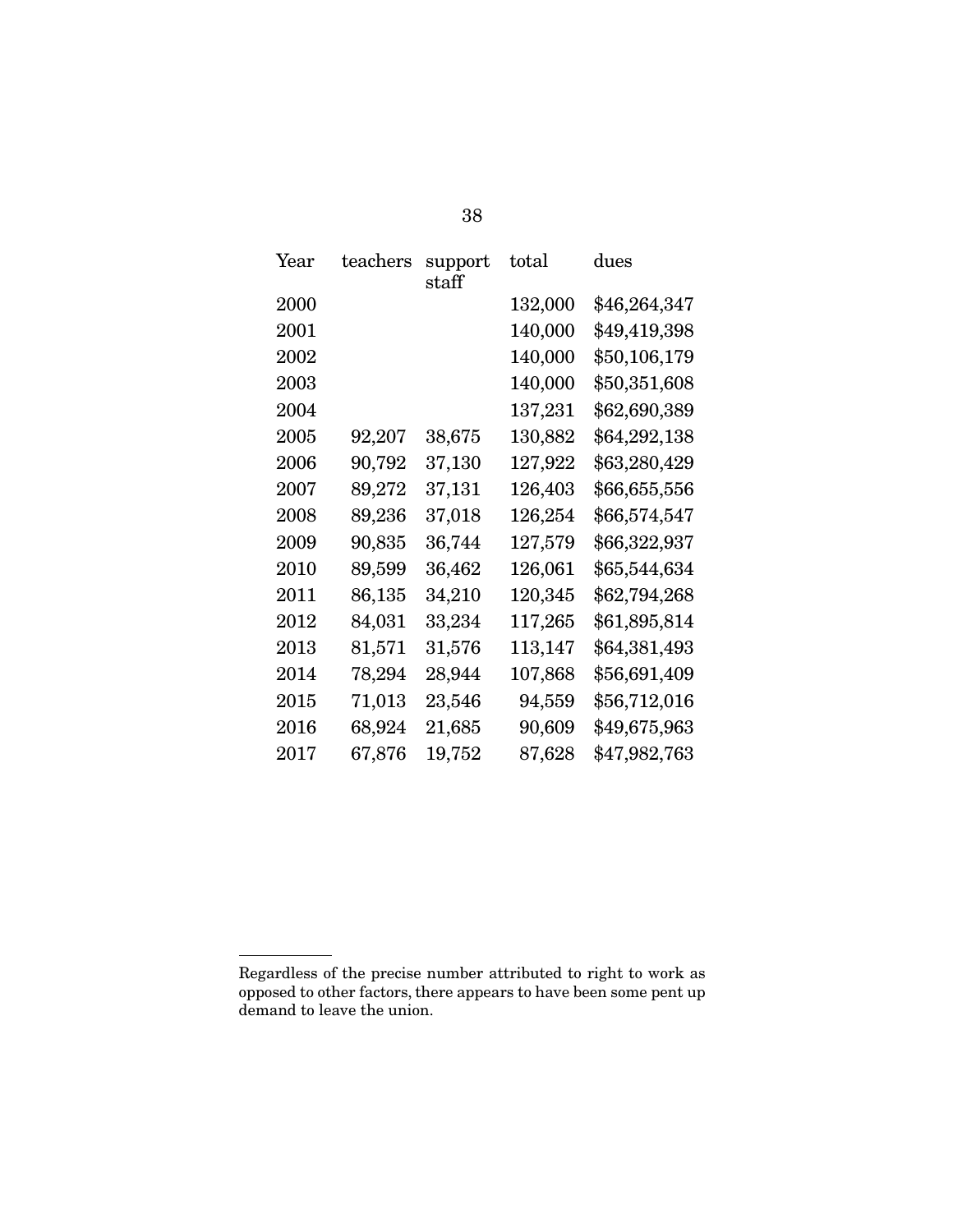#### **B. Michigan public-sector unions' response to right to work**

 In Michigan, public employee unions tried to blunt the impact of right to work in a number of ways, but two stood out. The first became evident on December 28, 2012, shortly after passage of Michigan's right-towork law. An email on behalf of then-MEA President Steve Cook was sent to "local presidents, board members and staff":

 The membership application signed by every member indicates that if they wish to resign their membership, they must do so in August – and only August. We are sticking to that. Members who indicate they wish to resign membership in March, or whenever, will be told they can only do so in August. We will use any legal means at our disposal to collect dues owed under signed membership forms from any members who withhold dues prior to terminating their membership in August for the following fiscal year. Same goes for any current fee payers who choose not to pay their service fee.<sup>55</sup>

The email is referring an MEA dues-withdrawal provision that the union interprets to mean the employee must pay a full year's dues even if the employee decides to leave the union before the year is out. The MEA further contends the payments continue the next year unless the employee (even a non–union member)

<sup>55</sup> https://www.michigancapitolconfidential.com/archives/2013/ MEA%20RTW%20Memo.PDF.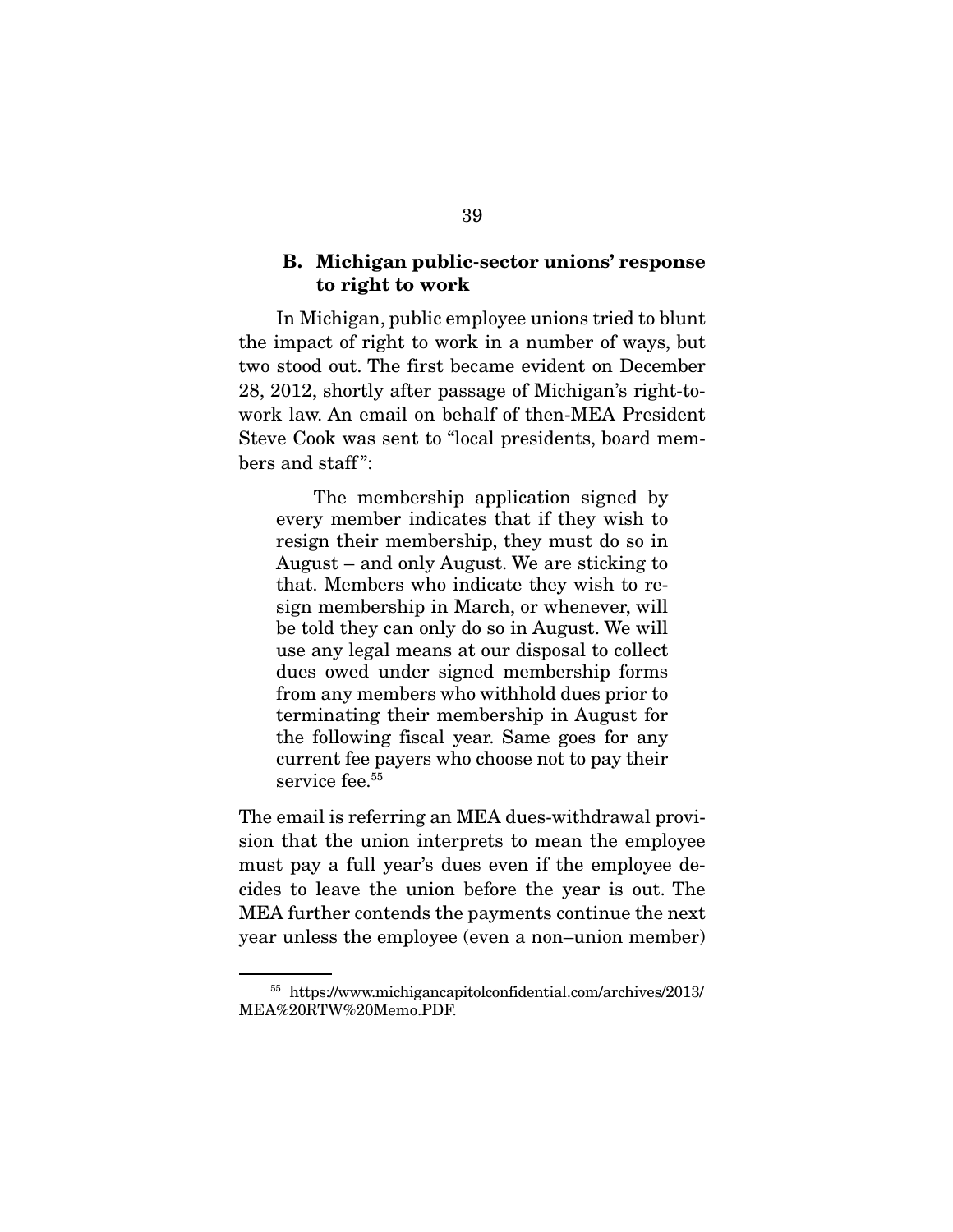properly notifies the MEA during the union's "August window" that the employee wishes to cut all financial ties to the union. Such "maintenance-of-dues" provisions will be discussed again below.

 The second way in which Michigan unions sought to blunt right to work is relevant to Justice Kagan's expressed concern about the impact on overturning Abood on current collective bargaining agreements.<sup>56</sup> Michigan's right-to-work law passed on December 11, 2012, and took effect on March  $28$ ,  $2013$ ,  $57$  stipulating that contracts signed before then were not subject to right to work.58 During that interim, some unions negotiated two different contracts: (1) a traditional collective bargaining agreement stating wage, benefits, and working conditions without a union security clause, which generally requires employees to pay dues or fees or face dismissal; and (2) a separate unionsecurity-clause agreement lasting for a much longer term. See generally Taylor v. Rhatigan, 318 Mich. App. 617 (2016) (a ten-year side agreement). The unions then contended that right to work did not apply until the lapse of the longer security-clause contract.

 Even without such rapidly negotiated side agreements, the unions were frequently able to point to multiple contracts, memoranda of understanding,

<sup>56</sup> Transcript of Oral Argument at 17-23, Friedrichs, 136 S.Ct. 1083 (2016) (No. 14-915).

<sup>57</sup> Mich. Const. art. IV, § 27 (immediate effect requires 2/3rds of each chamber).

<sup>58</sup> Mich. Comp. Laws § 423.210(5).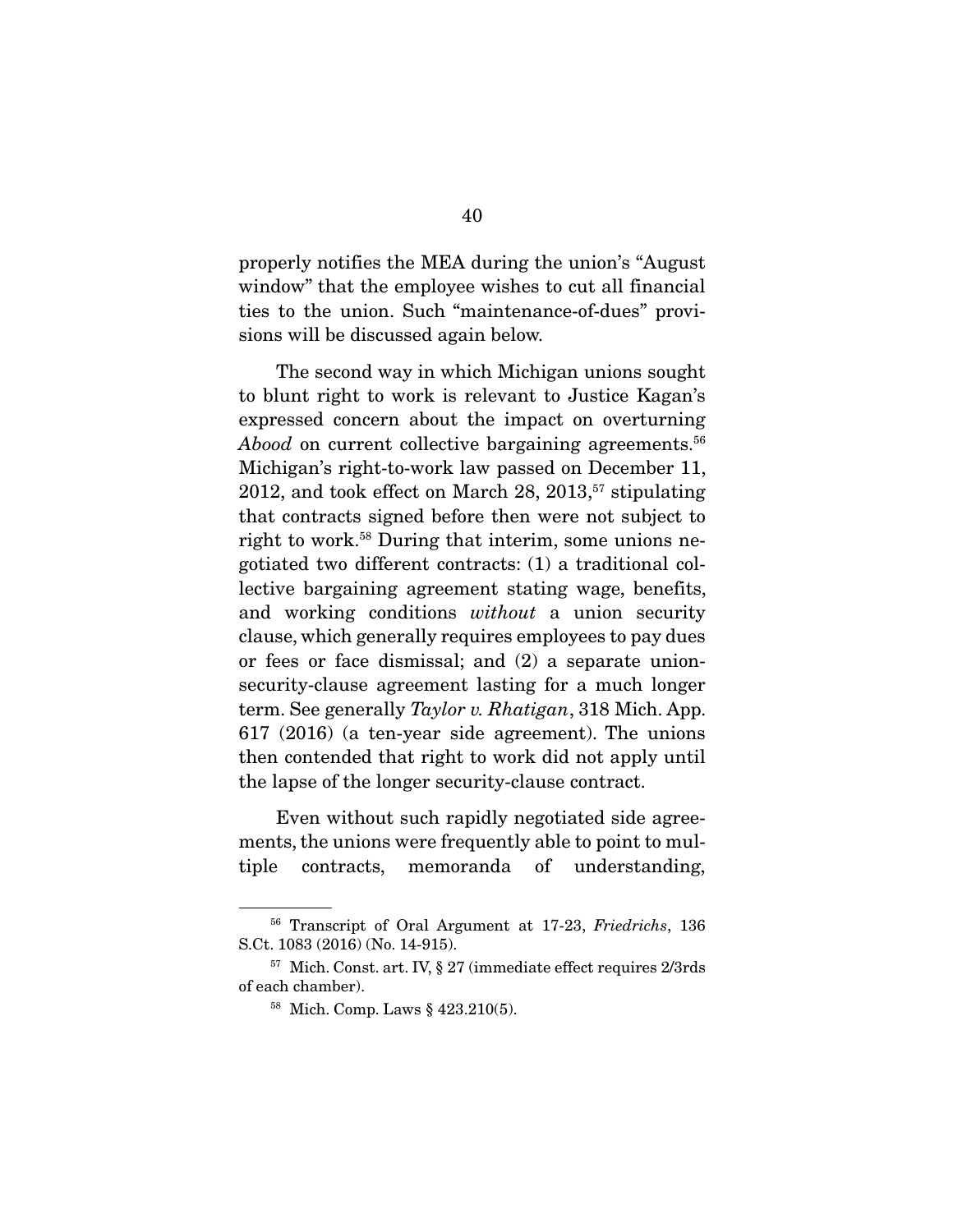"contract reopeners," and the like between a public employer and a bargaining unit. Employees attempting to exercise their rights to withhold financial support were frequently met with union arguments that the relevant contract really hadn't lapsed yet.<sup>59</sup>

 Thus Michigan public employees wishing to withhold financial support from a public-sector union had to determine two things that were frequently unclear: (1) when their "contract" ended; and (2) the dates of the union's withdrawal window – if one existed. Not surprisingly, many public employees had difficulty understanding this process and ascertaining the necessary information. In fact, the undersigned's employer (The Mackinac Center for Public Policy) received thousands of inquiries from public employees following passage of the state's right-to-work law asking how they might exercise their rights. Many called after running afoul of the union after they had attempted to leave and had had their names sent to a collections agency. Indeed, according to the MEA's LM-2s, since right-to-work has taken effect, the union has received the following payments from A/R=S Collections of St. John's, Michigan:  $(1)$  2013 – \$0; (2) 2014 – \$12,823; (3) 2015 – \$152,554; and (4) 2016 – \$76,600.<sup>60</sup> This \$241,977 in total revenue indicates the MEA sent hundreds, perhaps

<sup>&</sup>lt;sup>59</sup> See Clarkston Cmty. Sch., Mich. Employment Relations Comm'n No. C15 K-148 (Sept. 18, 2017).

<sup>60</sup> These entries can be found on Schedule 14 of the MEA's LM-2s for the respective years.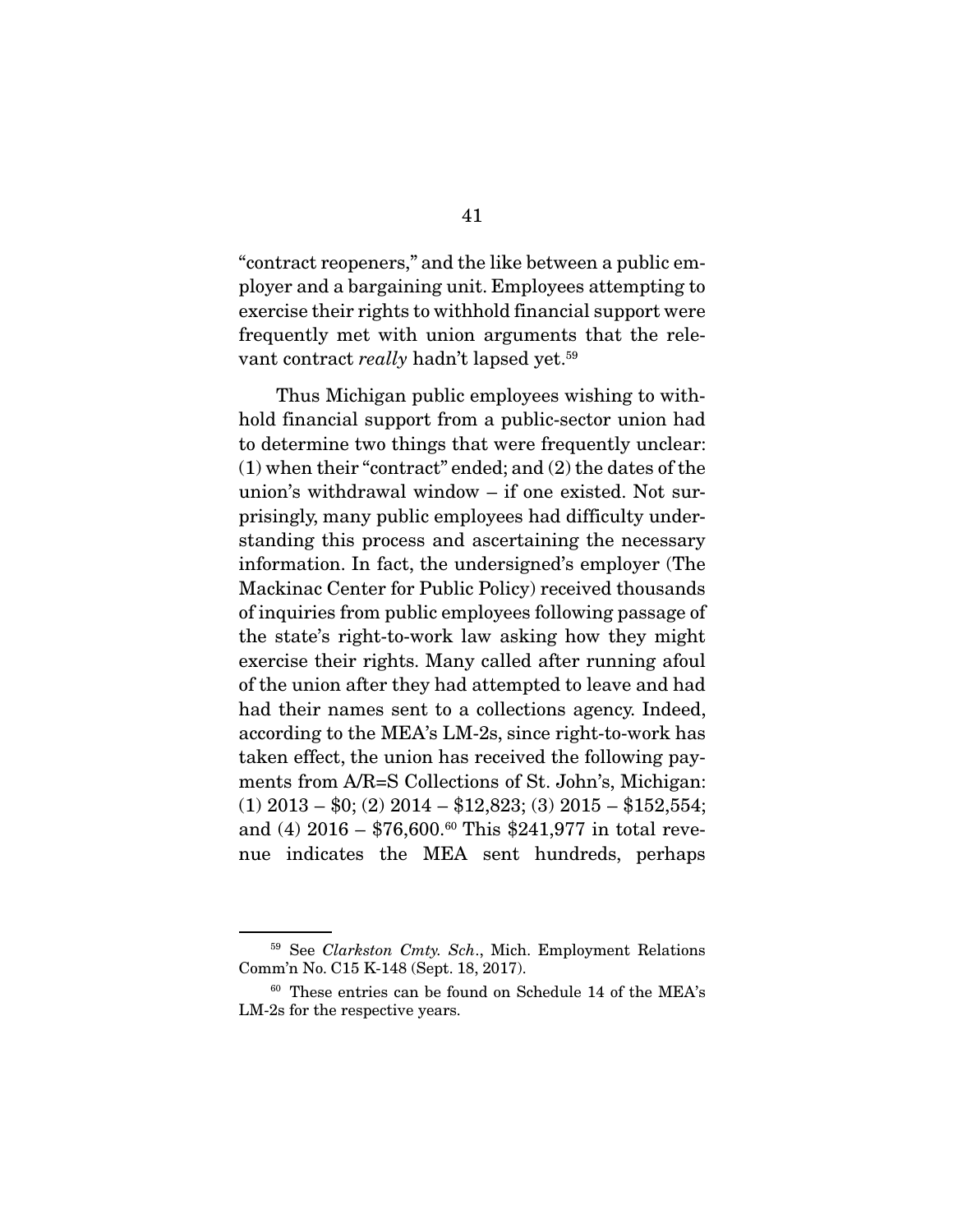thousands, of its members and former members to a collections agency.

### **C. National implications of Michigan's right-to-work transition**

 It is important to recognize the number of employees potentially affected by this case. Customized cuts of the CPS data indicate that around 4.8 million state and local employees are covered by collective bargaining agreements in states that permit agency fees. Moreover, AFSCME has surveyed its members and found that many might forgo paying dues if given the opportunity:

 Since 2013 staff members and activists from the 1.6 million-strong American Federation of State, County, and Municipal Employees have conducted 600,000 one-on-one conversations with workers covered by AF-SCME contracts. AFSCME officials say they reached a sobering conclusion in 2015 about how the workers it represents might behave under right-to-work: While roughly 35 percent would likely pay dues no matter what, about half could be "on the fence." The remaining 15 percent or so would likely not pay dues under right-to-work. "We've found that at times we were treating all of our 1.6 million members as if they were activists, and they aren't," says AFSCME President Lee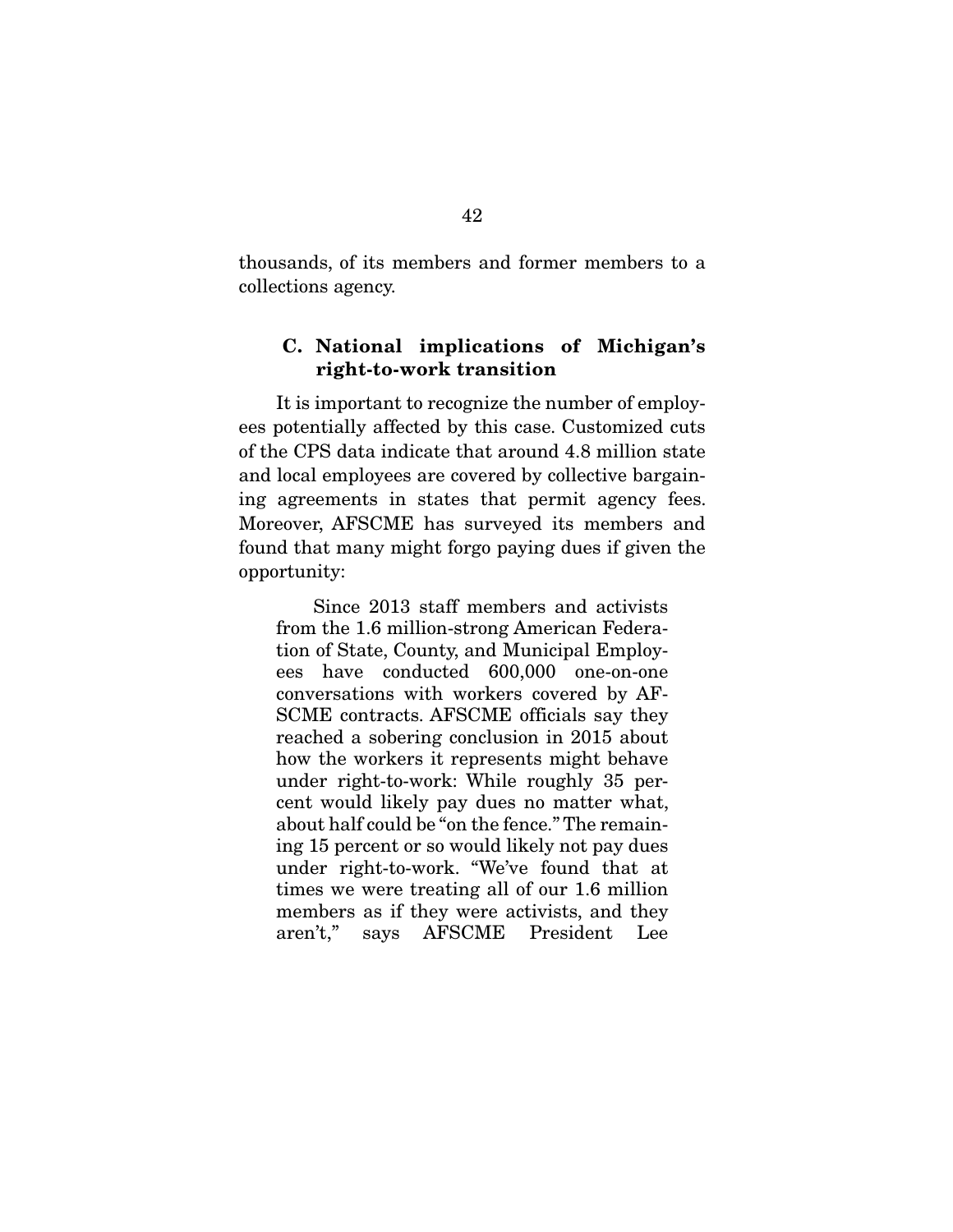Saunders. "We were taking some things for granted."61

Applying these percentages to the estimated 4.8 million state and local employees covered by collective bargaining agreements in agency-fee states, 720,000 workers would be unlikely to pay dues under right to work; 2.4 million workers would be "on the fence"; and the remaining 1.68 million would pay dues "no matter what." Thus as many as 3.1 million workers might consider withdrawing financial support.

 As in Michigan, they may not find this easy. The National Education Association, for instance, appears to be planning on using something like an "August window" post-Janus. In its document "8 essentials to a strong union contract without fair-share fees," item six is:

#### Maintenance-of-Dues Payments

 Include maintenance-of-dues provisions in contracts that provide for payroll deductions of dues. Under these provisions, the employer recognizes a commitment by each member to pay dues for a full year – even if the member is able to cancel their membership at any time. Maintenance-of-dues provisions permit members to revoke payroll deduction authorization only during a designated, annual window of limited time. (Footnote omitted.)

<sup>61</sup> https://www.bloomberg.com/news/articles/2017-02-16/unionsare-losing-their-decades-long-right-to-work-fight.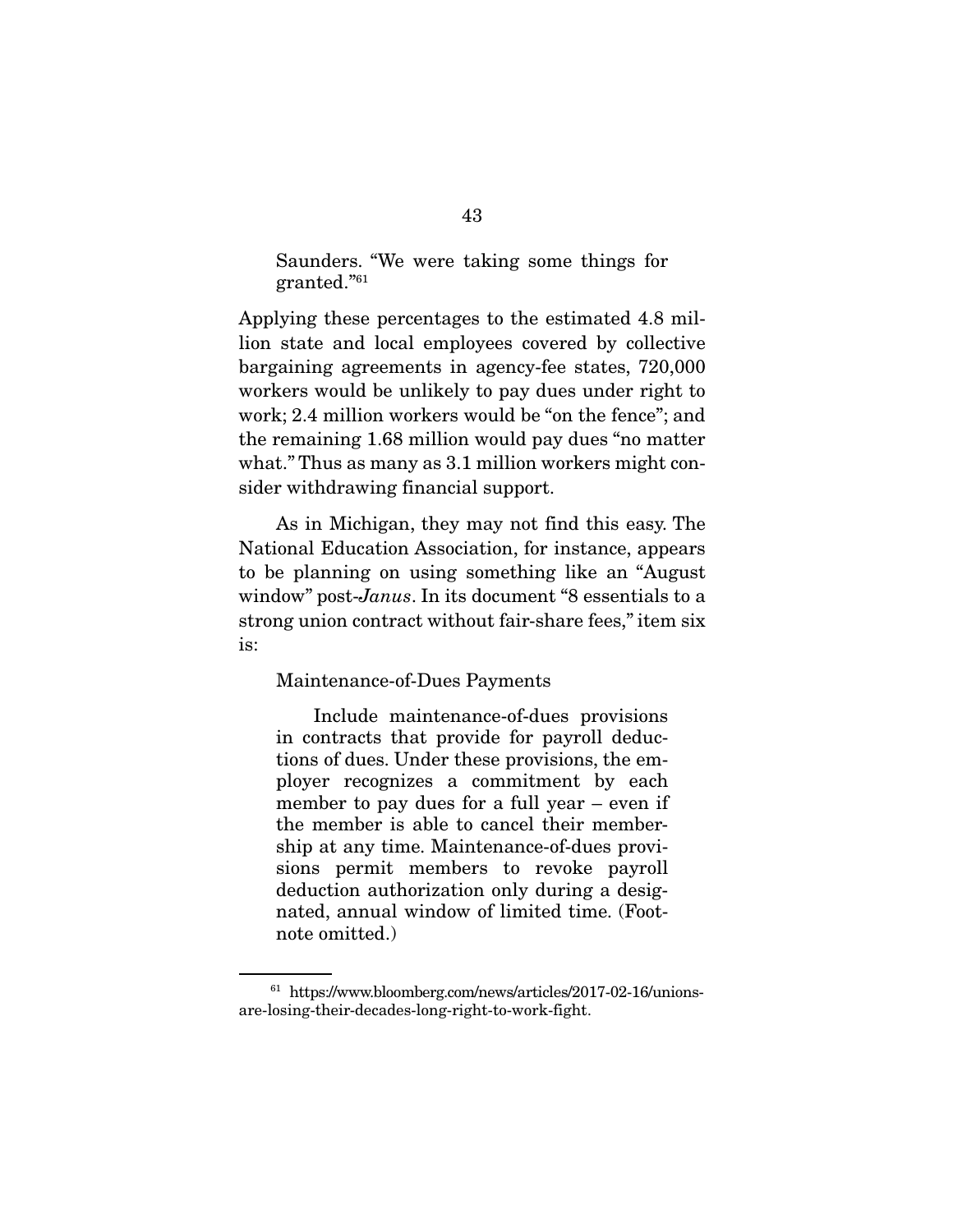https://assets.documentcloud.org/documents/4116996/ NEA-8Essentials.pdf. In Minnesota, the union has reportedly prepared 86,000 of these documents and is trying to get all its members to sign them. https:// www.wsj.com/articles/unions-act-as-if-theyve-alreadylost-1506983855. These agreements reportedly involve just a seven-day window. Id.

 All of this bears upon how this Court might go about overturning Abood. During the Friedrichs oral argument, there was a long discussion about the impact of a ruling on current bargaining agreements.<sup>62</sup> There are likely tens of thousands of such agreements. If this Court were to overrule Abood but prevent workers from exercising their newly recognized First Amendment rights until current collective bargaining lapsed, it would be inviting chaos.

 For example, how would workers know when their "collective bargaining contract" expired? Even if unions did not pre-emptively negotiate dual contracts with segregated union-security clauses just before this Court issued its ruling, the question of what precisely constituted the termination of an employee's "collective bargaining contract" would almost inevitably be in dispute on a case-by-case basis, just as it was in Michigan. Has "a contract" lapsed when there is a specific provision "reopener," a contract extension, or new memoranda of understanding, etc.? Would these trigger Janus? If so, has the annual window in the

<sup>62</sup> Transcript of Oral Argument at 17-23, Friedrichs, 136 S.Ct. 1083 (2016) (No. 14-915).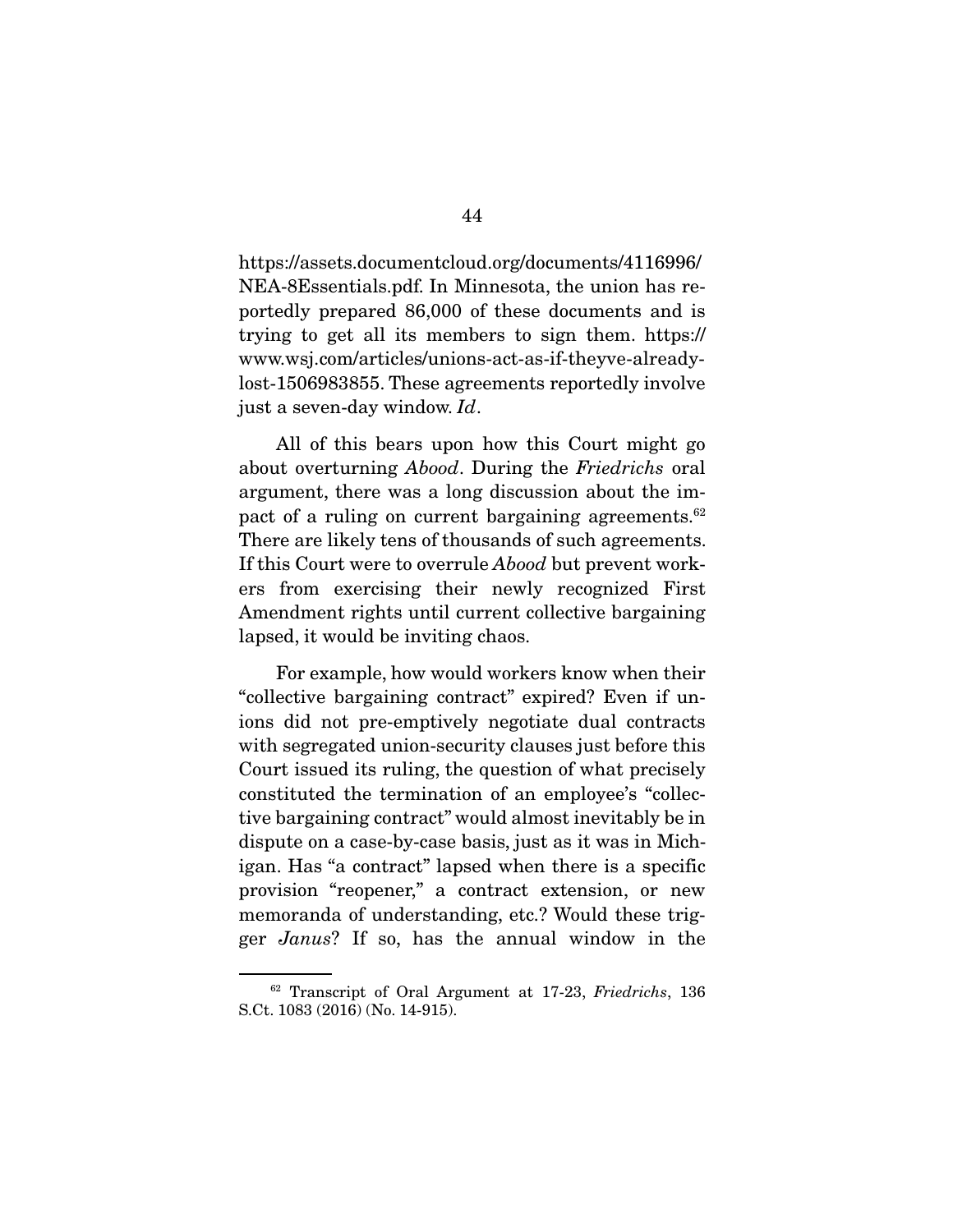"maintenance of dues provision" for this year already passed?

 These questions could easily perplex a labor lawyer, and an employee may not find ready help in answering them. Consider the incentives. The union naturally wants to retain the member and the dues income. Employers reaching out to workers might fear being charged with an unfair labor practice, and they may have political reasons for siding with the union anyway. Third parties attempting to help employees negotiate the process could be sued – and have been  $63$ – for tortious interference. Employees seeking to enforce their rights in court risk spending far more on litigation than they might gain in recovered dues – a financial imbalance likely to discourage them from trying to exercise their rights in disputed cases.

 Hence, it would be far easier and less confusing if any decision by this Court to overturn Abood allowed workers to immediately exercise their newly recognized First Amendment rights uniformly throughout the country, instead of having the decision's impact differ bargaining unit by bargaining unit and be litigated contract by contract. In addition, no so-called "maintenance-of-dues" provision signed before this Court's Janus decision should be considered valid. $64$ 

<sup>63</sup> Service Emp. Int'l Union 777 v. Evergreen Freedom Found., King County Washington Case No. 16-2-12945-5 (Third party was providing information on Harris v. Quinn).

 $64$  The lower courts could then consider whether future instances of "maintenance of dues" language are sufficient to waive